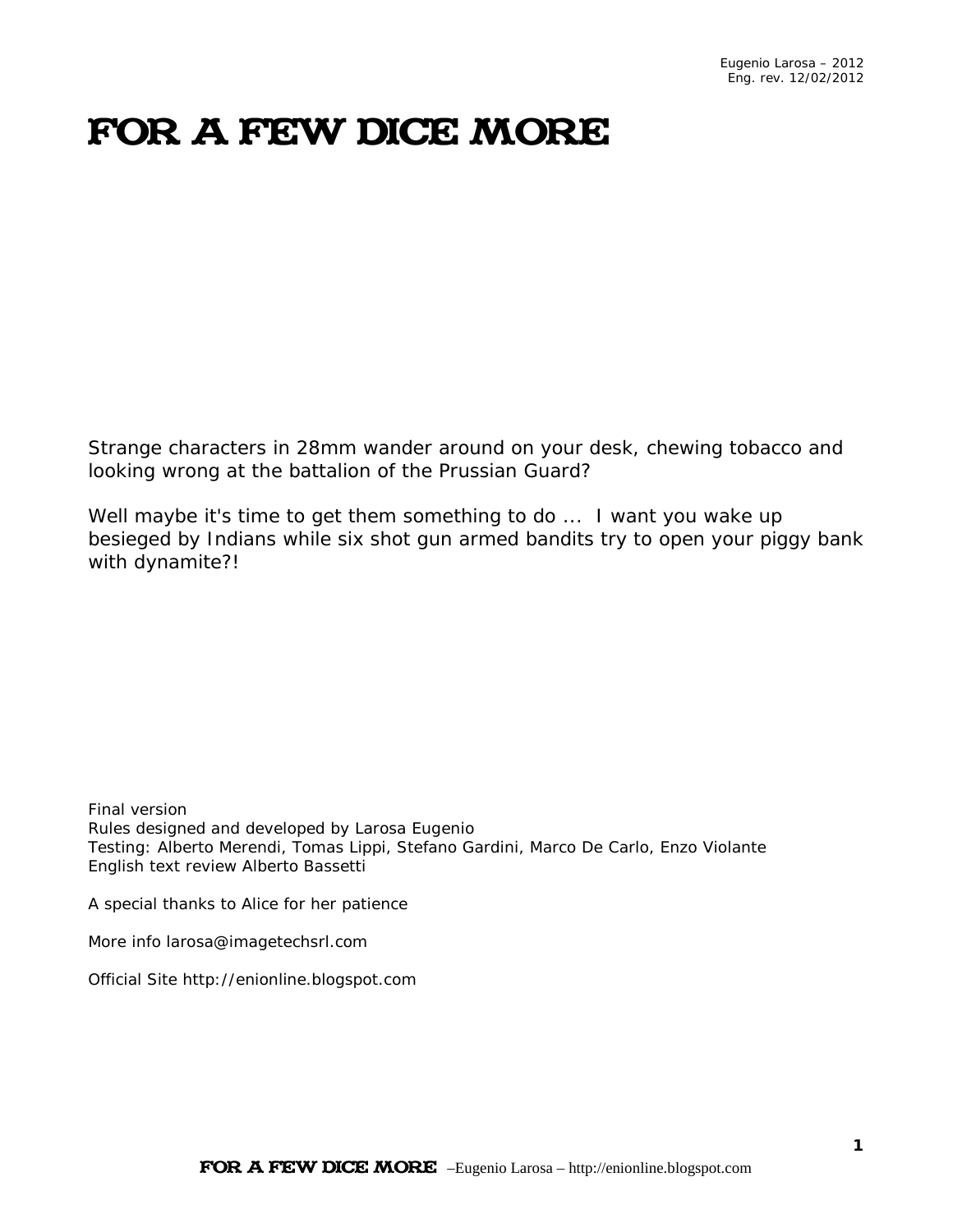#### **pag.3**

1.0 START PLAYING 1.1 MINIATURES 1.2 PERSPECTIVE 1.3 MEASURES 1.4 DICE 1.5 SHARED SKILLS 1.6 HEROES SKILLS 1.7 TURN 1.8 INITIATIVE

#### **pag.4**

2.0 ACTIONS\_\_\_\_\_\_\_\_\_\_\_\_\_\_\_\_\_\_\_\_\_\_\_\_ 2.1 ACTIONS 2.2 COST ACTION (CA) 2.3 OPTIONAL ACTION Tab.1 actions 2.4 REFLEXES TEST

#### **pag.5**

3.0 MOVEMENT\_\_\_\_\_\_\_\_\_\_\_\_\_\_\_\_\_\_\_\_\_\_ 3.1 MOVEMENT ACTION Tab.2 cost of movement

#### **pag.6**

4.0 COMBAT\_\_\_\_\_\_\_\_\_\_\_\_\_\_\_\_\_\_\_\_\_\_\_\_ 4.1 COMBAT ACTION 4.2 FIRE Tab.3 Shot modifiers

#### **pag.7**

4.2.1 COVERINGS

#### **pag.8**

4.2.2 FRIENDLY FIRE OR INDIRECT: 4.2.3 OPPORTUNITY SHOT:

#### **pag.9**

4.3 MELEE<br>Tab.4 R Tab.4 Rescue Melee modifiers<br>Tab.5 Rescue Melee modifiers Rescue Melee modifiers

#### **pag.10**

4.3.1 DISENGAGES FROM MELEE 4.3.2 SHOCKED OR SCARED CHARACTER

#### **pag.11**

5.0 WEAPONS\_\_\_\_\_\_\_\_\_\_\_\_\_\_\_\_\_\_\_\_\_\_\_ 5.1 WEAPONS 5.2 GUNS 5.2.1 SMALL GUN 5.2.2 SIX-SHOT GUN 5.2.3 HEAVY GUN Tab.6 GUNS FEATURE 5.3 RIFLES 5.3.1 RIFLE 5.3.2 REPETITION RIFLE

#### **pag.12**

5.3.3 HUNTING RIFLE 5.3.4 DOUBLE-BARRELLED GUN 5.3.5 SAWN-OFF SHOTGUN 5.3.6 MUSKET 5.3.7 CARBINE Tab.7 RIFLE FEATURE

#### **pag.13**

5.4 SIDE ARMS Tab.8 SIDE ARMS FEATURE 5.5 EXPLOSIVES Tab.9 EXPLOSIVES PROTECTION 5.5.1 NYTROGLICERINE 5.5.2 DYNAMITE Tab.10 EXPLOSIVES PROTECTION

#### **pag.14**

6.0 VICTORY AND DEFEAT\_\_\_\_\_\_\_\_\_\_\_\_ 6.1 HOW TO ELMINATE A CHARACTER 6.2 COHESION TEST Tab.11 COHESION TEST MODIFIER 6.3 WITHDRAWAL 6.4 END OF THE GAME / SUCCESS CONDITIONS 6.5 CHARACTER RECOVERY Tab.12 RECOVERY ROLL

#### **pag.15**

7.0 EXPERIENCE AND SKILLS 7.1 EXPERIENCE 7.2 ACQUIRE SKILLS Tab.13 SKILLS COST Tab.14 NEW SKILLS CHART

#### **pag.16**

8.0 EQUIPMENT 8.1 BUYING EQUIPMENT 8.2 TYPE OF EQUIPMENT Tab.15 EQUIPMENT FEATURE Tab.16 ANIMAL FEATURE

#### **pag.17**

8.3 SPECIAL ITEMS 8.3.1 WHISKY 8.3.2 RIFLE SIGHTS 8.3.3 MARKED CARDS 8.3.4 LASSO Tab.17 ITEMS COSTS

#### **pag.18**

9.0 BANDS AND CHARACTERS 9.1 FEATURES OF CHARACTERS 9.2 THE GROUP 9.3 LAWMEN

**pag.19** 9.4 THE OUTLAWS

#### **pag.20**

9.5 COWBOYS

#### **pag.21**

9.6 MOUNTAIN MEN **pag.22**

# 9.7 MEXICANS

**pag.23** 9.8 RANGER / PRIVATE AGENTS

#### **pag.24** 9.9 BOUNTY HUNTERS

**pag. 25** 9.10 SOLDIERS

**pag.26** 9.11 INDIANS

#### **pag.27** 9.12 COMMON CHARACTERS

#### **pag.28**

10.0 SCENARIOS AND MISSIONS 10.1 BANK ROBBERY

### **pag.29**

10.1 PRISONER

**pag.30** 10.2 KIDNAPPING

#### **pag.31** 10.3 DUEL

**pag.32** 10.4 MURDER

**pag.33** 10.5 THE WITNESS

#### **pag.34** 10.6 THE MEETING

**pag.35** PLAYER BOARD

#### **pag.36-57** RAPID BOARD

**Pag.38**

#### TEMPLATE & MARKERS\_\_\_\_\_\_\_\_\_\_\_\_\_\_

FOR A FEW DICE MORE –Eugenio Larosa – http://enionline.blogspot.com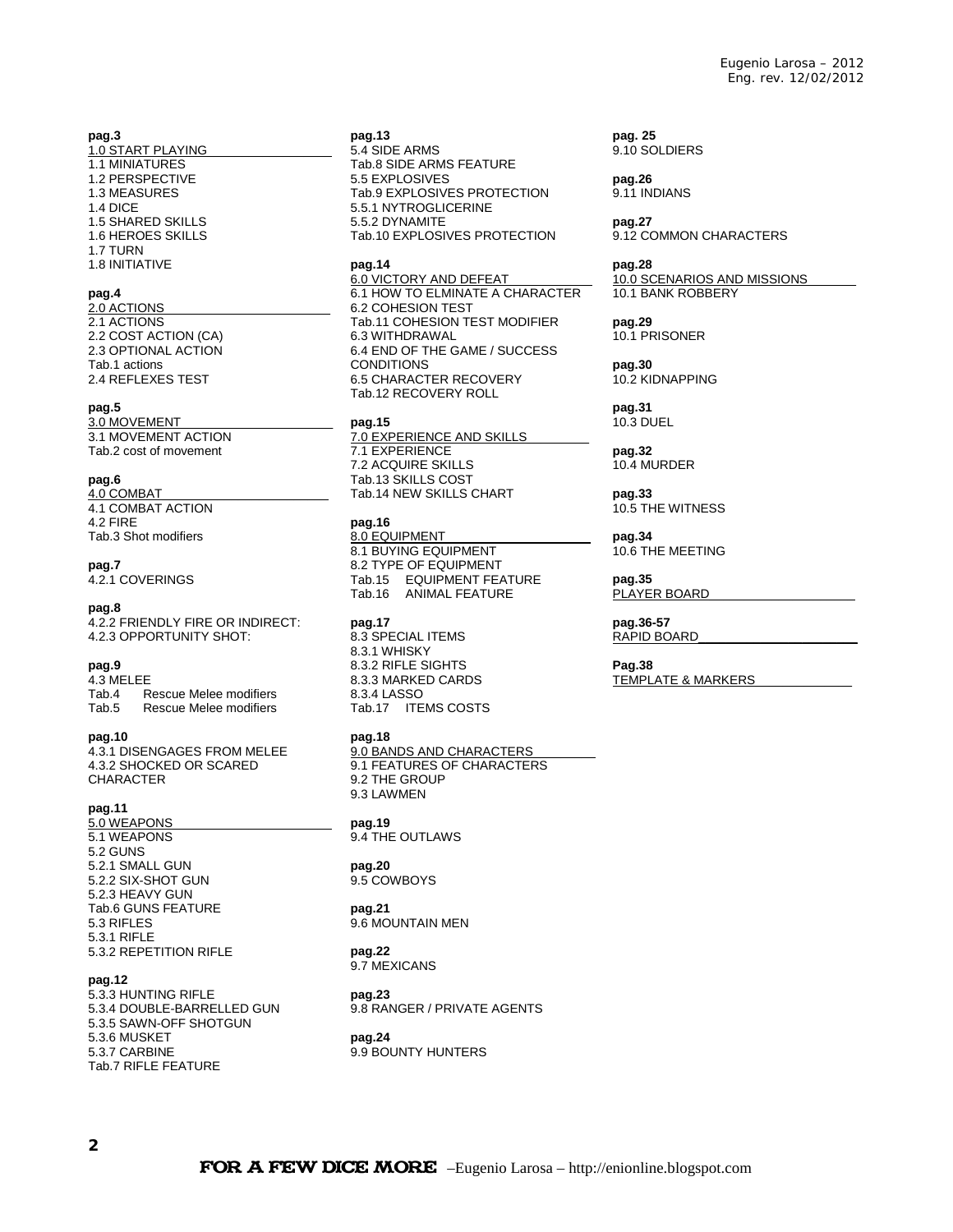# **1.0 START PLAYING**

#### **1.1 MINIATURES**

For this game are available miniatures of any size each one supported by a single square or rounded base, with a circumference or a side of at least 2 cm.

#### **1.2 PERSPECTIVE**

The miniatures have a perspective of 180° from their position and they cannot do any action against objects or other miniatures out of their perspective.

#### **1.3 MEASURES**

The measurements are usually indicated as U in this way we can adapt to any system of measurement scales used, it is advisable for the thumb 2cm for 28mm and 1 cm for 15/20mm.

#### **1.4 DICE**

To play this game you need a few six-sided dice, described below with D6.

#### **1.5 SHARED SKILLS**

Every miniature has a range of skills necessary for its use during the game. SHOT: it's the skill indicating the precision degree when using firearm or throwing weapons COSTITUTION: it's the skill indicating the health and strength degree of a character REFLEXES: it's the skill letting take different kinds of test on the character suppleness COOLNESS: it's the skill that the character has to face stressing and dangerous situations.

#### **1.6 HEROES SKILLS**

These skills distinguish ordinary characters from heroes, for example the protagonist in Western Movies and their alter ego.

FAME:

For each fame point the miniature, or another one in a 6U ray from it, gets +1 during the initiative shot.

For each fame point the miniature, or another one in a 6U ray from it, can throw a dice again in any test, the used fame points are no more available for the current match.

FORTUNE:

For each fortune point the miniature can throw a dice again in any test, the used fortune points are no more available for the current match.

If an ordinary character gets one of these skills, it becomes a hero.

### **1.7 TURN**

It means the sequence of actions done by each character to win the initiative. During its turn a miniature must follow this order: motion action, SHOT or punch-up.

#### **1.8 INITIATIVE**

Each miniature is associated with a game card. During each turn the players choose what character activate putting the covered card on the table and turning it up at the same time. Now each player does an initiative roll.

1D6 + coolness + modifier

The modifier can be the fame points not yet used by the miniature itself or by a close miniature within 6".

The winner can choose to activate his character or turn the initiative to the opponent. All the other miniatures can do the same until everybody has finished its turn.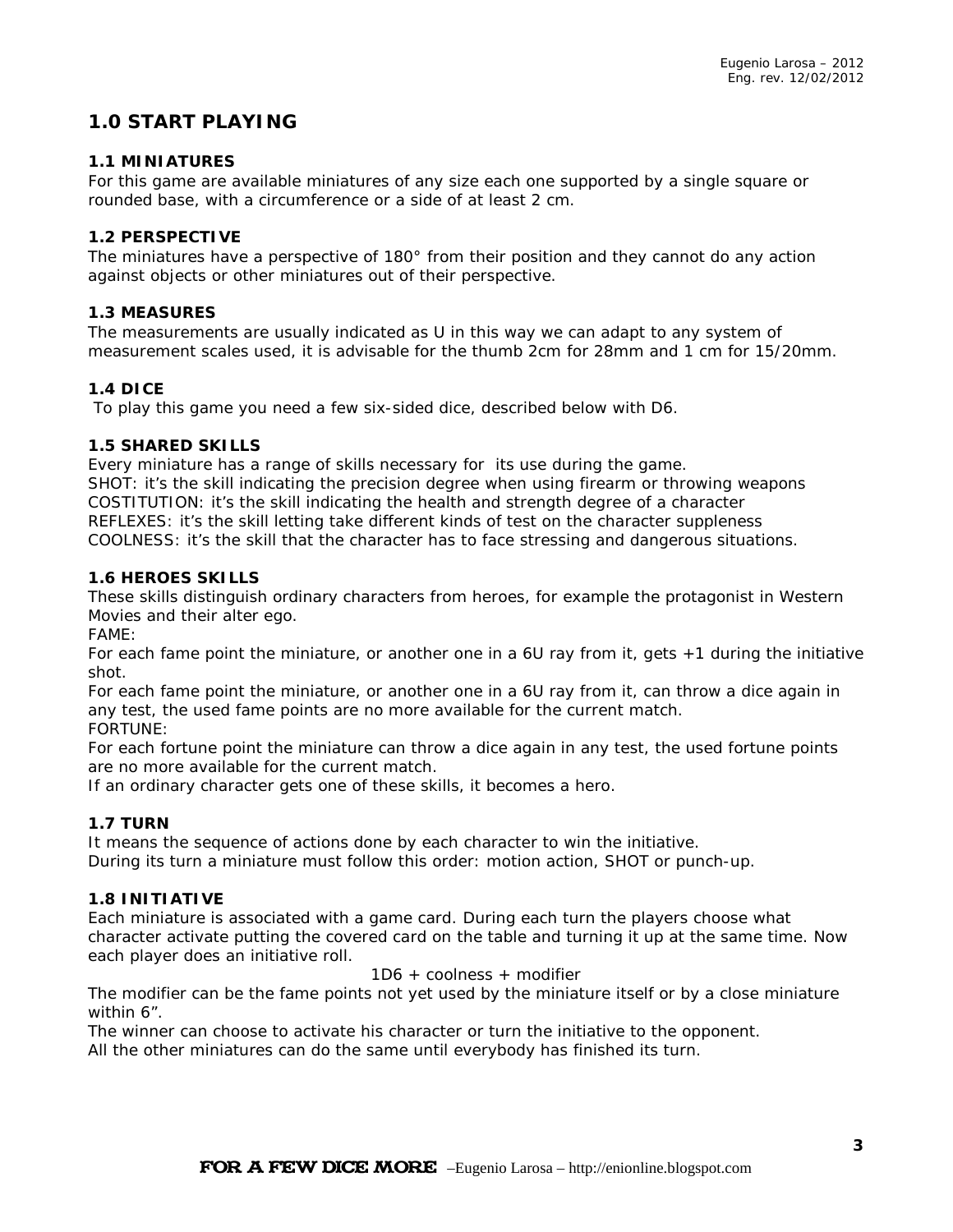# **2.0 ACTIONS**

### **2.1 ACTIONS**

Each character can perform 3 actions in a turn, the actions of fire and movement can not be combined, characters can't do two shot actions or two combat actions during their turn, and can perform their actions in the order you want.

#### **2.2 COST ACTION (CA)**

COST ACTION, abbreviated CA, is the value of the action that must be subtracted from the total number of possible actions (3).

#### **2.3 OPTIONAL ACTION**

These types of actions can be performed several times in the same turn also associated with actions of movement or combat.

#### Ex.

*Billy decides to jump over the fence, walk and climb over the fence opposite, this will cost you 3* Tab.1

| <b>ACTION</b>               | CA             | <b>NOTES</b>                           |
|-----------------------------|----------------|----------------------------------------|
| lay down/stand up           |                |                                        |
| overcome a low obstacle     |                | (height or less miniatures)            |
| climb (3U/turn)             | 1              | TEST REFLEX past with 1 dice of 2      |
| turn around/back 180°       | 1              |                                        |
| collect weapon/object       | 1              |                                        |
| get on/off a standing horse |                |                                        |
| get on/off a trotting horse |                | TEST REFLEX past with 1 dice of 2      |
| get on/off a running horse  |                | TEST REFLEX past with 2 dice of 2      |
| jumping during 3U turn      | 2              |                                        |
| jumping 6U/up 3U turn       |                | TEST REFLEX past with 1 dice of 2      |
| change weapon               | 2              |                                        |
| load weapon                 | 2              |                                        |
| take aim $(1st$ turn only)  | 0              | during the turn it cannot move         |
| swim (3U/turn)              |                |                                        |
| carry a mate                | $\overline{2}$ | 4U max during the turn it cannot shoot |
| catch with the lasso        | 1              | TEST REFLEX passed with 1 dice of 2    |
| disobstruct a weapon        | $\mathcal{P}$  |                                        |

#### **2.4 REFLEXES TEST**

Throw 2D6 whose results, changed by eventual modifiers are considered and separately compared with reflexes score.

Score equal or higher – nothing (you loose anyway action points) Score lower than 1 – successful Score lower than 2 or more – successful

*Ex.Wyatt decides to get off the horse in the race, has excellent reflexes (4) rolls the dice and get 3 and 5, the action failed because the wrong one of two shots if he decided to get out horse trotting action needed only one result for this would be useful and successful*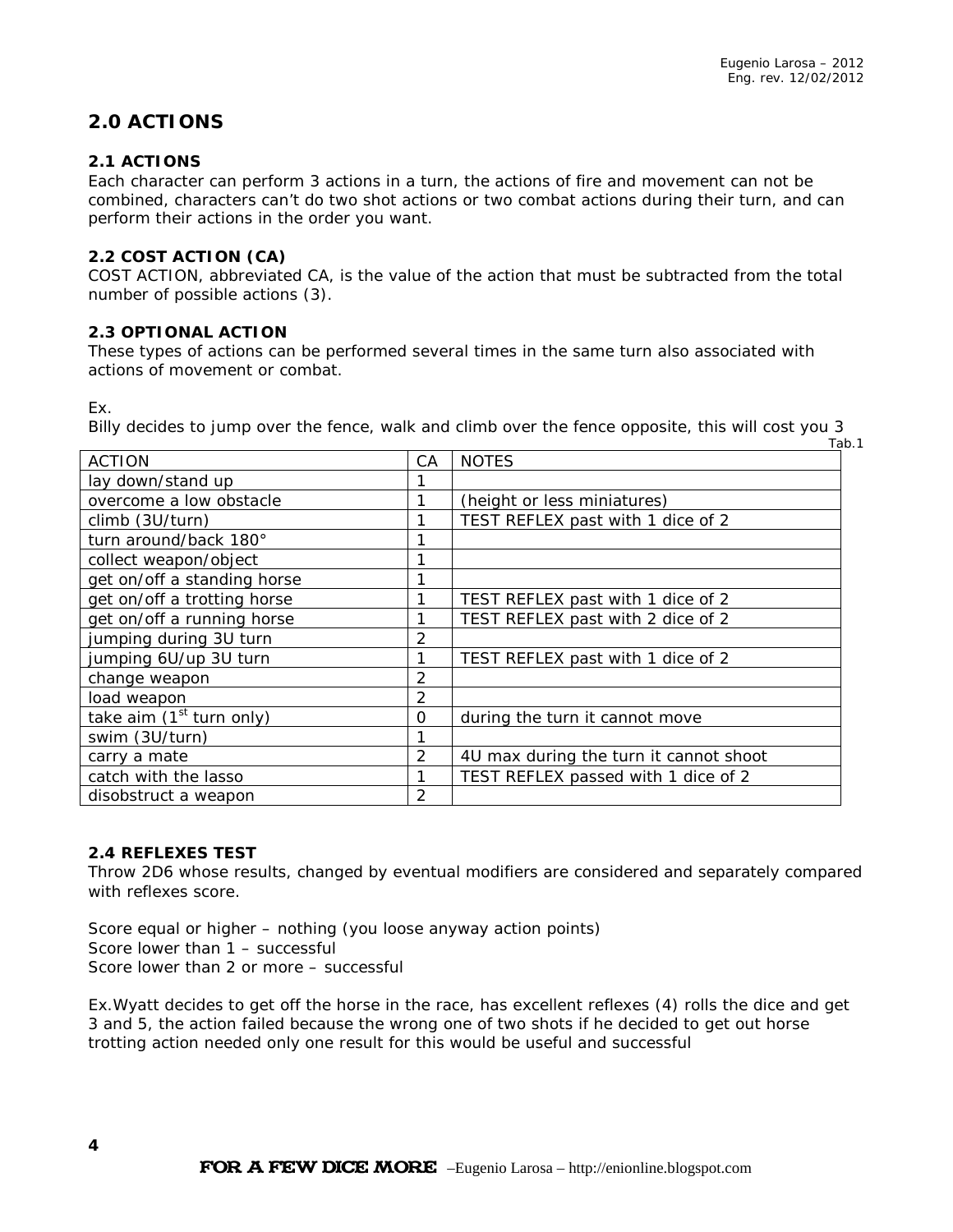# **3.0 MOVEMENT**

### **3.1 MOVEMENT ACTION**

Every character during its turn can do different kind of movement, it starts calculating the miniature direction.

During each turn you can use one kind of motion.

At the beginning of every move you can make a free rotation of up to 90°, this rotation is not even counted as a movement is considered a move action that inhibits the use of the AIMS.

#### On foot:

A miniature on foot can move forward and sideways in any direction until the max distance possible for that kind of motion.

He can go back half of the distance with the same cost of the forward movement.

#### On horseback:

A miniature on horseback can move forward and sideways in any direction within a 45° ray until the max distance possible for the kind of chosen movement.

Sideways movement can be done making a reflexes skill test, cutting the distance in half and increasing the cost of action of 1.

You can make the horse go back making a reflexes skill test, for maximum 4U spending 3 action points.

Drawn vehicle:

A miniature driving a drawn vehicle can move forward in any direction within a 45° ray until a max distance possible for the kind of the chosen motion.

A drawn vehicle cannot move sideways and it can go back of 3U spending 2 action points only if during the previous turn it hasn't moved.

|                |                 |            |                |                    | Tab.2 |
|----------------|-----------------|------------|----------------|--------------------|-------|
| KIND OF MOTION |                 | DP         | CA             | <b>NOTES</b>       |       |
| on foot        | walk            | 5U         |                |                    |       |
|                | run             | <b>10U</b> | $\overline{2}$ |                    |       |
|                | go back slowly  | 5U         | 1              |                    |       |
|                | running         | 8U         | 2              |                    |       |
|                | sideways        |            |                |                    |       |
| on horseback   | trot            | <b>10U</b> | 1              |                    |       |
|                | run             | <b>20U</b> | 2              |                    |       |
|                | normal sideways | 5U         | $\mathcal{P}$  | reflexes test $+1$ |       |
|                | fast sideways   | <b>10U</b> | 3              | reflexes test $+2$ |       |
|                | go back         | 5U         | 3              | reflexes test $+2$ |       |
| drawn vehicle  | normal          | 8U         | 1              |                    |       |
|                | run             | 16U        | 2              |                    |       |

 $DP = max$  distance possible

 $COST = cost$  in action points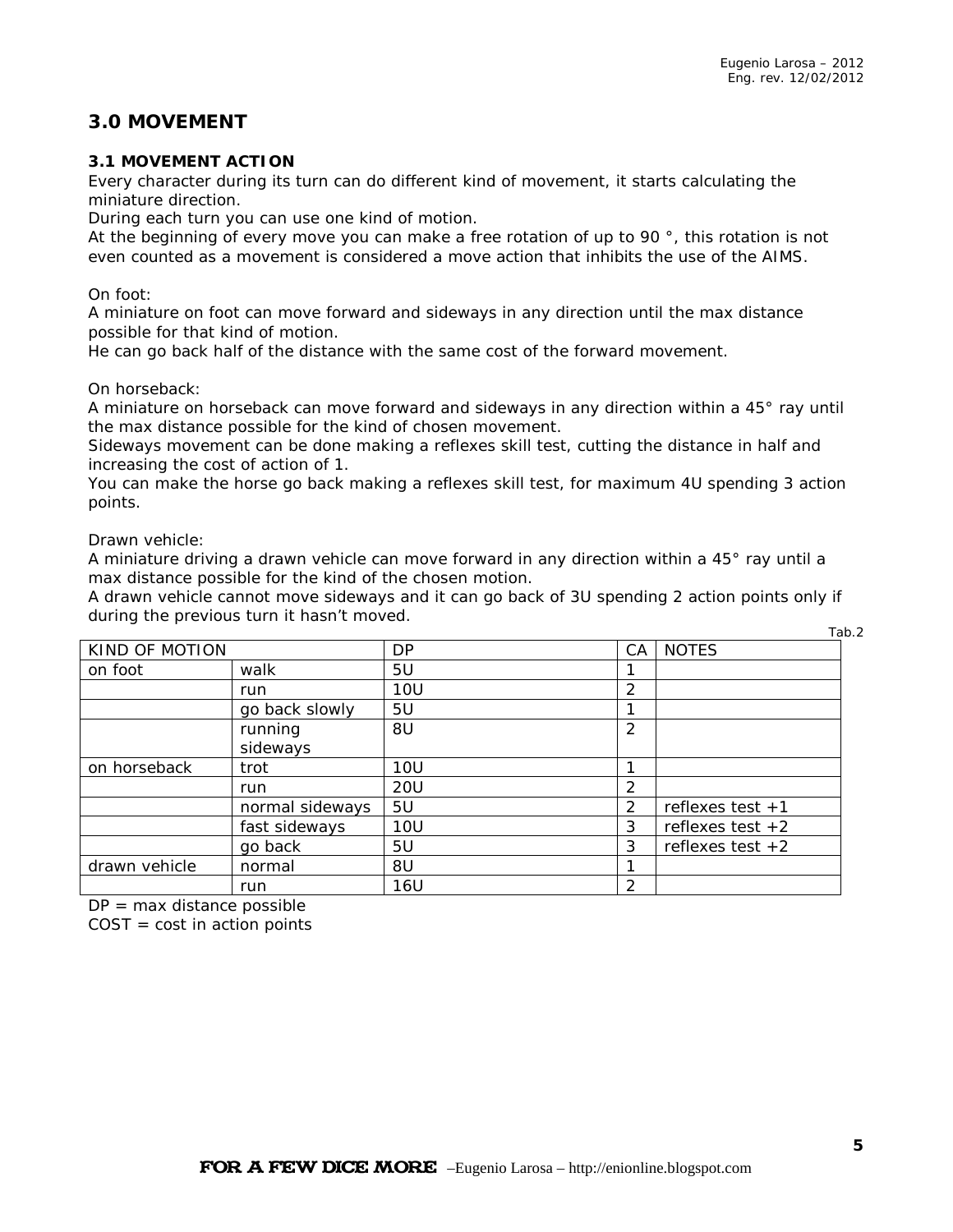#### **4.0 COMBAT**

#### **4.1 COMBAT ACTION**

The combat actions are those that allow a character to inflict damage to their opponents, can be of two types FIRE or MELEE.

#### **4.2 FIRE**

Before shooting, the player must declare which character shoot and how many shots they fire, in this regard will place next to his miniature a small die showing remaining shots, reaching the value of 0 he must reload.

The character must shoot to the nearest enemy on his front, he can shoot at any enemy if he decides not to move, and aim.

Before shooting the character has to make a COOLNESS TEST.

It has to throw 2D6 whose results, chaged by eventual modifiers, are taken separately and compared to the coolness score.

Higher or equal score – no modifiers Higher score than 1 – tense shooter, modifier -1 Higher score than 2 or more – nervous shooter, modifier -2

Test modifiers: Character Shocked or in Panic  $+1$ 

Then, for each shot must be done a SHOOTING TEST.

Throw 1D6, add its value to the shooting skill score, the weapon bonus and the eventual modifiers.

Equal or lower score than 6 – target missed Score from 7 to 9 – target struck and got 1 damage Equal or higher than 10 – target struck and got 2 damages

Shot modifiers:

| . .<br>$\sim$<br>×<br>۰.<br>× |  |
|-------------------------------|--|
|-------------------------------|--|

| The shooter hasn't done any move during this turn and it decided to take aim | $+1$ |
|------------------------------------------------------------------------------|------|
| The shooter shoots within the short ray of its weapon                        | $+1$ |
| The target hasn't give his turn                                              | $+1$ |
| The target has a light covering                                              | - 1  |
| The target has a partial covering                                            | $-2$ |
| Each shot after the first                                                    | - 1  |
| The shooter has two guns                                                     | -1   |
| Shooting to a target on a trotting horse                                     | $+2$ |
| Shooting to a target on a running horse                                      | $+1$ |
| Shooting from a trotting horse/normal moving vehicle                         | $-1$ |
| Shooting from a horse/fast moving vehicle                                    | $-2$ |
| The shooter within its short ray shoot to a lying target                     | $+1$ |
| Lying target passed the short ray                                            | -1   |
| No target in sight at the start of shift miniature                           | - 1  |
| Target panic short distance                                                  | $+1$ |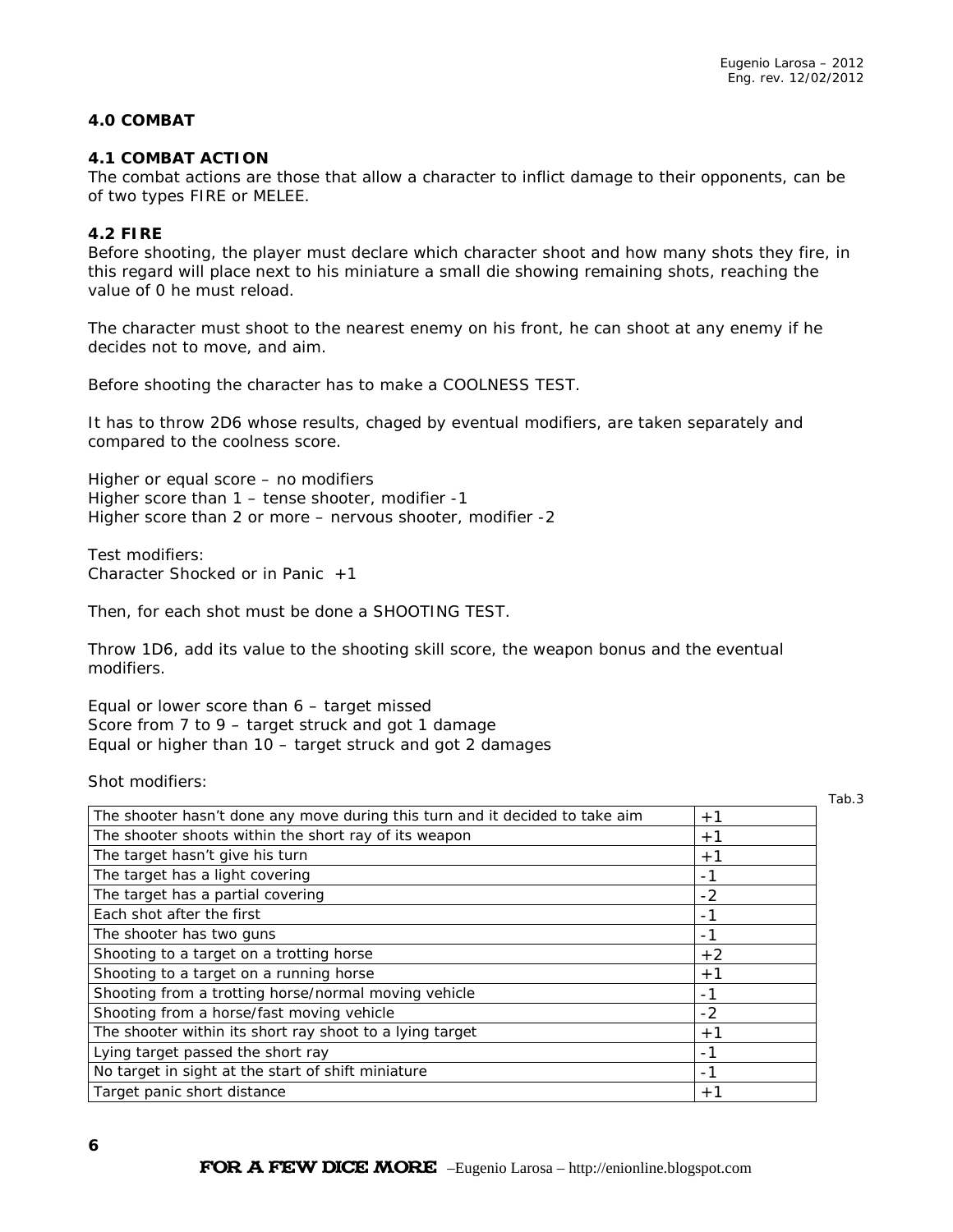Targeting a man on a horse, if the shot is 7, throw 1d6 and getting 6 the horse is struck and it falls down; if the horse was running, its horseman has to make a reflexes test, if it fails it will get a fall damage.

In case the target it has got some damages, he must check for wounds.

A RESCUE TEST is done throwing 1D6 added to the damage and to eventual modifiers, to this result must substracted away the reflexes score of the target.

Score equal or lower than  $0 -$  no wound to the target Score between 1 and 3 – the target gets 1 wound Score equal or higher than 4 – the target gets 2 wounds

The suffered wound points are taken away from COSTITUTION

| Rescue Test modifiers:           |  |
|----------------------------------|--|
| The shooter is behind the target |  |

Wounded or not the target must roll a panic test.

He must throw 2D6 whose scores, separately taken, must be compared to coolness score.

Score lower or equal – nothing happens

Score is 1 more – the character is shocked and it spends his all moving turn to hide, it gets down to the ground if it doesn't manage to hide.

Score is 2 more or worse – the character is scared, it spends his all moving turn to hide, it gets down to the ground if it doesn't manage to hide, no motion available during the following turn,

An already shaken miniature that fails the Panic test, automatically becomes frightened. An already frightened miniature that fails the Panic test, is thrown to the ground.

A character who fails a Panic test will flee, escape is a free movement, the thumb must move closer to a cover by 5U.

If no shelter is within 5U, plunges to the ground where it is.

*Ex. Wyatt decides to fire the gun to Billy who is behind a fence (cover 1), after checking that the weapon is within his shooting range Wyatt performs the COOLNESS TEST, his coolness is 3 and he throws a 2 and a 4. The test is passed with a single die. Wyatt rolls 1d6 and gets 4 which adds 4 of his shooting skills, 1 for 1 bonus weapon and because Billy has not yet made his turn, for a total of 10, which should subtract 1 and 1 for the cover, result 8 is failure ... the target takes damage. Billy tries to avoid the shot, to do this he roll 1d6 and needs 2 or less (reflexes 3), he rolls a 4, he was hit, suffering a wound and must perform the Panic test. Billy has 3 of coldness rolls two dice and gets a 3 and a 5, Billy escapes and remains shaken. nice shot for Wyatt!*

#### **4.2.1 COVERINGS**

All the obstacles on the playground are a cover, they let a miniature hide wholly or partially from the shooter's view.

A miniature in contact or at 1U from a cover can shoot without modifiers from the cover itself, in the opposite case the normal modifiers are available.

A whole covering is when a miniature is not visible to another, a miniature standing behind another one is always wholly covered. It's impossible to attack a miniature in this condition.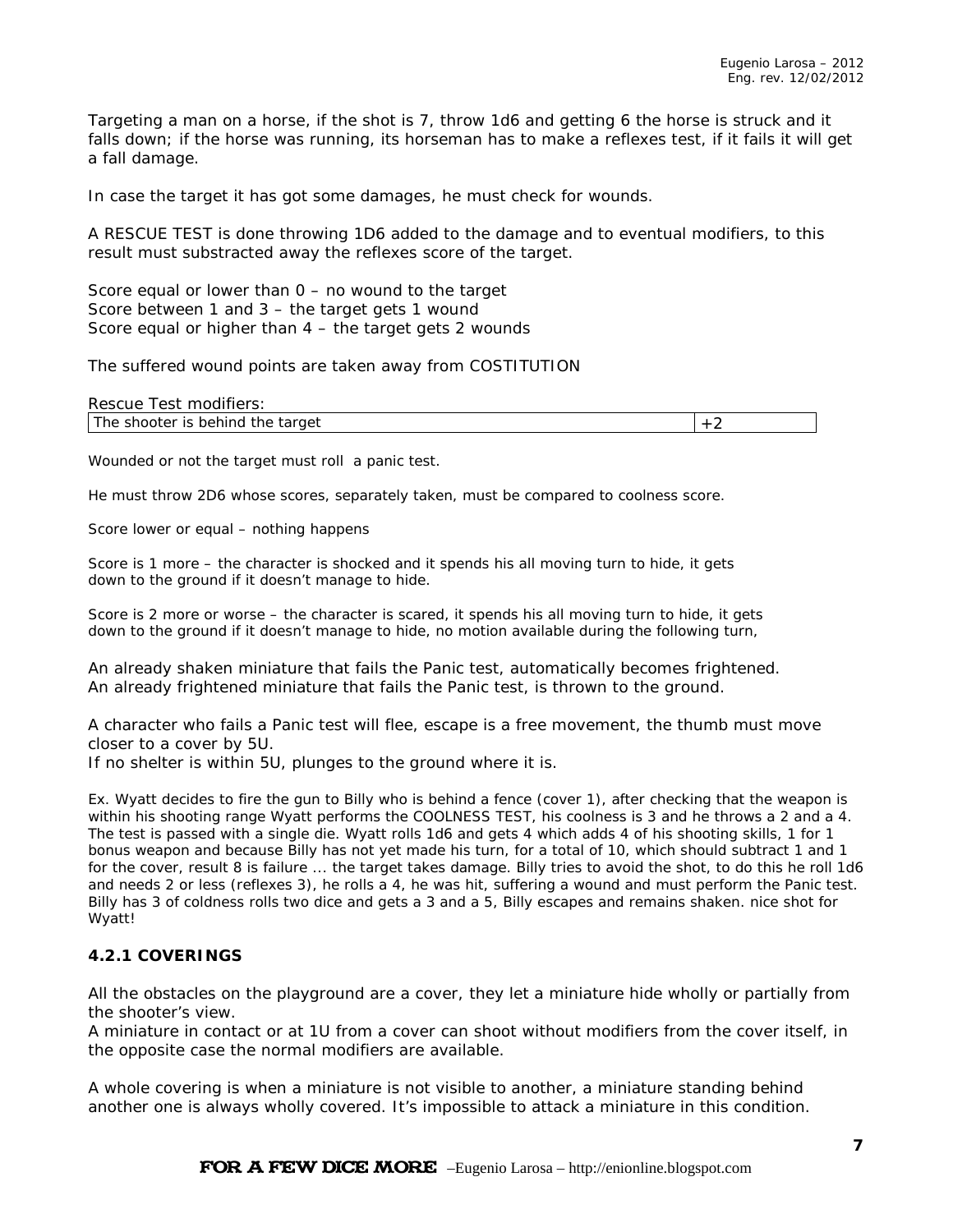The partial covering permits a miniature to shoot another remaining behind an obstacle, in this case an arm and the head are visible.

Basic rule: if partially hidden a miniature manages to shoot an opponent anyway, the opponent itself will consequently shoot.

Ex. Houses corners, walls, fences, windows, bushes, big trees, rocks

Light covering: it permits to see a good part of the body.

Ex. Fences, low walls, terraces, bushes and trees, small rocks

No covering: if a miniature manages to wholly see the opponent miniature this one has no covering.

A character in open ground lying on it has a light covering if under fire of weapons over short distance, within the short distance, the shooter gets +1 at shooting turn. Modifiers coming from cover are not cumulative.

#### **4.2.2 FRIENDLY FIRE OR INDIRECT:**

If the result of SHOOTING TEST turn is a miss result and in the fire line to the target or within a 2" ray from him there are FRIENDS or NEUTRAL miniatures, or the piece is mounted, throw 1d6; if 6 us obtained the following happens :

if it is a miniature the shooting test is done on that piece with all the consequences.

if the target is mounted, the horse falls down: if it was running the horseman must perform a reflexes test, failing it gets a fall wound and he roll for PANIC TEST.

#### **4.2.3 OPPORTUNITY SHOT:**

Opportunity shot permits a player to activate a character which is not in turn, to shoot an opponent when performing a movement.

To do this the character activated must not have already played done its turn.

The character to put in action can shoot only the opponents crossing his line of sight and hiding at the end of their turn (ex a character who cross a road).

To play the opportunity, the character must perform a coolness test, in case it has penalty from modifiers, these are doubled.

During its opportunity turn the character can only shoot without bonuses, the target is moving (-1) being eventually covered.

Using the opportunity shot is like spending his whole turn for his character.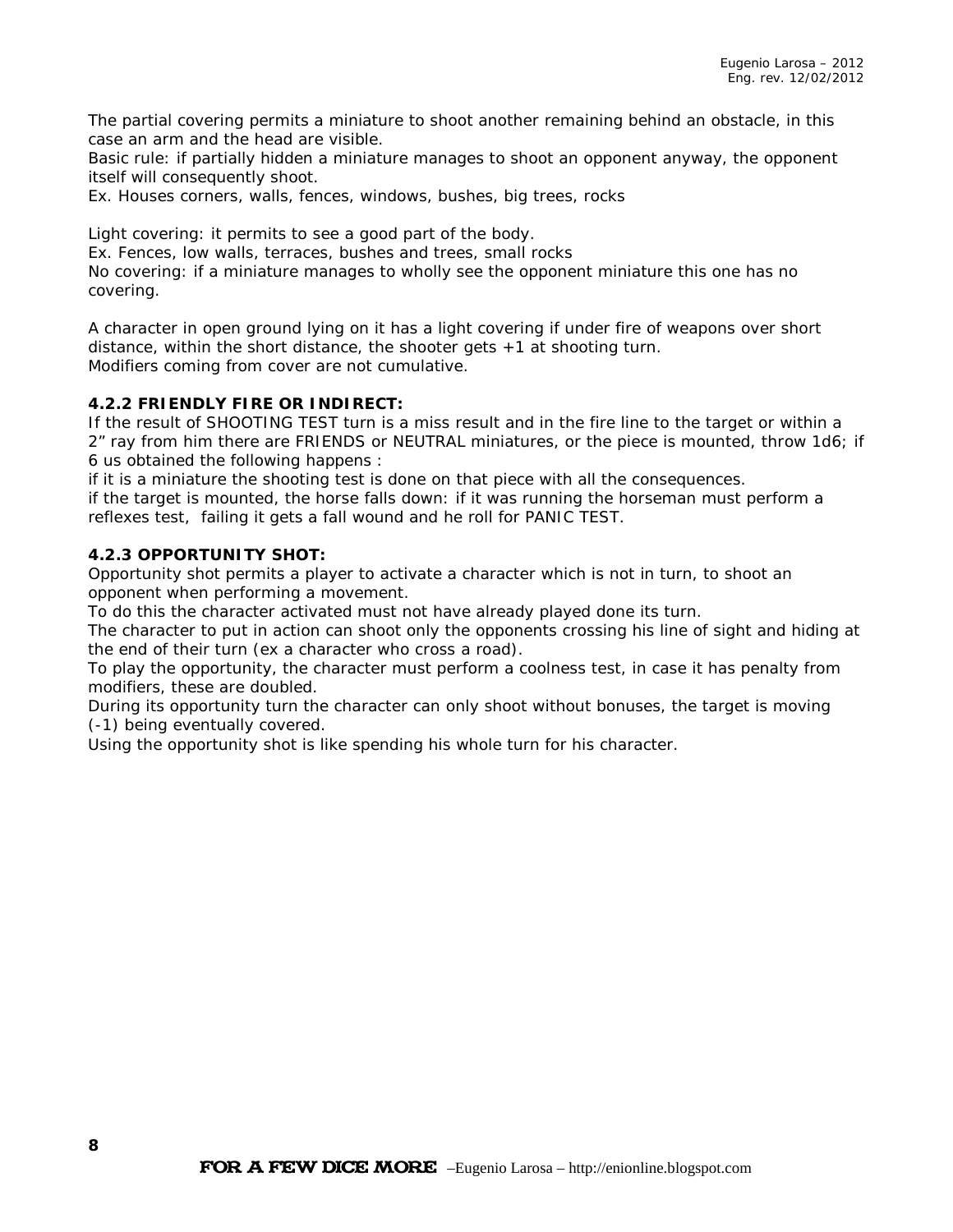### **4.3 MELEE**

A character can choose to make a close combat if it ends its movement in contact or within 1U distance from an enemy.

To start a melee he should not be shaken, and must see the enemy miniature. The attacked miniature can perform an OPPORTUNITY SHOT (if not yet activated) if the attacker starts the charge from a distance greater than 5U.

The sequence of the melee is similar to that used for FIRE.

The attacker has to do a COOLNESS TEST, he throws 2D6 whose results added of eventual modifiers are taken separately and compared to the coolness score.

Equal or lower score – no modifier Higher score than 1 – the attacker is tense – modifier -1 Higher score than 2 – the attacker is nervous – modifier -2

| Modifiers to the coolness<br>test |  |
|-----------------------------------|--|
| Shocked 、<br>character            |  |

At this point you make a single ROLL TO FIGHT.

Throw 1D6 added to the **COSTITUTION** score and eventual modifiers.

Equal or lower score than 6 – target missed

Score from 7 to 9 – target struck and got 1 damage

Equal or higher than 10 – target struck and got 2 damages

Melee modifiers:

|                                                            | Tab.4 |
|------------------------------------------------------------|-------|
| attacker sidearm or improper weapon vs bare hands defender | $+1$  |
| defender sidearm or improper weapon vs bare hands attacker |       |
| attacker has a two-handed weapon                           | $+1$  |
| defender has a two-handed weapon                           | - 1   |
| attacker is on horseback                                   | $+2$  |
| defender is on horseback                                   | $-2$  |
| defender on the ground vs attacker upside                  | $+1$  |
| attacker on the ground vs defender upside                  | $+1$  |
| defender shocked                                           | $+1$  |
| Defender in panic                                          | $+2$  |

If damages are awarded to the target, he must check if it is wounded.

A RESCUE SHOT is done throwing 1D6 added to the damage and eventual modifiers, to the final result must be detracted the target COSTITUTION score.

Score is Lower or equal than 0 – no wound to the target Higher score, from 1 to 3 – 1 wound to the target Score is Higher or equal from  $4 - 2$  wounds to the target

All the suffered wound points have to be detracted from COSTITUTION.

Rescue melee modifiers:

|                                                | rap.o |
|------------------------------------------------|-------|
| A1<br>behind<br>target<br>acker<br>the         |       |
| sidearm vs bare hands<br>, defender<br>acker . |       |

FOR A FEW DICE MORE –Eugenio Larosa – http://enionline.blogspot.com

Tab.5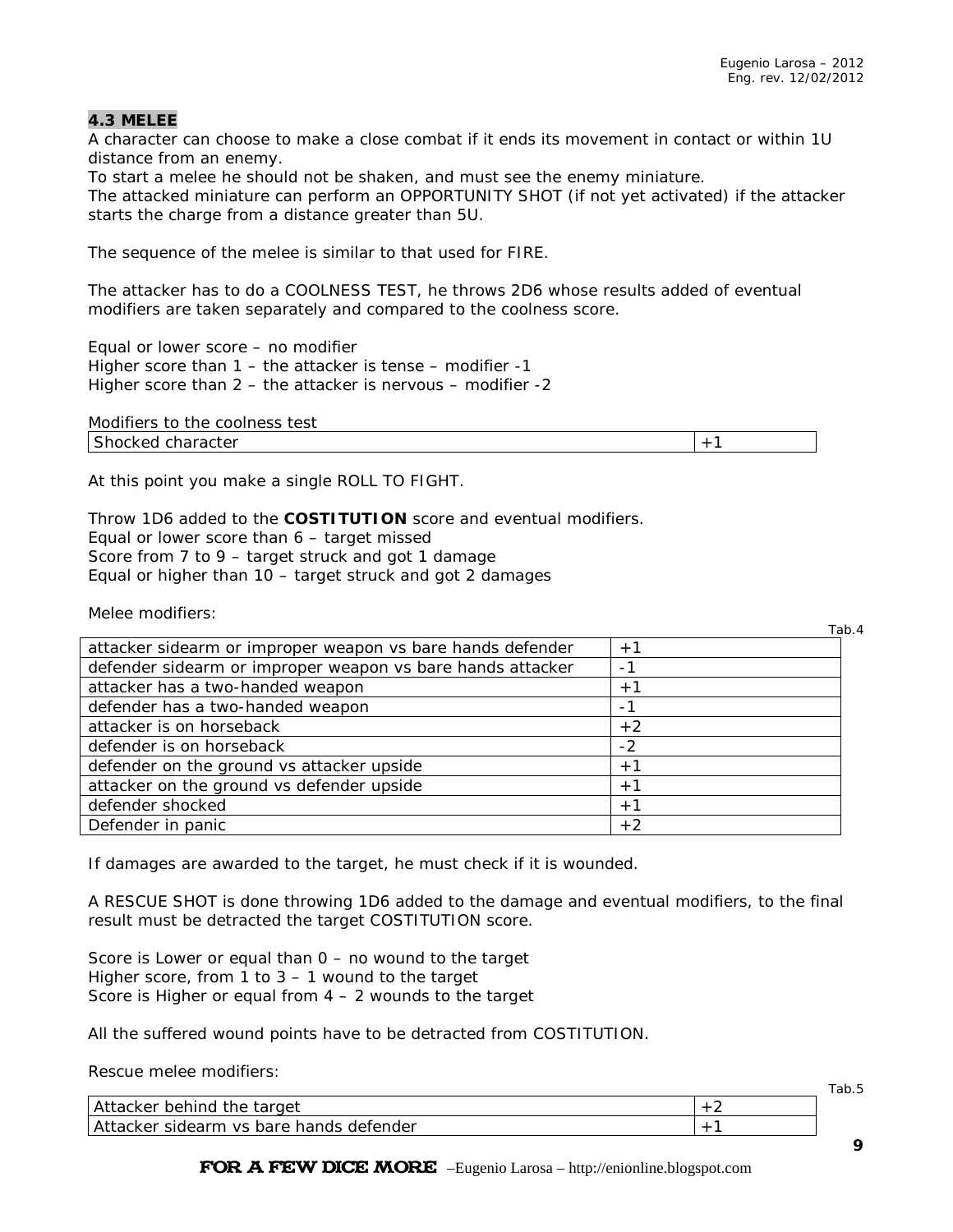Wounded or not the target must do a panic test.

It must throw 2D6 whose scores separately taken must be compared to coolness value.

Score lower or equal – nothing happens

Score is 1 more – the character is shocked and it spends all his moving turn to hide, it gets down to the ground if it doesn't manage to hide.

Score is 2 more or worse– the character is scared, it spends all his moving turn to hide, it gets down to the ground if it doesn't manage to hide, no motion available during the following turn,

An already shaken miniature that fails the Panic test, automatically becomes frightened. An already frightened miniature that fails the Panic test, is thrown to the ground.

A character who fails a Panic test will flee, escape is a free movement, the thumb must move closer to a cover by 5U. If no shelter is within 5U, plunges to the ground where it is.

#### **4.3.1 DISENGAGES FROM MELEE**

A character can choose to disengage from melee combat the must make a reflexes test passing the test he can move up to 10U D6  $+1/2$  as for an escape more.

If there are more than on enemy engaged, add to the score a +1 modifier for each enemy besides the first. This action costs 3 action points.

*Ex. Billy tries to disengage from combat with John and Jack, declare it and throws 1D6 obtaining 2 which applies the modifier of +1, the total is 3 and succeeds in its action, roll another die to and get a 4, you may escape 14U by the attackers.*

#### **4.3.2 SHOCKED OR SCARED CHARACTER**

A shocked character must add a +1 modifier to the coolness test. The character remains shocked until he makes a shooting or fighting coolness test (using the modifier).

A character is scared when after panic test both of its score are higher than coolness score. A scared character cannot do any action during a whole turn.

The character remains scared until it hasn't paid for its penalty (skipping a turn).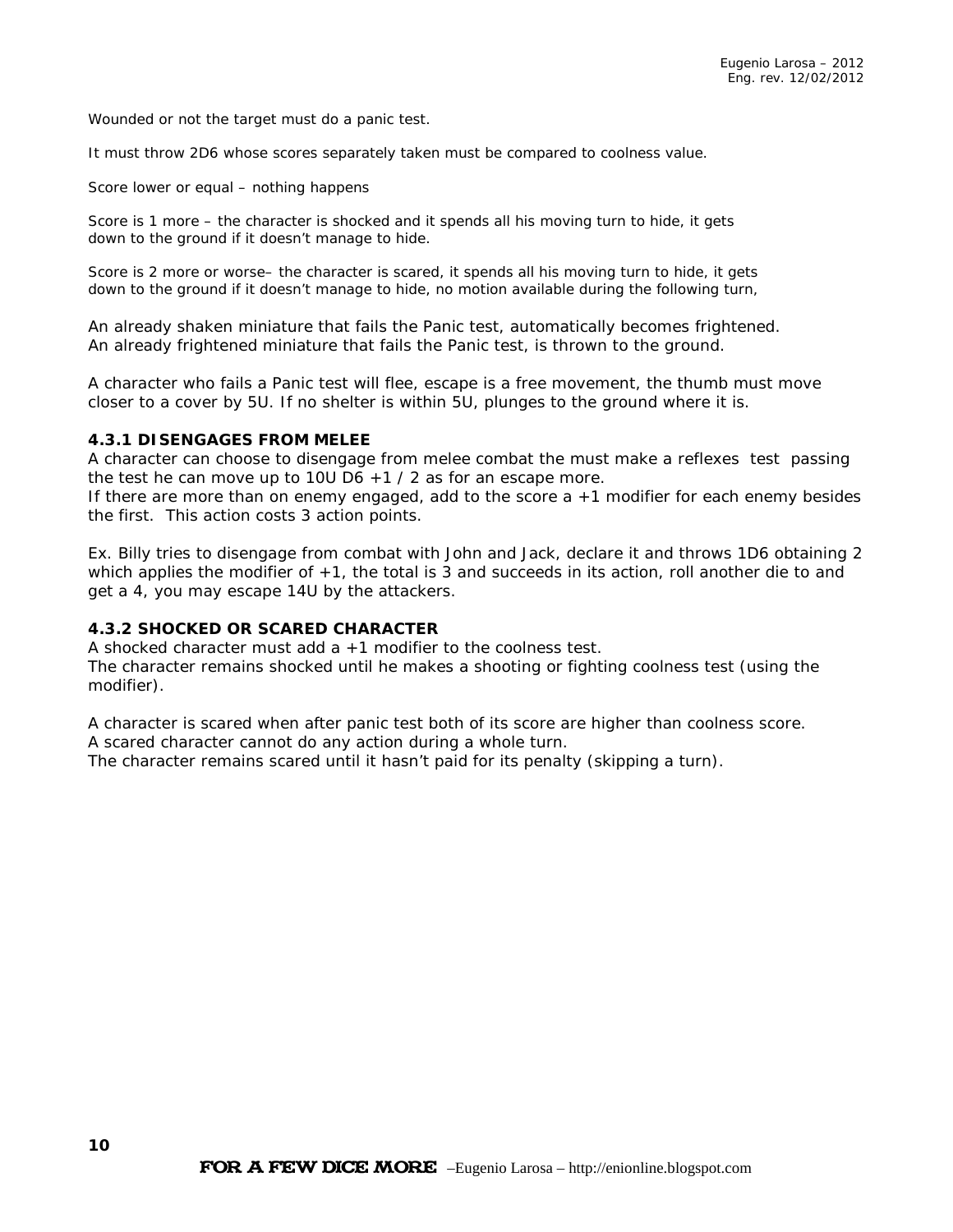## **5.0 WEAPONS**

#### **5.1 WEAPONS**

The weapons are divided into four main categories, pistols, rifles, side arms and explosives. Each weapon is characterized by its range of action (which is the maximum shooting distance) and its a short range, the total number of shots, the shots that you can firing during a turn, the CA used to shoot and the shot bonus to be added to the attack roll.

#### **5.2 GUNS**

#### **5.2.1 SMALL GUN**

It's a little gun that you can keep in your pocket, at your wrist or into the bag, wide spread among prostitutes and professional cards players, thanks to the easiness to be carried and hidden. SPECIAL: the first time you use it during a match, within short ray, it adds +1 at rescue shot.

#### **5.2.2 SIX-SHOT GUN**

Six-shot gun it's a common way to indicate a range of revolvers entered in the history of western and of movies.

SPECIAL: the weapon has a maximum of six shots per turn, when the cylinder is completely empty, to do this the attacker must declare that is going to empty the magazine on a target, which must to be within the short ray of the weapon.

He must be shooting with only this gun.

The attacker, once the coolness test to hit is passed, throws 6D6 and the scores lower than his shooting skill are considered passed on target.

The attacker can assign all the shots to the previously declared target or just the most of them, the remaining shots can be assigned to other visible targets within 6" from it. Each shot is determined with the usual shooting procedure. At the end of the turn the weapon is unloaded.

### **5.2.3 HEAVY GUN**

The term heavy gun indicates those seven-shot guns that has a more powerful calibre than a common six-shot gun.

|                  |              |              |            |              |      |              | i uv. v         |        |              |
|------------------|--------------|--------------|------------|--------------|------|--------------|-----------------|--------|--------------|
| <b>NAME</b>      |              | SHOT RANGE U | SHOTS      |              |      |              | ACTION          | WEAPON | <b>NOTES</b> |
|                  | <b>SHORT</b> | MAXIMUM      | TURN       | <b>TOTAL</b> | (CA) | <b>BONUS</b> |                 |        |              |
| REMINGTON        |              |              | $\sqrt{2}$ |              |      |              | little weapon   |        |              |
| SIX-SHOT         |              | 10           | -6         |              |      |              |                 |        |              |
| <b>HEAVY GUN</b> |              | 16           |            |              |      |              | improper weapon |        |              |
|                  |              |              |            |              |      |              |                 |        |              |

\* available shots per turn

#### **5.3 RIFLES**

They're all considered improper and two-handed weapons.

#### **5.3.1 RIFLE**

They're wide spread among civilians and they're old fashioned models remaining from secession war, the long barrel makes the shot distance good but the magazine and the rate of fire are poor.

#### **5.3.2 REPETITION RIFLE**

These rifles have an internal magazine for ammunitions with lever charge, weapons that made the history of West, even if they may charge 17 shots, only 7 shots were charged for decreasing the jamming chance.

 $T_0h$   $\angle$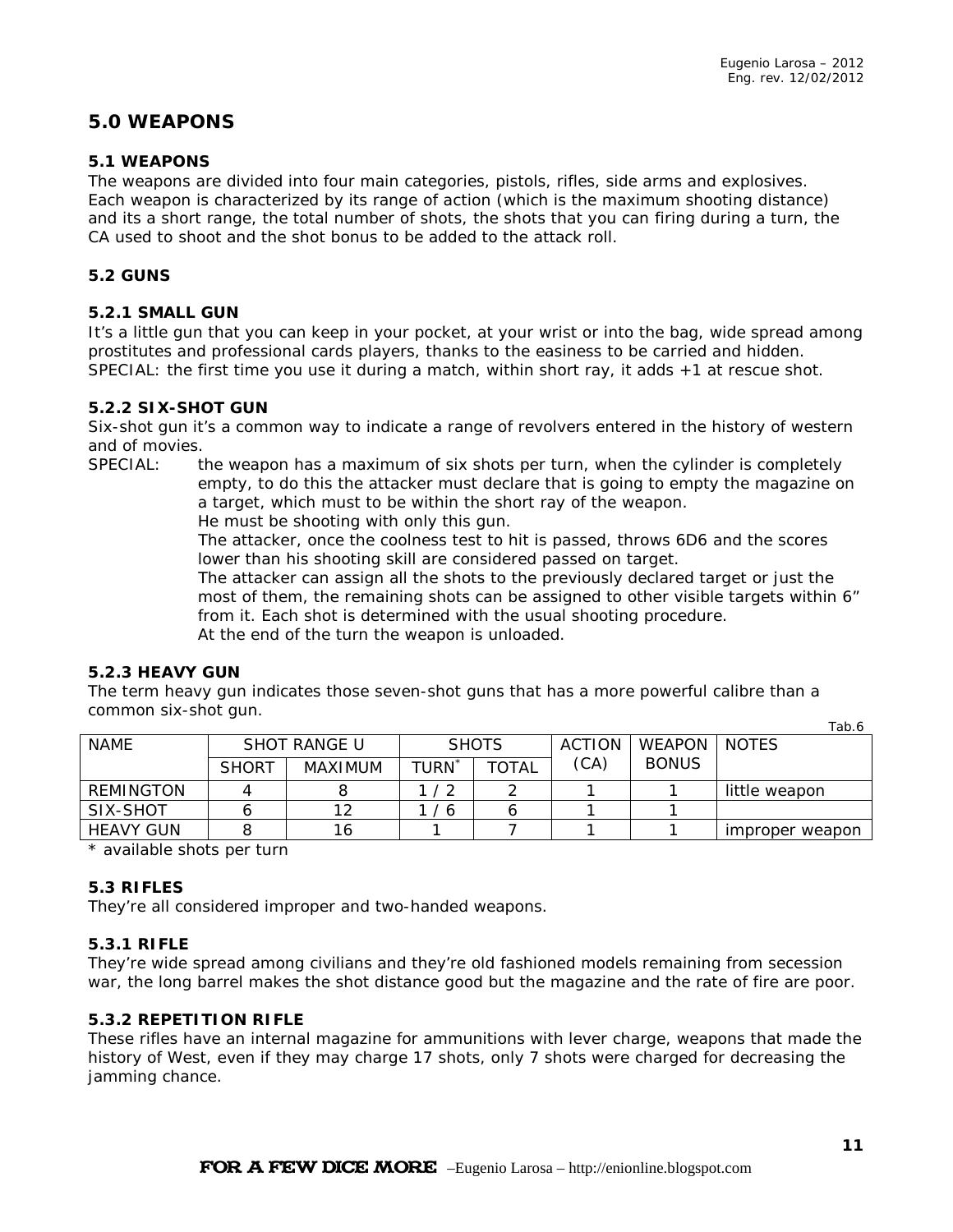SPECIAL: if the player decides to load 17 shots and he gets 1 in a shooting roll, the weapon jams, and during this turn it cannot shot. The next turn he must spend 1 action to desobstruct the rifle.

#### **5.3.3 HUNTING RIFLE**

Besides being the favourite weapon of fur hunters, it's used also by cowboys and policemen to keep away useless troubles.

The power and the fire range are against the usage of the weapon that requires 3 action points.

#### **5.3.4 DOUBLE-BARRELLED GUN**

It's the typical two-barrel rifle each one with a shot. It can be used within short distances, useful to keep away wolves and criminals.

#### **5.3.5 SAWN-OFF SHOTGUN**

Homemade version of double-barrelled gun, whose barrels have been cut off. The precision and the range are lower, but shooting the area is filled with a cloud of lethal pellets.

SPECIAL: when creating a cloud of pellets the light covering modifier is cancelled, moreover a hitting shot is done for each miniature on its shooting range using multiple shots modifier.

#### **5.3.6 MUSKET**

The musket is the long barreled version of the repeating rifles, made for the army, are the only weapons that can mount a bayonet (becoming HAND WEAPON at 2 hands).

SPECIAL: if the player decides to load 17 shots and he gets 1 in a shooting roll, the weapon jams, and during this turn it cannot shot. The next turn he must spend 1 action to desobstruct the rifle.

#### **5.3.7 CARBINE**

The carbine is the short-barreled version of the repeating rifles, cavalry units created for the army was then widely spread through the ability to easily use it from the horse, makes it possible to decrease by 1 modifiers for shooting from horseback.

SPECIAL: if the player decides to load 17 shots and he gets 1 in a shooting roll, the weapon jams, and during this turn it cannot shot. The next turn he must spend 1 action to desobstruct the rifle.  $T<sub>ab</sub>$  7

| <b>NAME</b>                               |                  | <b>RANGE U</b>   | <b>SHOTS</b>      |                | <b>ACTION</b>  | <b>WEAPON</b>  | 100.7<br><b>NOTES</b>                                     |
|-------------------------------------------|------------------|------------------|-------------------|----------------|----------------|----------------|-----------------------------------------------------------|
|                                           | <b>SHORT</b>     | <b>MAXIMUM</b>   | TURN <sup>*</sup> | <b>TOTAL</b>   |                | <b>BONUS</b>   |                                                           |
| <b>RIFLE</b>                              | 14               | 28               |                   | $\overline{2}$ | $\overline{2}$ | $\overline{2}$ |                                                           |
| <b>REPETITION</b><br><b>RIFLE</b>         | 10               | 20               | 1                 | $7/17*$        | $\overline{2}$ | $\overline{2}$ | * hitting roll = $1$<br>jamming                           |
| <b>HUNTING</b><br><b>RIFLE</b>            | 17               | 34               | 1                 | 1              | $\overline{2}$ | $\overline{2}$ |                                                           |
| DOUBLE-<br><b>BARRELLED</b><br><b>GUN</b> | 8                | 16               | 2                 | 2              | 2              | $\overline{2}$ | less then $4U + 1$<br>weapon bonus                        |
| SAWN-OFF<br><b>SHOTGUN</b>                | $S^{\star\star}$ | $S^{\star\star}$ | 2                 | 2              | $\overline{2}$ | $\overline{2}$ | ignore light<br>covering                                  |
| <b>MUSKET</b>                             | 12               | 24               | 1                 | $7/17*$        | $\overline{2}$ | $\overline{2}$ | * hitting roll = $1$<br>jamming put<br>bayonet on         |
| CARBINE                                   | 8                | 16               | 1                 | $7/17*$        | $\overline{2}$ | $\overline{2}$ | * hitting roll = $1$<br>jamming -1 mod<br>horse back shot |

\* available shots per turn \*\* shape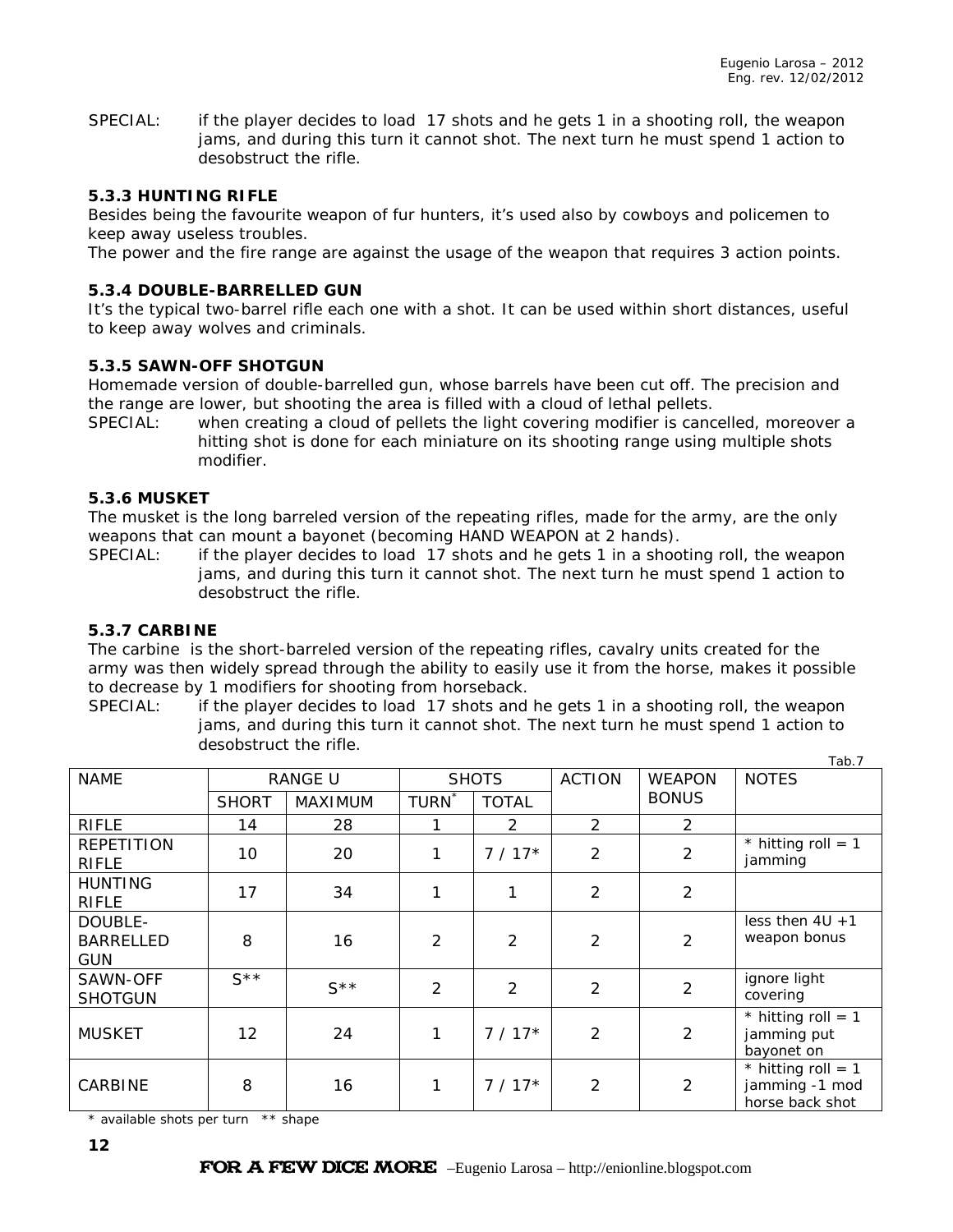#### **5.4 SIDE ARMS**

|                     |              |                     |              |              |               |                      | Tab.8                |
|---------------------|--------------|---------------------|--------------|--------------|---------------|----------------------|----------------------|
| <b>NAME</b>         |              | THROW U             | <b>THROW</b> |              | <b>ACTION</b> | <b>WEAPON</b>        | <b>NOTES</b>         |
|                     | <b>SHORT</b> | MAXIMUM             | <b>TURN</b>  | <b>TOTAL</b> |               | <b>BONUS</b>         |                      |
| <b>KNIFE</b>        |              | COSx2               |              |              |               |                      |                      |
| TOMAWK/HATCHET      |              | COSx2               |              |              |               |                      |                      |
| <b>WOODSMAN AXE</b> |              | NOT THROWING WEAPON |              |              |               | two-handed<br>weapon |                      |
| LANCE               |              | COS <sub>x2</sub>   | 2            |              |               |                      | two-handed<br>weapon |
| <b>BAYONET</b>      |              | NOT THROWING WEAPON |              |              |               |                      |                      |
| <b>SWORD</b>        |              | NOT THROWING WEAPON |              |              |               |                      |                      |
| <b>BOW</b>          | 8            | 16                  |              | 12           |               |                      |                      |
| LASSO               |              | COSx2               |              |              |               |                      | no damage            |

\* available shots per turn

#### **5.5 EXPLOSIVES**

Each miniature within the explosive ray of action suffers all the caused damages if not covered by partial or whole protections. Tah Q

|                   |         | 1 G.V. 7     |
|-------------------|---------|--------------|
| PROTECTION        | PARTIAL | <b>WHOLE</b> |
| wall, rock        |         |              |
| wooden building   |         |              |
| fence, car, wagon |         |              |
| tree, hedge       |         |              |
| big rock          |         |              |

Struck characters are bounced away from explosion point 1D6, plus a number of U equal to the damages they have received.

Still alive characters are panicked.

The explosives can be dropped, thrown or fixed, each on these actions costs 1 action point. An explosive can be thrown following the law COSx2.

#### **5.5.1 NYTROGLICERINE**

The more unstable explosive of this period, quite popular due to its frequent use in the construction of railways and mines.

Explodes when thrown directly in contact with the target.

Who carries NITROGLYCERIN can not ride a horse and can only move half of its movement.

#### **5.5.2 DYNAMITE**

The dynamite is directly derived from the most dangerous nitroglycerin but is more stable than this. Once launched, target miniatures still not moved, may get away (escape) a number of U, obtained throwing 1D6 divided by 2 (rounding up). Thrower may declare short fuse, but must roll 1D6 if it gets a 1 dynamite explodes in his hands. If he succeed the target miniatures can not escape even if they have not yet made their turn. Tab.10

|                | THROW U | <b>DAMAGES</b>  |
|----------------|---------|-----------------|
| DYNAMITE       | COSx2   | $6/5U$ range    |
| NYTROGLICERINE | COSx2   | 10 $/$ 5U range |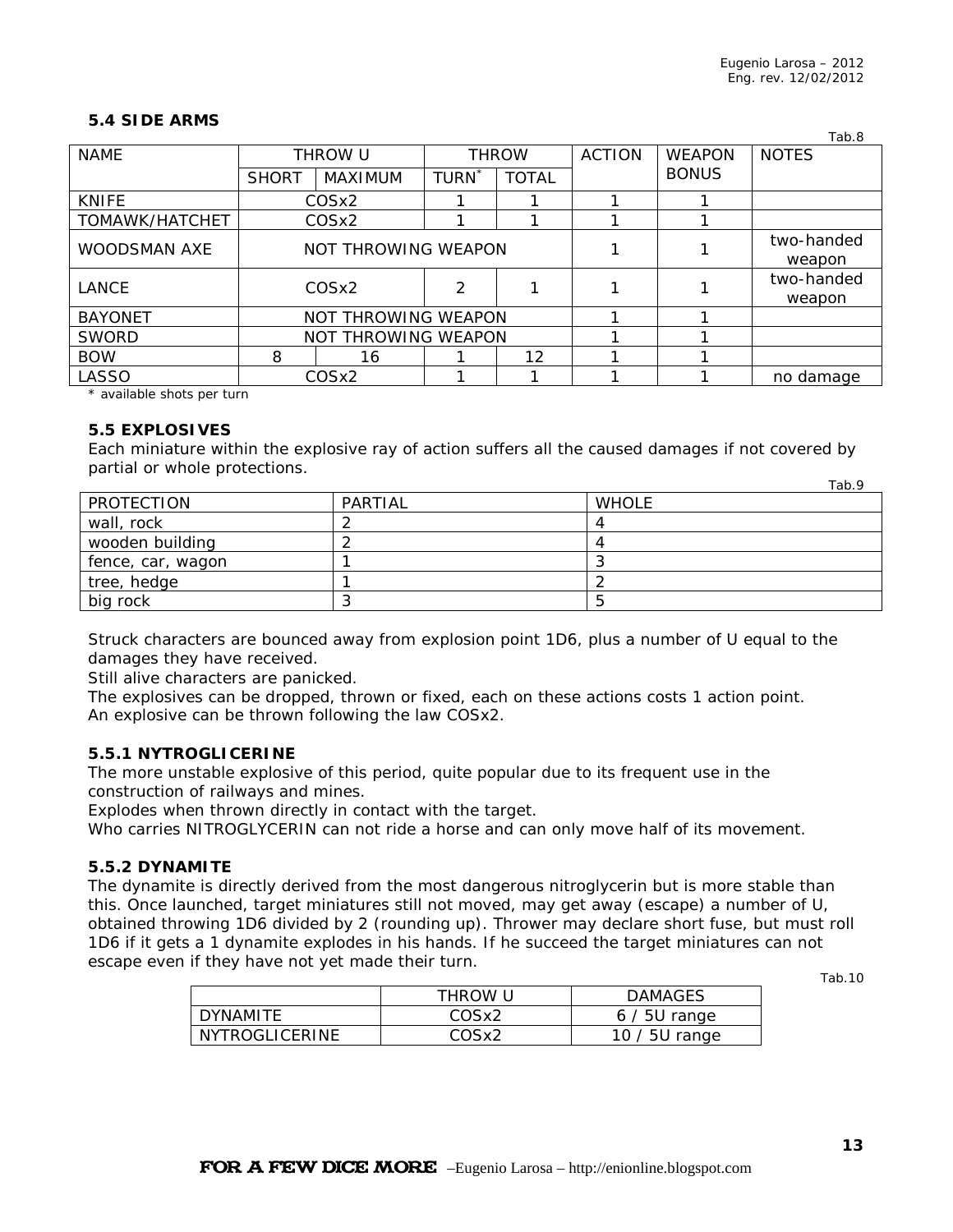Tab.11

# **6.0 VICTORY AND DEFEAT**

### **6.1 HOW TO ELMINATE A CHARACTER**

A character is eliminated when its COSTITUTION is equal or lower than 0, in this case its miniature is removed from the table.

#### **6.2 COHESION TEST**

When losing more than half of its components a band, at the beginning of every new turn, has to do cohesion test.

#### It's compared:

The testing player roll 1D6 with the following modifiers and compares the result with the highest coolness value of the group.

Roll modifiers:

|                                                     |                          | $1$ uv. $1$ |
|-----------------------------------------------------|--------------------------|-------------|
| $\mathsf{L} \Lambda$<br>aame<br>.<br>トレ<br>.ne<br>. | $\overline{\phantom{0}}$ |             |
| dead<br>1 L D<br>$\mathbf{A}$                       |                          |             |

If the score of the dice is lower or equal, the player is still in the game, otherwise he has to retire and loses the game.

#### **6.3 WITHDRAWAL**

A player suffering too many losses can decide to retire from the field, losing the game.

In this case, he has also to perform a SHAME TEST to check this will have a negative effect on his FAME.

Throw 1D6, with a score of 1 the player loses permanently 1 FAME point from a character of his choice, if the player has no fame points he will loose a fortune point.

#### **6.4 END OF THE GAME / SUCCESS CONDITIONS**

The success conditions are determined at the beginning of each set, anyway the loss of the cohesion test and the withdrawal decide the end of the game and declare the winner.

#### **6.5 CHARACTER RECOVERY**

At the end of each match the player can decide to recover the miniatures lost during the game. Throw 1D6 and compare the score with the following chart: Tab.12

|           | DEAD CHARACTER: if he has FO he can throw the dice: getting a number lower          |
|-----------|-------------------------------------------------------------------------------------|
|           | than its COS is saved remaining invalid, otherwise he dies                          |
|           | <b>INVALID CHARACTER:</b>                                                           |
|           | 1 - disease: the character has -1 COS in fighting shot                              |
|           | 2 - blind: it cannot see over 18U                                                   |
| 2         | 3 - crippled: it cannot run                                                         |
|           | 4 - lost hand: it cannot use two-handed weapons                                     |
|           | 5 – shaken nerves: if during initiative roll he gets 1, he is shocked for that turn |
|           | 6 - clumsy: the character has -1 RIF during reflexes test                           |
| $3 - 4$   | WOUNDED (it loses 1 COS during the next match)                                      |
| 5 or more | <b>COMPLETELY RECOVERED</b>                                                         |

There's the chance to use some shot modifiers paying one of these characters:

Bone Cutter Doctor +1 – 5\$ cost

Graduated Doctor +2 – 10\$ cost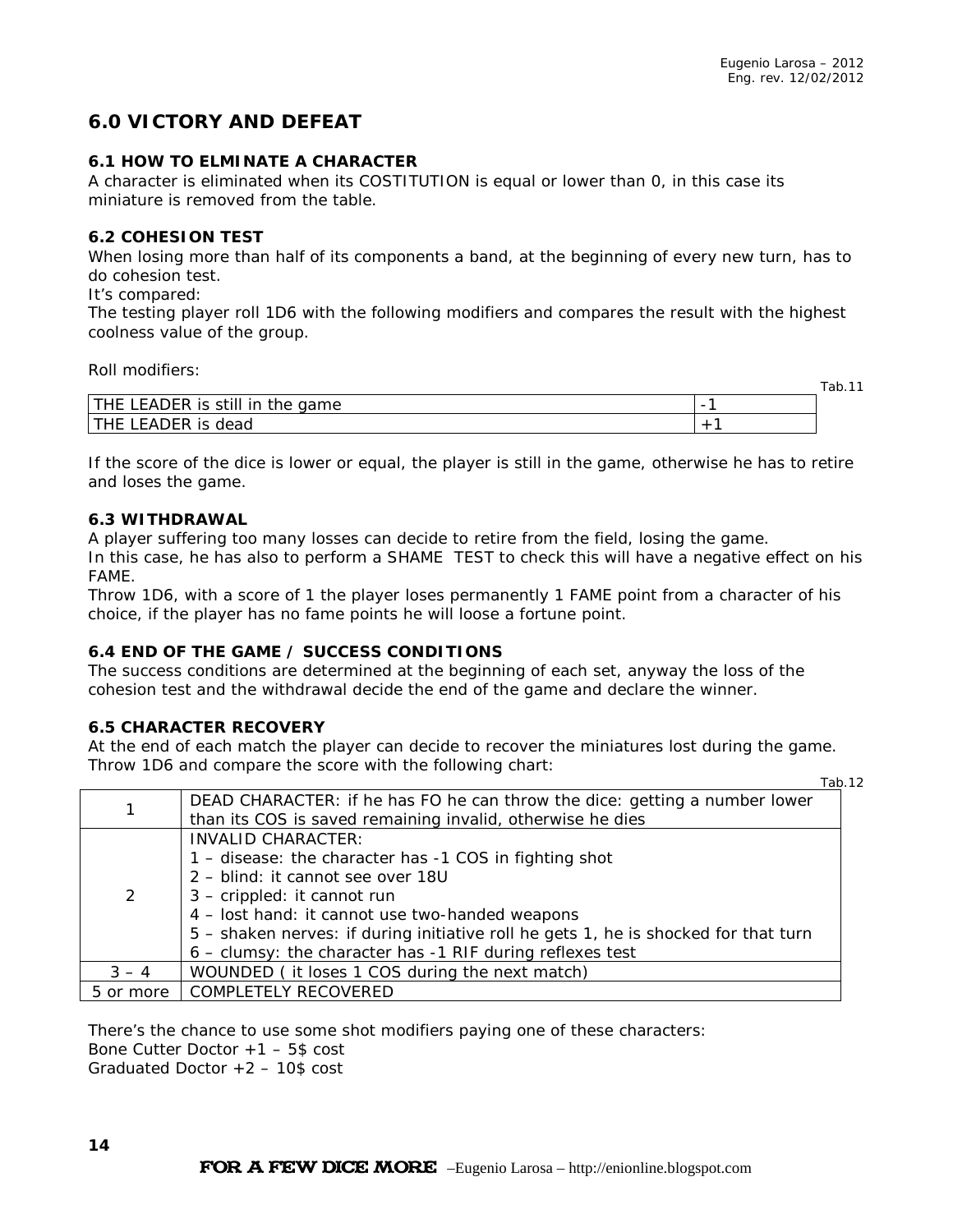# **7.0 EXPERIENCE AND SKILLS**

### **7.1 EXPERIENCE**

The experience of a character permits it to get better or brand new skills.

You get experience eliminating your opponents (1 point each elimination) or from the final bonuses at the end of each match.

The leaders starts with 2 experience points, the heroes with 1, and the common characters have no points.

No character can exceed the score of 4 for a single skill.

#### **7.2 ACQUIRE SKILLS**

Characters can spend experience points for improving their skills.

Tab.13

| 3 pts   NEW SKILL: throw 2D6 and check new skills chart |
|---------------------------------------------------------|
| $5 \text{ pts}$ + 1 REFLEXES or + 1 COOLNESS            |
| 6 pts $\vert$ + 1 SHOT or + 1 COSTITUTION               |
| 7 pts   $+$ 1 FAME or $+$ 1 FORTUNE                     |

#### **NEW SKILLS CHART**

Tab.14

| 2              | <b>RIFLEMAN/HUNTER</b> $+1$ modifier to shoot with any rifle                                       |
|----------------|----------------------------------------------------------------------------------------------------|
| $\mathbf{3}$   | <b>WARRIOR</b> - $+1$ modifier to hit with any side arms                                           |
| $\overline{4}$ | <b>BOXER/FIGHTER</b> $+1$ coolness in coolness test for punch-off                                  |
| 5              | DOC the character is a bone cutter doctor, if he already has this skill, it becomes a graduated    |
|                | doctor                                                                                             |
| 6              | <b>PREACHER/SHAMAN</b> +1 coolness in panic test for every friend miniature within 6" (except      |
|                | it)                                                                                                |
| $\overline{7}$ | <b>GOOD HORSEMEN</b> $+1$ reflexes in reflexes test about horse riding                             |
| 8              | <b>GAMBLER</b> at the end of each match, if not eliminated, throw 1D6 of base + 1d6 roll for every |
|                | character it eliminated, the total score are gained \$                                             |
| 9              | <b>BOUNTY KILLER/HEAD HUNTER</b> he can shoot two guns with no penalty                             |
| $10^{-}$       | <b>HARD</b> $+1$ coolness in coolness test for shot                                                |
| 11             | <b>SNIPER</b> the character can aim having $a + 2$ bonus in shooting tests                         |
| 12             | <b>GUNSLINGER</b> $+1$ modifier to hit with any gun                                                |

If a character selects a skill it has already it throws again on the new skills chart.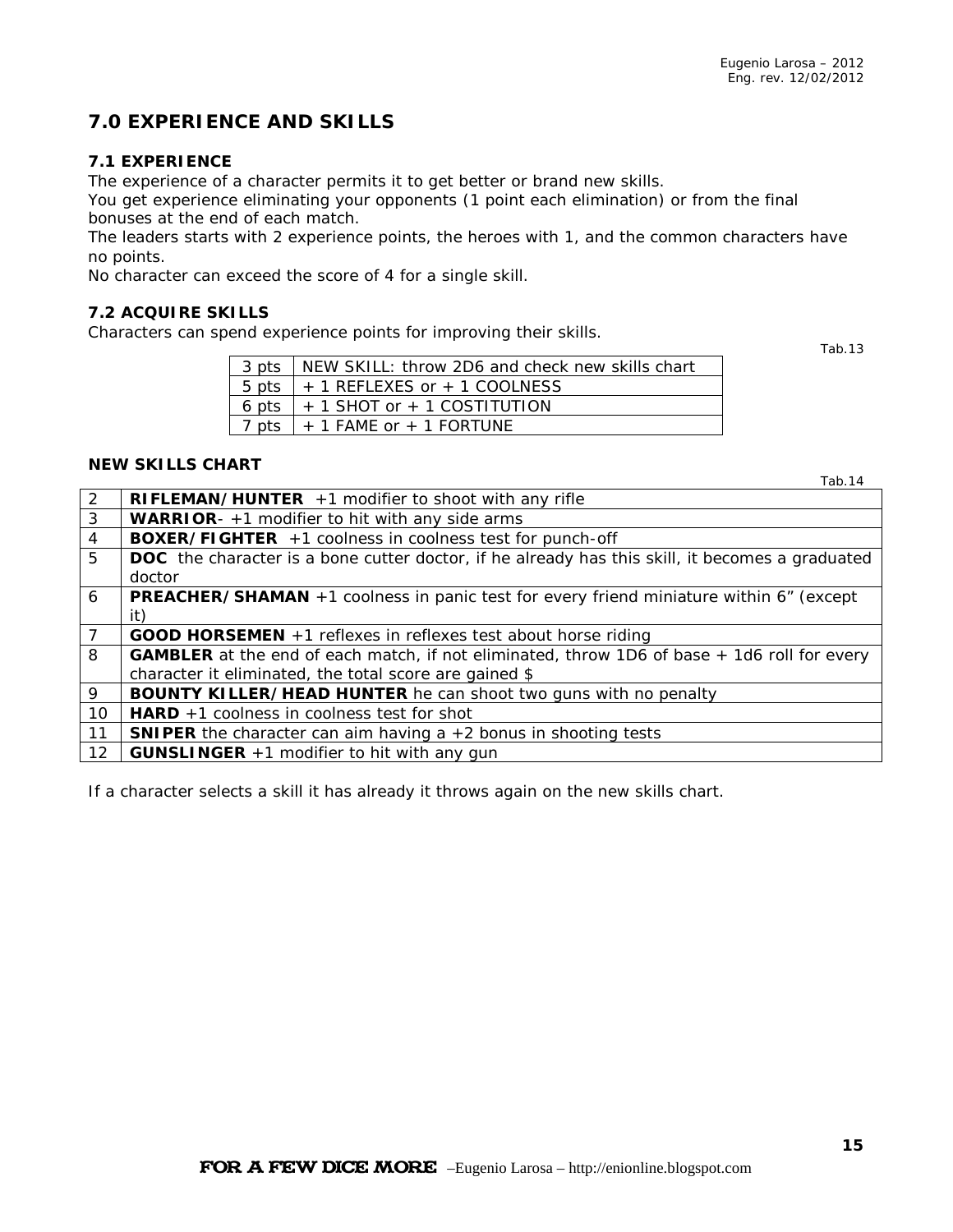# **8.0 EQUIPMENT**

#### **8.1 BUYING EQUIPMENT**

A player can buy the equipment for its character at the end or at the beginning of a match. The disposability (DISP) make you see if an object is buyable or not. Before buying an object you

throw 1D6 and if the score is higher or equal to the disposability you can buy it.

Some objects, even if buyable, are defined RARE (R) and can be purchased only by some classes of characters and in particular places.

### **8.2 TYPE OF EQUIPMENT**

|                          |                |                | Tab.15                         |
|--------------------------|----------------|----------------|--------------------------------|
| <b>WEAPON</b>            | <b>DISP</b>    | COST           | <b>NOTES</b>                   |
| <b>REMINGTON</b>         | 3              | 5              |                                |
| <b>SIX-SHOT GUN</b>      | 2              | 6              |                                |
| <b>HEAVY GUN</b>         | 3              | 12             |                                |
| <b>RIFLE</b>             | $\overline{2}$ | 16             |                                |
| <b>REPETITION RIFLE</b>  | 2              | 18             |                                |
| <b>MUSKET</b>            | 2              | 18             | military standard weapon       |
| CARBIN                   | 2              | 16             | military standard weapon       |
| <b>HUNTING GUN</b>       | 3              | 25             |                                |
| DOUBLE-BARRELLED GUN     | 2              | 12             |                                |
| <b>SHAWN-OFF SHOTGUN</b> | 3              | 15             |                                |
| <b>KNIFE</b>             | 2              | 2              |                                |
| TOMAWK / HATCHET         | 3              | 3              |                                |
| WOODSMAN AXE             | 3              | 3              |                                |
| LANCE                    | 4              | 4              |                                |
| <b>BAYONET</b>           | 4              | $\mathfrak{D}$ | $R$ – soldier only             |
| <b>SWORD</b>             | 4              | 3              | $R$ – soldier only             |
| <b>BOW</b>               | 2              | 5              | $R$ – Indian only              |
| <b>DYNAMITE</b>          | 4              | 18             | R - mines, railway buildings   |
| NYTRO-GLICERINE          | 5              | 30             | $R$ – mines, railway buildings |

Tab.16

| <b>HORSE</b>     |      |            | <b>COST 18\$</b> | DISP <sub>2</sub>                    |
|------------------|------|------------|------------------|--------------------------------------|
| <b>SHOT</b>      | COOL | <b>REF</b> | <b>COS</b>       |                                      |
|                  |      |            | $\frac{3}{3}$    |                                      |
| <b>APPALOOSA</b> |      |            | <b>COST 18\$</b> | 3                                    |
| <b>SHOT</b>      | COOL | <b>REF</b> | <b>COS</b>       | + 2U motion                          |
|                  |      |            | $\frac{3}{3}$    | used only by Indians                 |
| <b>MULE</b>      |      |            | <b>COST 12\$</b> |                                      |
| <b>SHOT</b>      | COOL | <b>REF</b> | <b>COS</b>       | 6U speed trotting, 12U speed running |
|                  |      |            | 4/               | it doesn't jump                      |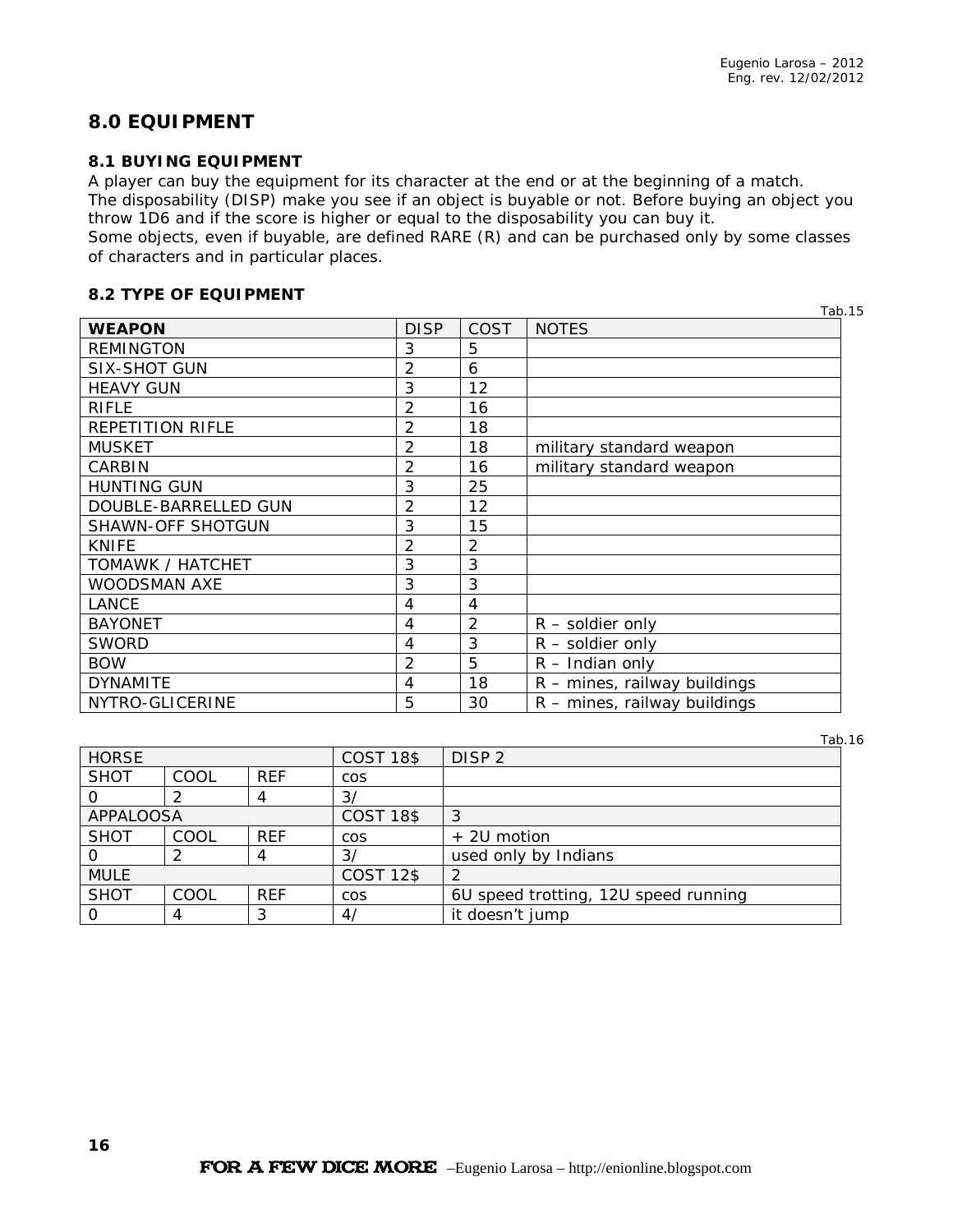### 8.3 SPECIAL ITEMS

#### 8.3.1 WHISKY

The character who drinks a bottle of whisky gets +1 coolness but suffers -1 reflexes.

#### 8.3.2 RIFLE SIGHTS

Mounted only on rifle, hunting rifle and repetition rifle it enlarges the ray of 4U.

#### 8.3.3 MARKED CARDS

At the end of a match when \$ are given throw 1D6 extra.

#### 8.3.4 LASSO

Stop the movement of those who are caught with lasso.

The palyer rolls 1D6 and compares with the COS of the character captured :

lower attacker: he's carried to the target of as many U as the difference, if more than 2, he falls down

equal attacker: blocked target

higher attacker: he can drag the target to itself of as many U as the difference, if more than 2, he drags the target to the ground.

mounted miniatures add their COS to that other mount

|               | <b>DISP</b> |    |
|---------------|-------------|----|
| <b>WHISKY</b> |             |    |
| RIFLE VIEWER  |             | 16 |
|               | 3 military  |    |
| MARKED CARDS  |             | 20 |
| LASSO         |             |    |

Tab.17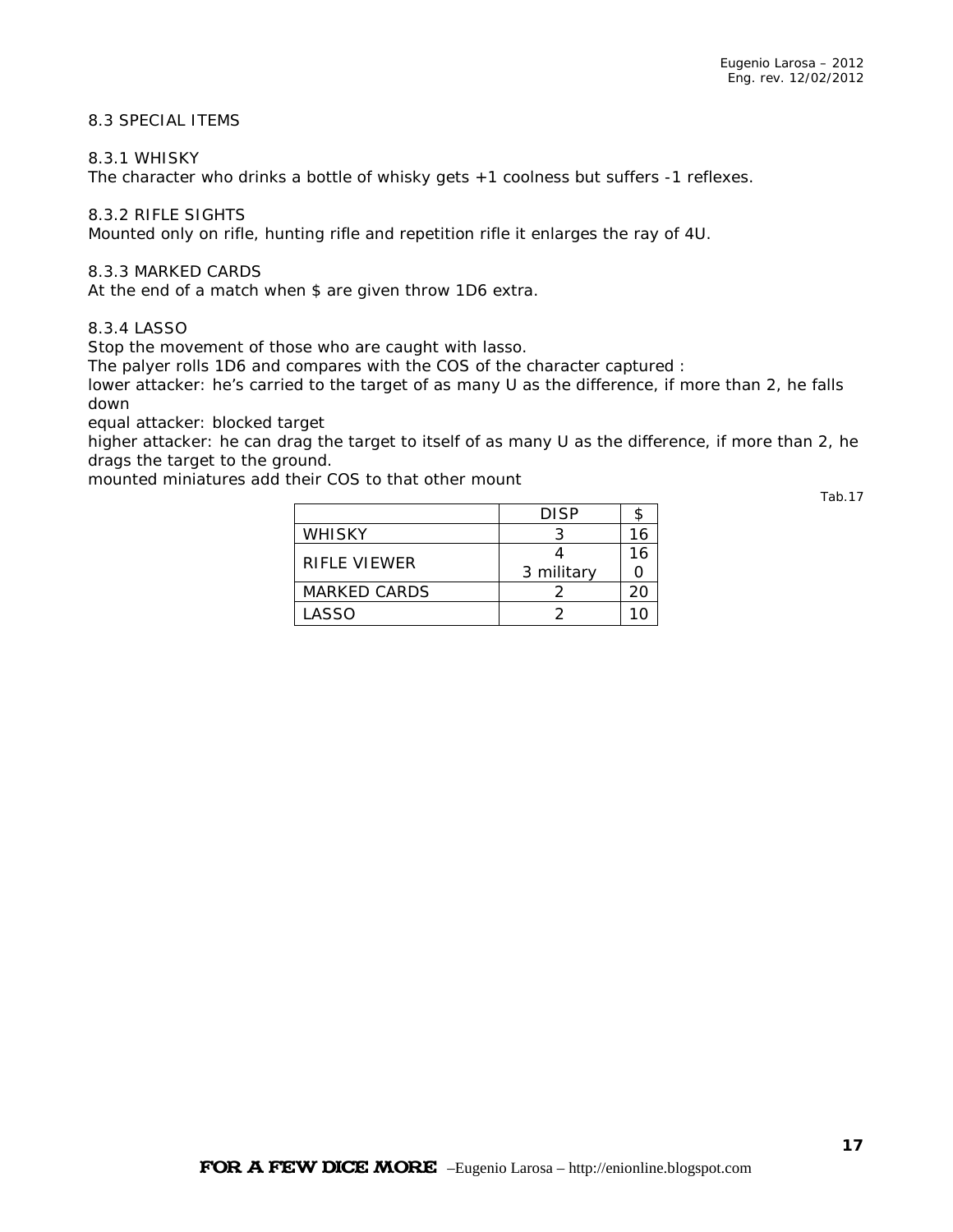# **9.0 BANDS AND CHARACTERS**

### **9.1 FEATURES OF CHARACTERS**

Every band can have as many character as a player can afford to pay, usually when a band is created the player has 400\$ and if he wins the match he can earn the \$ necessary to pay more characters.

### **9.2 THE GROUP**

Every player can choose the kind of group to enlist and the relative characters with their particular standard skills, to this he will eventually add the required equipment.

#### **9.3 LAWMEN**

They cannot shoot if between them and the target there's a civilian (they cover a 1U diameter area) or an allied.

They can buy any weapon without making AVAILABILITY TEST.

| <b>SHERIFF</b> |      |     |             |     | <b>I FADFR</b>                                          |
|----------------|------|-----|-------------|-----|---------------------------------------------------------|
| SHOT           | COOL | REF | <b>COS</b>  | EXP | All the miniature within 5U can use the                 |
| FA             | FO   |     | COST: 180\$ |     | coolness score of the Sheriff during the panic<br>test. |

| <b>VICE-SHERIFF</b> |      |            |             |     | HERO, max 2                                   |
|---------------------|------|------------|-------------|-----|-----------------------------------------------|
| <b>SHOT</b>         | COOL | <b>RFF</b> | COS         | EXP |                                               |
|                     |      |            |             |     | He pass all the PANIC TEST, if the Sheriff is |
| FА                  |      |            |             |     | within 5U and he is not PANIC                 |
|                     |      |            | COST: 100\$ |     |                                               |

| <b>VOLUNTEER</b> |      |            |               |     |                                                                                                     |
|------------------|------|------------|---------------|-----|-----------------------------------------------------------------------------------------------------|
| <b>SHOT</b>      | COOL | <b>REF</b> | COS           | EXP |                                                                                                     |
|                  |      |            |               |     | If within 5U there's at least one allied, he gets<br>+1 in panic shot. If a friend hero dies within |
| FА               |      |            |               |     |                                                                                                     |
|                  |      |            | $COST: 40$ \$ |     | 5U, he has to perform a panic test.                                                                 |

| <b>GUARD</b> |      |            |            |            |
|--------------|------|------------|------------|------------|
| <b>SHOT</b>  | COOL | <b>REF</b> | COS        | <b>EXP</b> |
|              |      |            |            |            |
| FA           | FO   |            |            |            |
|              |      |            | COST: 50\$ |            |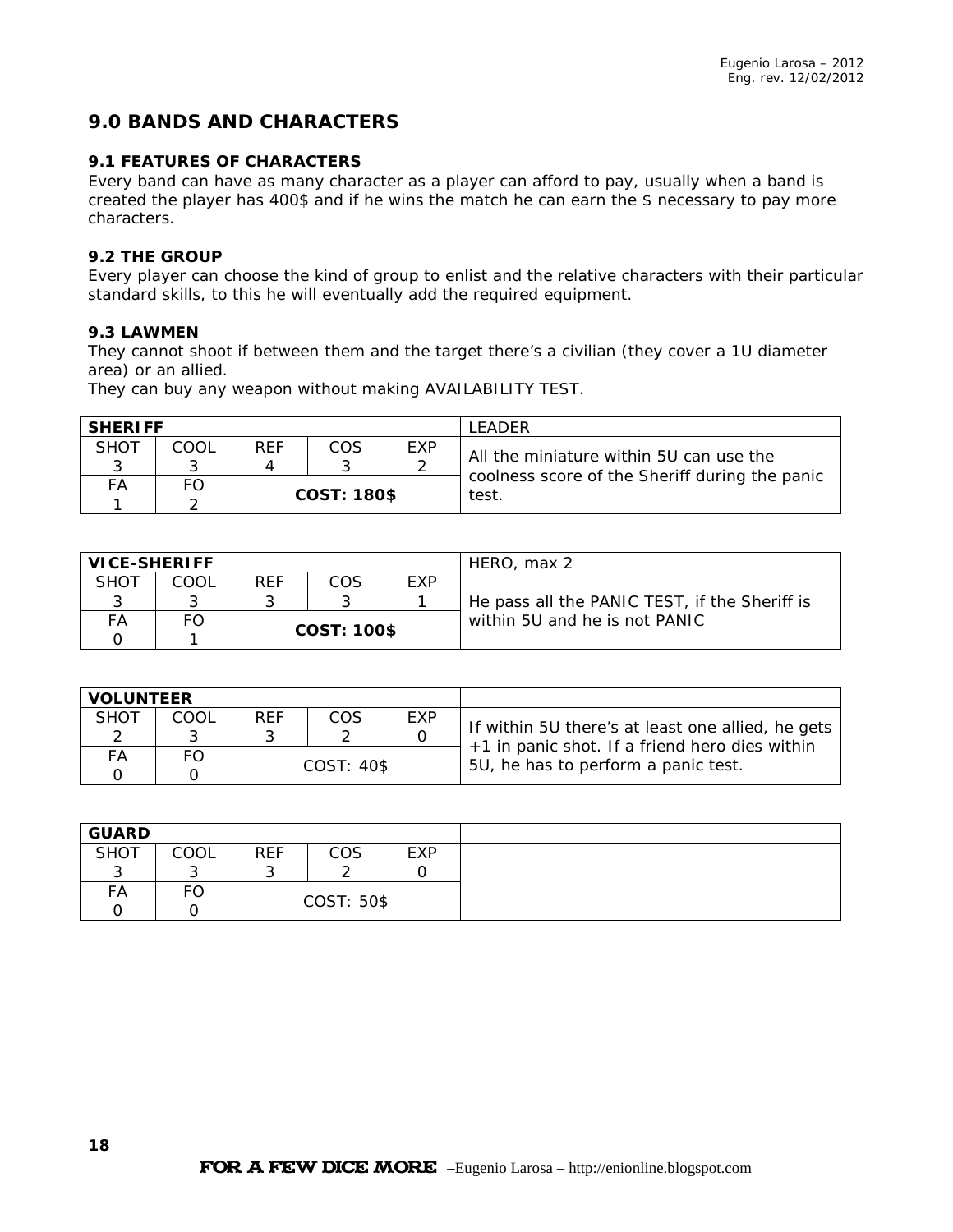### **9.4 THE OUTLAWS**

They can shoot even if between them and the target there's a civilian or an allied , they can shoot also in the fray.

| <b>BOSS</b> |      |     |                    |            | I FADFR                                     |
|-------------|------|-----|--------------------|------------|---------------------------------------------|
| <b>SHOT</b> | COOL | RFF | COS                | <b>FXP</b> | All the miniature within 5U can use the     |
|             |      |     |                    |            | coolness score of the Boss during the panic |
| FA          | FO   |     |                    |            | test                                        |
|             |      |     | <b>COST: 190\$</b> |            |                                             |

| <b>BULLY</b> |      |            |                    |            | HERO, max 2 |
|--------------|------|------------|--------------------|------------|-------------|
| <b>SHOT</b>  | COOL | <b>REF</b> | COS                | <b>EXP</b> |             |
|              |      | 4          |                    |            |             |
| FA           | ∸ບ-  |            |                    |            |             |
|              |      |            | <b>COST: 115\$</b> |            |             |

| <b>CRIMINAL</b> |      |     |               |     |                                                                                            |
|-----------------|------|-----|---------------|-----|--------------------------------------------------------------------------------------------|
| <b>SHOT</b>     | COOL | REF | COS           | EXP |                                                                                            |
|                 |      |     |               |     | If a hero of his band dies within 5U, he must<br>perform a panic test. If the leader dies, |
| FА              |      |     |               |     |                                                                                            |
|                 |      |     | $COST: 35$ \$ |     | automatically he goes into PANIC.                                                          |

| <b>BANDIT</b> |      |            |                   |     |  |  |
|---------------|------|------------|-------------------|-----|--|--|
| <b>SHOT</b>   | COOL | <b>REF</b> | COS               | EXP |  |  |
|               | ⌒    | ີ          |                   |     |  |  |
| FА            | FO   |            | <b>COST: 60\$</b> |     |  |  |
|               |      |            |                   |     |  |  |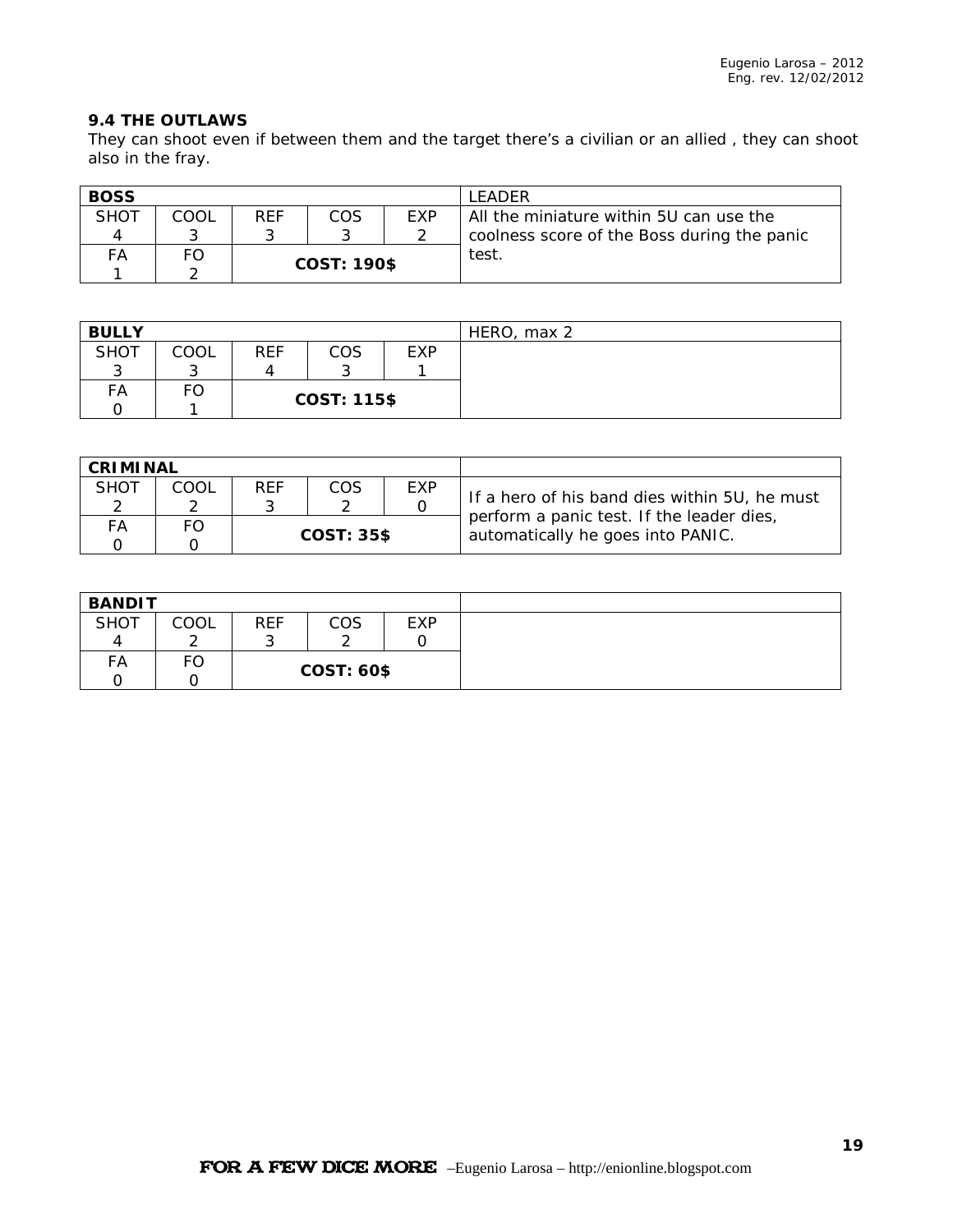### **9.5 COWBOYS**

All the cowboys have +1 bonus on reflexes test to use the lasso.

The heroes can buy a horse paying the half of the standard price.

They cannot shoot if between them and the target there's a civilian (it casts a 1U diameter area) or an allied.

| <b>CHIEF</b> |      |            |                    |            | LEADER                                       |
|--------------|------|------------|--------------------|------------|----------------------------------------------|
| <b>SHOT</b>  | COOL | <b>REF</b> | COS                | <b>EXP</b> | All the miniature within 5U can use the      |
|              |      |            |                    |            | coolness score of the Chief during the panic |
| FА           | FO   |            |                    |            | test                                         |
|              |      |            | <b>COST: 150\$</b> |            |                                              |

| <b>COWBOYS</b> |      |            |                    |     | HERO,<br>max <sub>2</sub> |
|----------------|------|------------|--------------------|-----|---------------------------|
| <b>SHOT</b>    | COOL | <b>REF</b> | COS                | EXP |                           |
| ⌒              | ⌒    | ⌒          |                    |     |                           |
| FA             | ۴C   |            |                    |     |                           |
|                |      |            | <b>COST: 110\$</b> |     |                           |

| <b>GREENHORN</b> |      |            |                   |     |
|------------------|------|------------|-------------------|-----|
| <b>SHOT</b>      | COOL | <b>REF</b> | COS               | EXP |
| ⌒                | ⌒    |            | ⌒                 |     |
| FA               | FO   |            |                   |     |
|                  |      |            | <b>COST: 35\$</b> |     |

| <b>WRANGLER</b> |      |            |                   |     |  |
|-----------------|------|------------|-------------------|-----|--|
| <b>SHOT</b>     | COOL | <b>REF</b> | COS               | EXP |  |
| Д               |      |            |                   |     |  |
| FA              | гч   |            | <b>COST: 60\$</b> |     |  |
|                 |      |            |                   |     |  |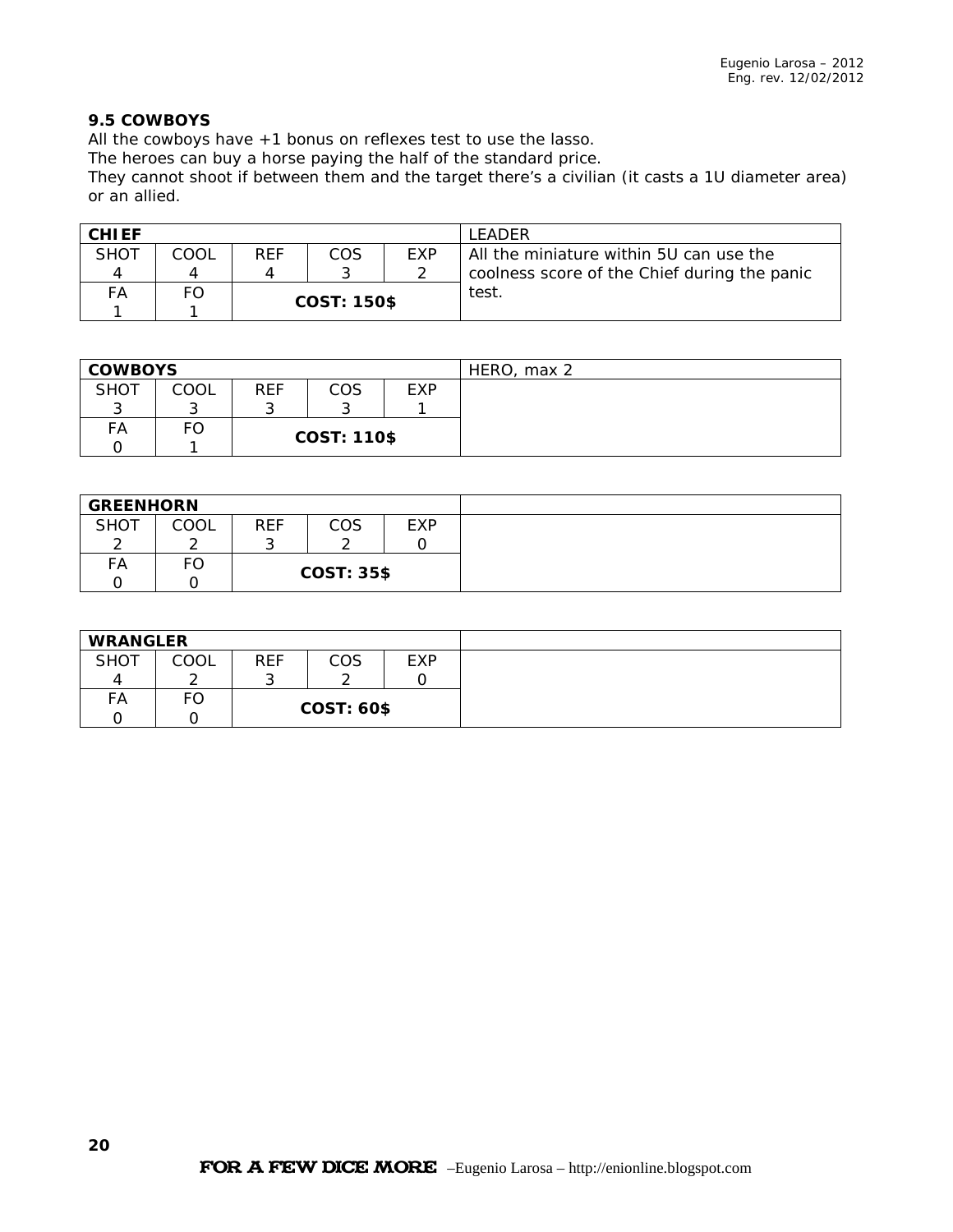### **9.6 MOUNTAIN MEN**

They cannot shoot if between them and the target there's an allied (they cover a 1U diameter area).

They have no limitation on the BROKEN GROUND.

If you decide to buy a skill can buy HUNTER.

If you attacking enemy miniatures, before hand to hand combat, you apply a modifier of +1 on their Panic test.

| <b>BEAR HUNTER</b> |      |            |                    |            | LEADER                                     |
|--------------------|------|------------|--------------------|------------|--------------------------------------------|
| SHOT               | COOL | <b>REF</b> | COS                | <b>FXP</b> | In the melee has a modifier of $+1$ in the |
|                    |      |            |                    |            | attack roll.                               |
| FA                 |      |            |                    |            |                                            |
|                    |      |            | <b>COST: 120\$</b> |            |                                            |

| <b>TRAPPER</b> |      |            |                   |            |  |
|----------------|------|------------|-------------------|------------|--|
| <b>SHOT</b>    | COOL | <b>REF</b> | <b>COS</b>        | <b>EXP</b> |  |
|                | ⌒    |            |                   |            |  |
| FA             | FC   |            | <b>COST: 75\$</b> |            |  |
|                |      |            |                   |            |  |

| <b>WOODMAN</b> |      |            |                   |            |  |
|----------------|------|------------|-------------------|------------|--|
| <b>SHOT</b>    | COOL | <b>REF</b> | COS               | <b>EXP</b> |  |
| $\sim$         |      | ⌒          |                   |            |  |
| FA             | ∟    |            |                   |            |  |
|                |      |            | <b>COST: 40\$</b> |            |  |

| <b>WRANGLER</b> |      |            |                   |            |  |
|-----------------|------|------------|-------------------|------------|--|
| <b>SHOT</b>     | COOL | <b>REF</b> | COS               | <b>EXP</b> |  |
|                 |      | ÷.         |                   |            |  |
| FA              | FO   |            | <b>COST: 60\$</b> |            |  |
|                 |      |            |                   |            |  |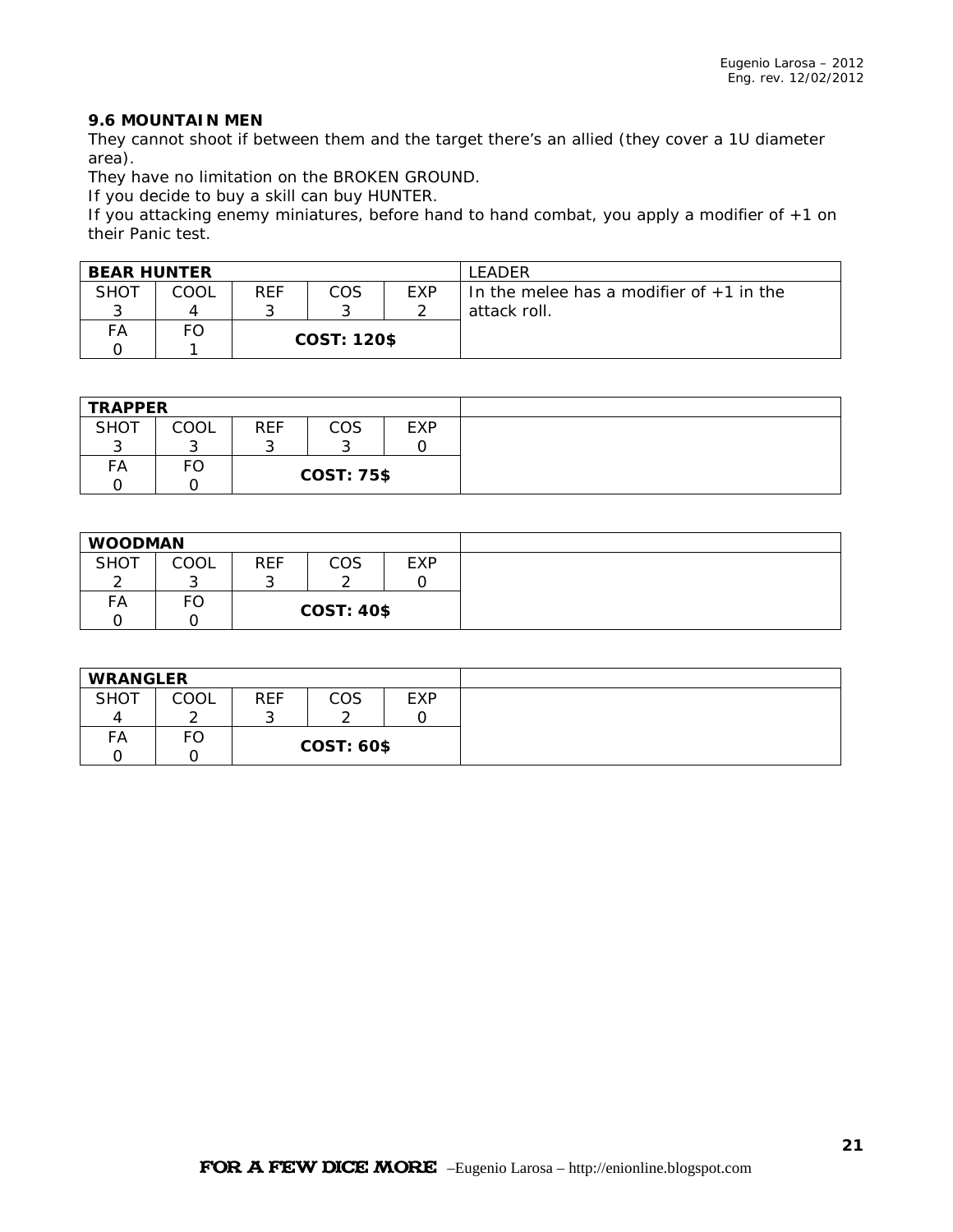### **9.7 MEXICANS**

They can shoot each other and even if the target is a civilian or an ally, they can also fire at targets in melee.

If you shoot with a gun discharging the loader they hit with 5 or more, but they suffer a -1 on attack rolls with this result.

| <b>BANDIDO</b> |      |            |                    |            | .EADER |
|----------------|------|------------|--------------------|------------|--------|
| <b>SHOT</b>    | COOL | <b>REF</b> | COS                | <b>EXP</b> |        |
| ⌒<br>ັ         |      | ັ          | ⌒                  |            |        |
| FA             | FO   |            |                    |            |        |
|                |      |            | <b>COST: 150\$</b> |            |        |

| <b>GRINGOS</b> |      |            |                    |     | HERO, max 2                                    |
|----------------|------|------------|--------------------|-----|------------------------------------------------|
| <b>SHOT</b>    | COOL | <b>REF</b> | COS                | EXP | If he is in a radius greater than 15U from the |
|                |      |            |                    |     | chief, he has a modifier of $+1$ for the Panic |
| FА             |      |            |                    |     | test.                                          |
|                |      |            | <b>COST: 100\$</b> |     |                                                |

| <b>PEONES</b> |      |            |                   |     |                                             |
|---------------|------|------------|-------------------|-----|---------------------------------------------|
| <b>SHOT</b>   | COOL | <b>REF</b> | COS               | EXP | If hit, but even not wounded, also passing  |
|               |      |            |                   |     | coolness test he falls back 3Uaway from the |
| FА            | FO   |            |                   |     | enemy.                                      |
|               |      |            | <b>COST: 35\$</b> |     |                                             |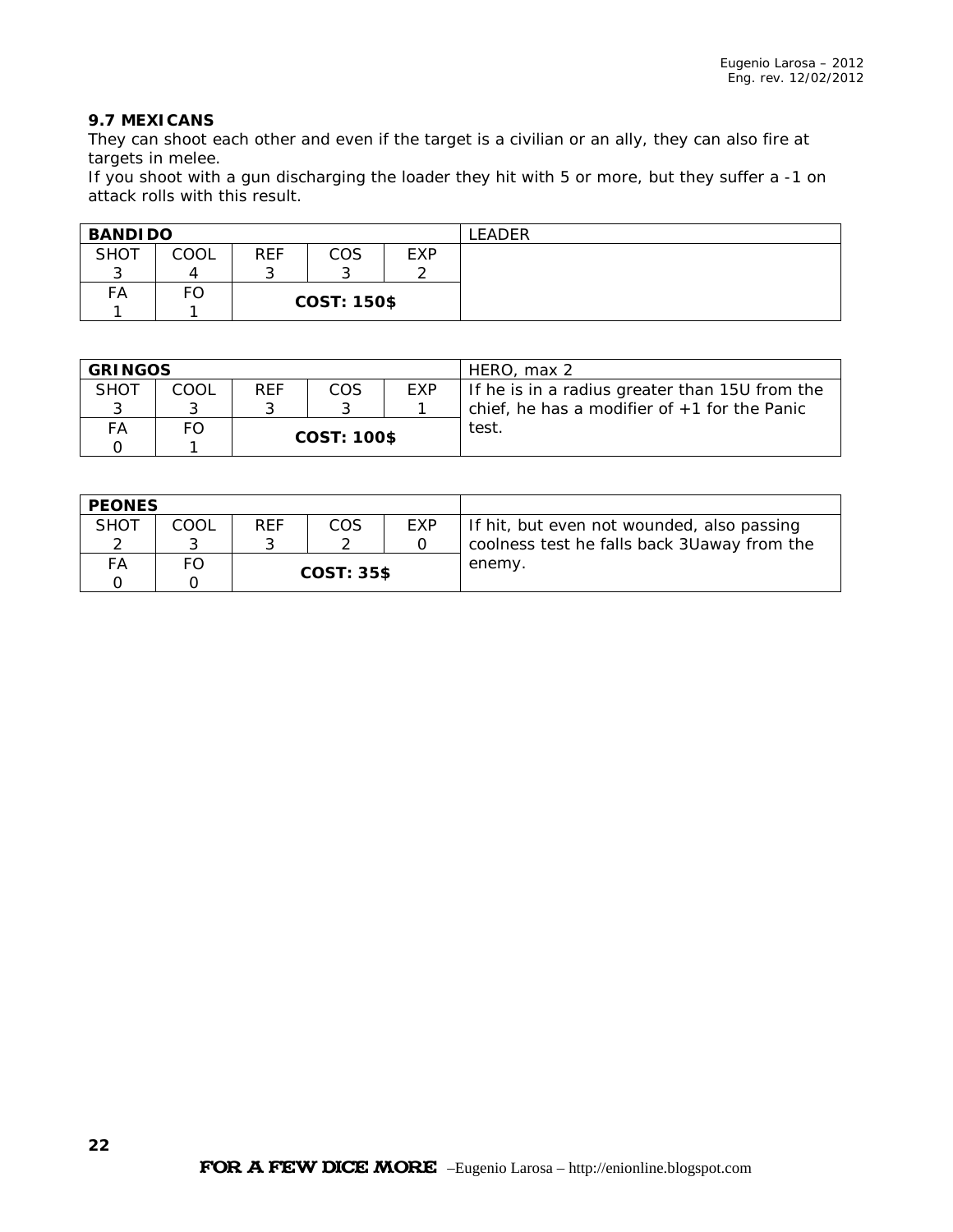### **9.8 RANGER / PRIVATE AGENTS**

They cannot shoot if between them and the target there's a civilian (they cover a 1U diameter area) or an allied.

They can buy any weapon without making AVAILABILITY TEST.

| <b>AGENT</b> |      |            |                    |     | HERO, max 3 |
|--------------|------|------------|--------------------|-----|-------------|
| <b>SHOT</b>  | COOL | <b>REF</b> | COS                | EXP |             |
| ⌒<br>u       | ⌒    |            |                    |     |             |
| FA           | FO   |            |                    |     |             |
|              |      |            | <b>COST: 120\$</b> |     |             |

| <b>TROOPER</b> |      |            |                   |     |  |  |  |
|----------------|------|------------|-------------------|-----|--|--|--|
| <b>SHOT</b>    | COOL | <b>REF</b> | COS               | EXP |  |  |  |
| ⌒<br>w         |      |            |                   |     |  |  |  |
| FA             | г∪   |            |                   |     |  |  |  |
|                |      |            | <b>COST: 30\$</b> |     |  |  |  |

| <b>VOLUNTEER</b> |      |            |                    |     | HERO, max 2                                    |
|------------------|------|------------|--------------------|-----|------------------------------------------------|
| <b>SHOT</b>      | COOL | <b>REF</b> | COS                | EXP | If he is in a radius greater than 15U from the |
|                  |      |            |                    |     | chief, he has a modifier of $+1$ for the Panic |
| FА               | FO.  |            |                    |     | test.                                          |
|                  |      |            | <b>COST: 100\$</b> |     |                                                |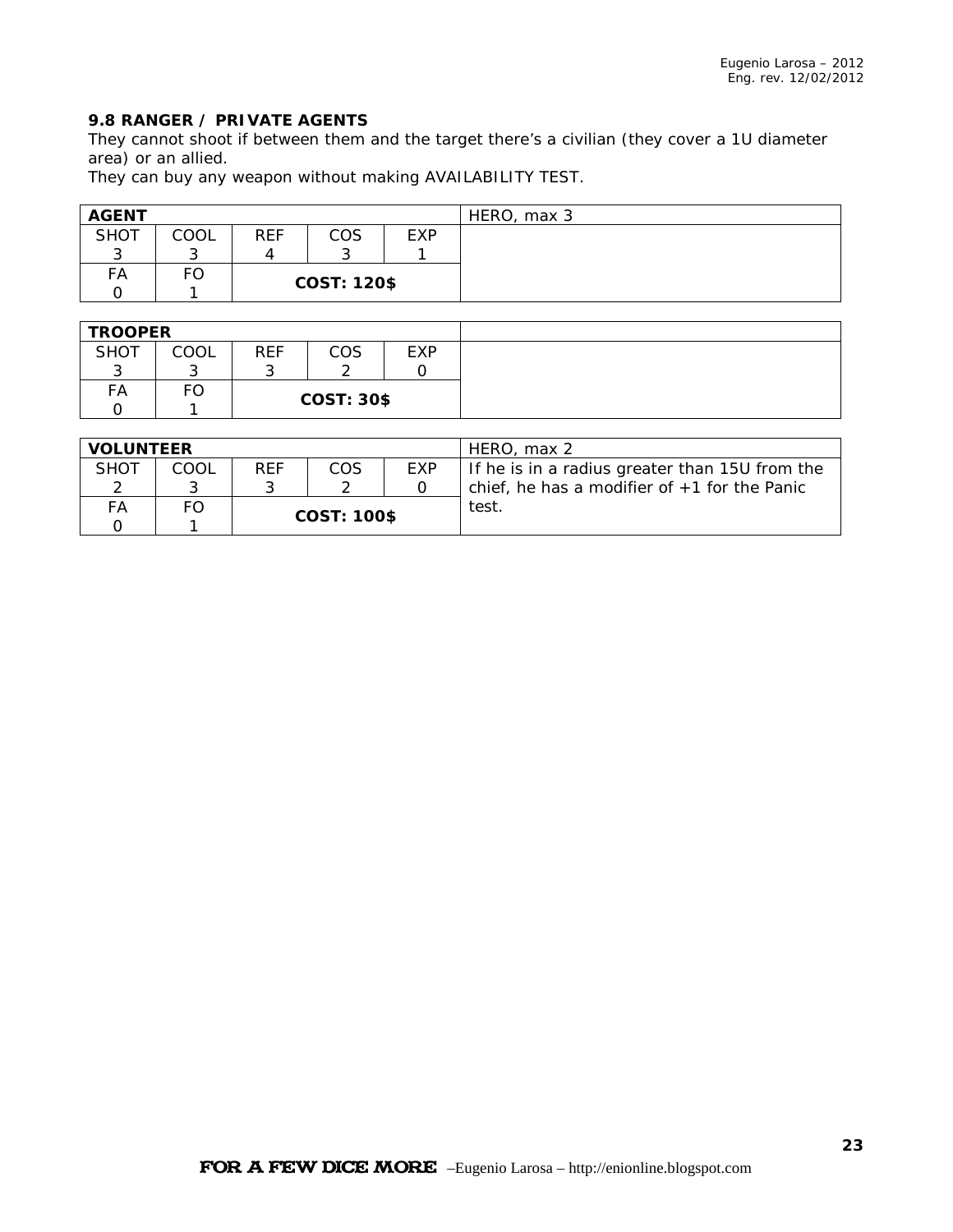### **9.9 BOUNTY HUNTERS**

They can shoot each other and even if the target is a civilian or an ally, can also fire at targets in melee.

For every OUTLAW or MEXICAN killed, they earn  $\frac{1}{2}$  of the character value (in \$)

|             | <b>BOUNTY KILLER</b> |            |                    |            | HERO, max 1                                   |
|-------------|----------------------|------------|--------------------|------------|-----------------------------------------------|
| <b>SHOT</b> | COOL                 | <b>REF</b> | COS                | <b>FXP</b> | All miniatures can use his value of coolness  |
|             |                      |            |                    |            | during the Panic test, if they are within 5U. |
| FA          |                      |            | <b>COST: 150\$</b> |            |                                               |
|             |                      |            |                    |            |                                               |

|             | <b>BOUNTY HUNTER</b> |            |                    |     | HERO, max 2 |
|-------------|----------------------|------------|--------------------|-----|-------------|
| <b>SHOT</b> | COOL                 | <b>REF</b> | COS                | EXP |             |
| ⌒           |                      |            |                    |     |             |
| FА          | ـا -                 |            |                    |     |             |
|             |                      |            | <b>COST: 110\$</b> |     |             |

| <b>VOLUNTEER</b> |      |            |                    |     |                                                    |
|------------------|------|------------|--------------------|-----|----------------------------------------------------|
| SHOT             | COOL | <b>REF</b> | COS                | EXP | must do a panic test if a friendly hero dies       |
|                  |      |            |                    |     | within a radius of 5U, if the leader is killed, he |
| FА               | FΟ   |            |                    |     | panics automatically                               |
|                  |      |            | <b>COST: 100\$</b> |     |                                                    |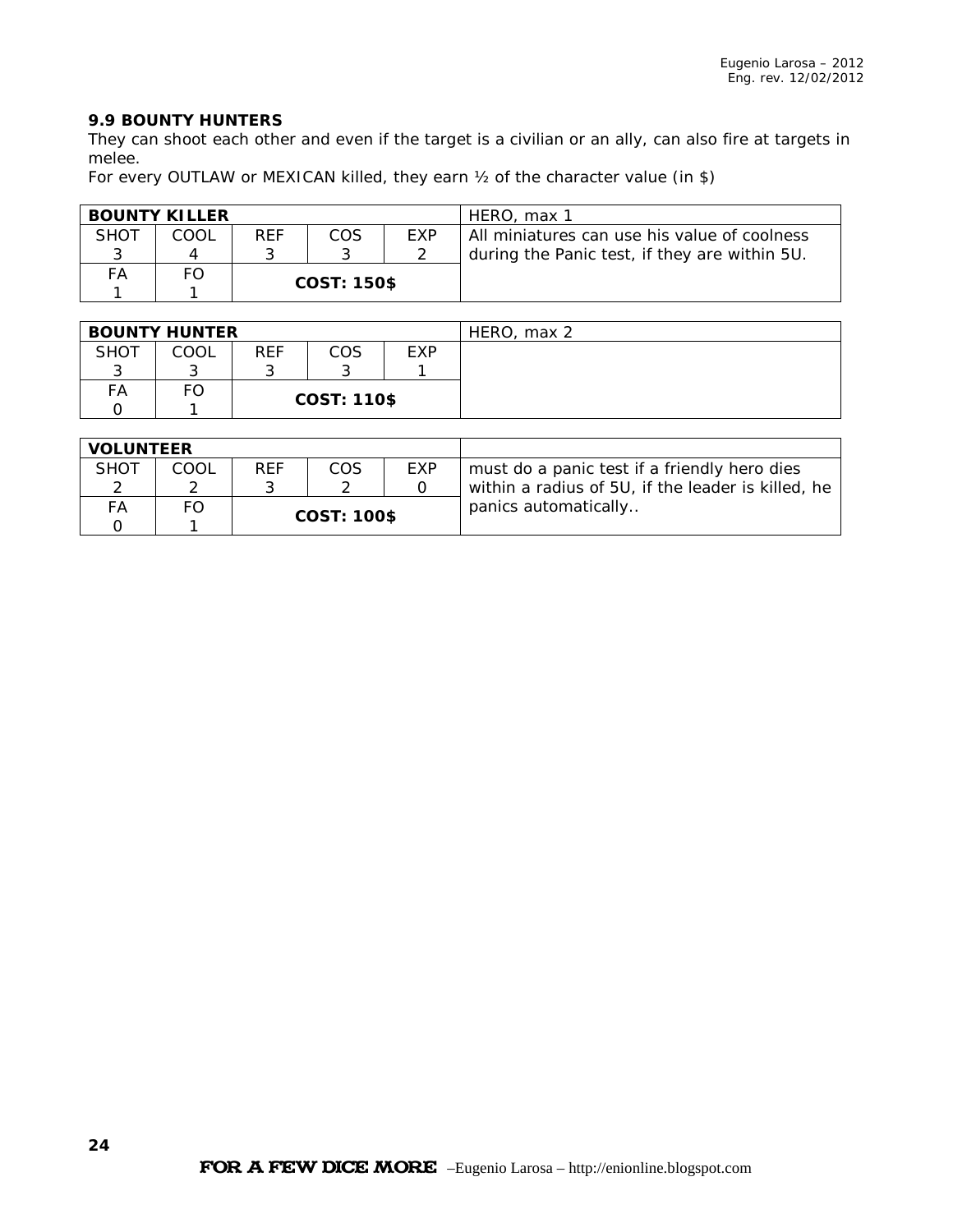### **9.10 SOLDIERS**

They cannot shoot if between them and the target there's a civilian (they cover a 1U diameter area ) or an allied, unless the shooting miniature is at 5U from the CAPTAIN.

| <b>CAPTAIN</b> |      |            |                    |      | <b>I FADFR</b>                           |
|----------------|------|------------|--------------------|------|------------------------------------------|
| <b>SHOT</b>    | COOL | <b>REF</b> | COS                | EXP. | It doesn't suffer any panic, nor all the |
|                |      |            |                    |      | miniatures within 5U.                    |
| FA             | FO   |            |                    |      |                                          |
|                |      |            | <b>COST: 180\$</b> |      |                                          |

| <b>SERGEANT</b> |      |            |                   |            | HERO, max 1                                   |
|-----------------|------|------------|-------------------|------------|-----------------------------------------------|
| <b>SHOT</b>     | COOL | <b>REF</b> | COS               | <b>EXP</b> | He passes automatically all Panic test, if at |
|                 |      |            |                   |            | least 2 soldiers are within 5U                |
| FА              |      |            |                   |            |                                               |
|                 |      |            | <b>COST: 95\$</b> |            |                                               |

| <b>SOLDIER</b> |      |            |                   |     |                                              |
|----------------|------|------------|-------------------|-----|----------------------------------------------|
| <b>SHOT</b>    | COOL | <b>REF</b> | COS               | EXP | If staying within 5U from TWO other soldiers |
|                |      |            |                   |     | he gets $+1$ bonus for the shooting roll.    |
| FА             |      |            |                   |     |                                              |
|                |      |            | <b>COST: 50\$</b> |     |                                              |

| <b>SCOUT</b> |      |            |     |     |                                         |
|--------------|------|------------|-----|-----|-----------------------------------------|
| <b>SHOT</b>  | COOL | REF        | COS | EXP | It doesn't suffer the effects of BROKEN |
|              |      |            |     |     | GROUND.                                 |
| FA           | FO   |            |     |     |                                         |
|              |      | COST: 55\$ |     |     |                                         |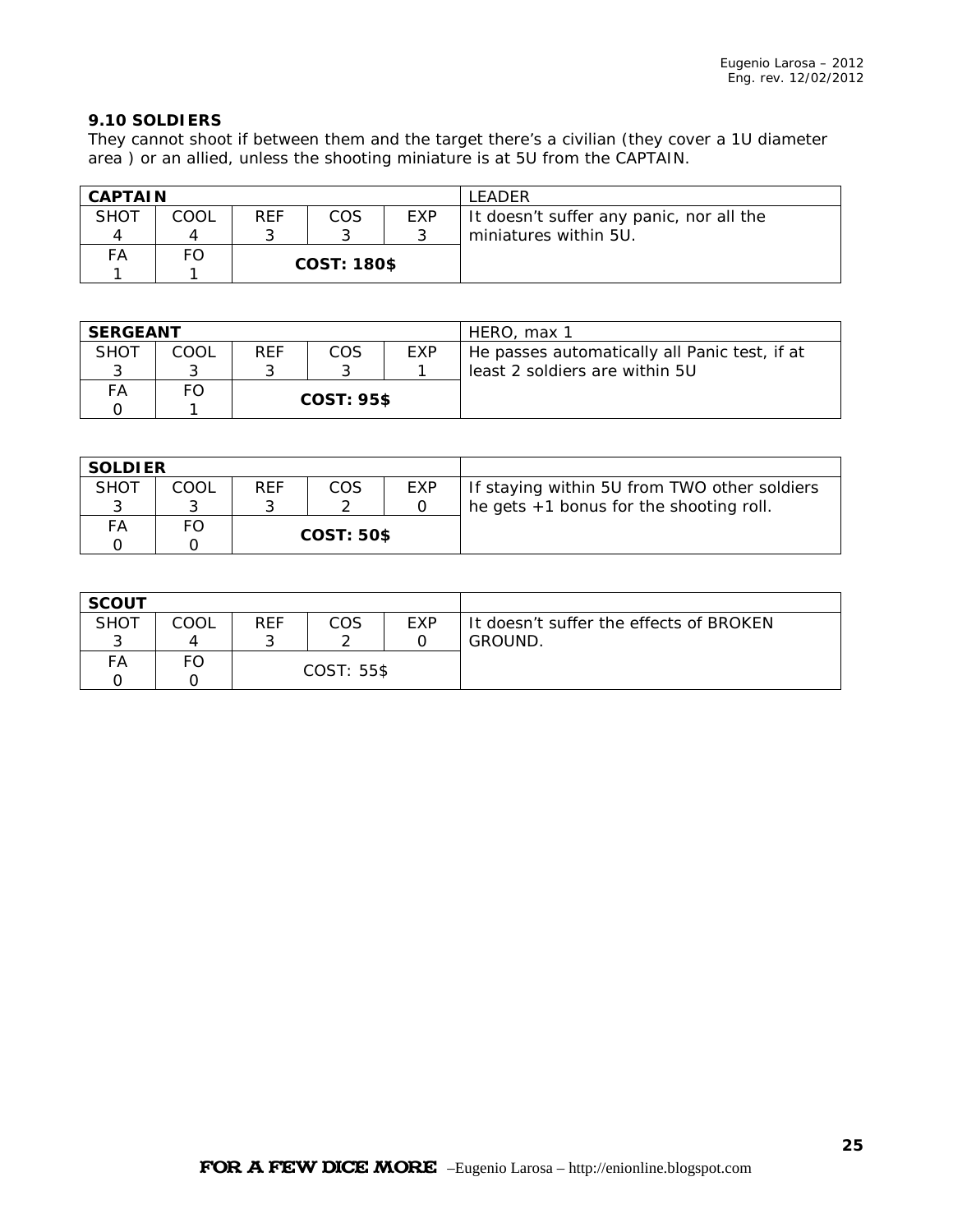### **9.11 INDIANS**

They cannot shoot if between them and the target there's another Indian.

They don't suffer the restrictions of BROKEN GROUND.

The heroes have the GOOD KNIGHT skill.

If they are partially hidden beyond the 20U, the fire applies a -1 modifier to the attack roll (not in town).

| <b>TRIBE CHEF</b> |      |                    |     |            | <b>I FADFR</b>                          |
|-------------------|------|--------------------|-----|------------|-----------------------------------------|
| <b>SHOT</b>       | COOL | <b>RFF</b>         | COS | <b>FXP</b> | All the miniature within 5U can use his |
|                   |      |                    |     |            | coolness value during the panic test.   |
| FA                |      | <b>COST: 160\$</b> |     |            |                                         |
|                   |      |                    |     |            |                                         |

| <b>HUNTER</b> |      |                   |     |            | HERO, max 2 |
|---------------|------|-------------------|-----|------------|-------------|
| <b>SHOT</b>   | COOL | <b>REF</b>        | COS | <b>EXP</b> |             |
|               |      |                   |     |            |             |
| FA            | -0   |                   |     |            |             |
|               |      | <b>COST: 90\$</b> |     |            |             |

| <b>WARRIOR</b> |      |                   |     |     |                                                  |
|----------------|------|-------------------|-----|-----|--------------------------------------------------|
| <b>SHOT</b>    | COOL | <b>REF</b>        | COS | EXP | If within 8U there's an opponent, he will try in |
| ◠              | Λ    |                   |     |     | anyway to damage it, shooting at it or           |
| FА             | FO   | <b>COST: 50\$</b> |     |     | attacking him in hand to hand combat.            |
|                |      |                   |     |     |                                                  |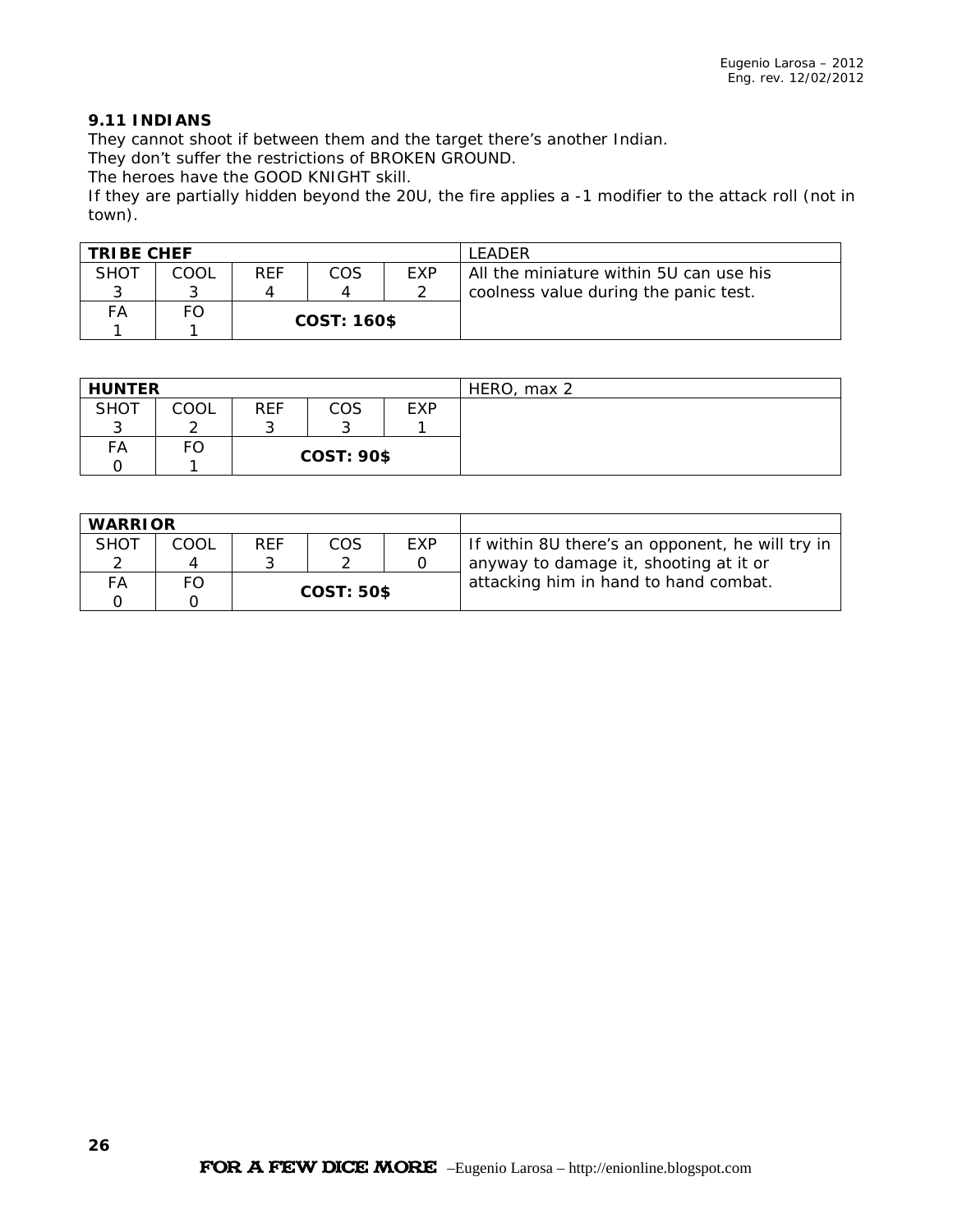### **9.12 COMMON CHARACTERS**

These characters can be used by all sorts of civilian group. These characters can perform 2 ACTION ONLY.

| UNARMED CIVILIAN |      |                   |     |            |                                               |
|------------------|------|-------------------|-----|------------|-----------------------------------------------|
| <b>SHOT</b>      | COOL | <b>RFF</b>        | COS | <b>FXP</b> | If within 10U of them someone is shooting,    |
|                  |      |                   |     |            | they panic and escape and continue until they |
| FА               | FΟ   | <b>COST: 25\$</b> |     |            | exit from the game area.                      |
|                  |      |                   |     |            |                                               |

| <b>ARMED CIVILIAN</b> |      |                   |     |            |                                                 |
|-----------------------|------|-------------------|-----|------------|-------------------------------------------------|
| <b>SHOT</b>           | COOL | <b>REF</b>        | COS | <b>EXP</b> | Go into PANIC if he is fired upon. They         |
|                       |      |                   |     |            | continue to run until leaving the playing area. |
| FA                    | FO   |                   |     |            |                                                 |
|                       |      | <b>COST: 30\$</b> |     |            |                                                 |

| <b>SALOON WOMAN / ADVENTURER</b> |      |                   |     |            |                                                |
|----------------------------------|------|-------------------|-----|------------|------------------------------------------------|
| SHOT                             | COOL | <b>RFF</b>        | COS | <b>FXP</b> | He can not be fired until she fired first. Who |
|                                  |      |                   |     |            | shot her, apply a $+1$ modifier to Coolness    |
| FА                               |      | <b>COST: 30\$</b> |     |            | test                                           |
|                                  |      |                   |     |            |                                                |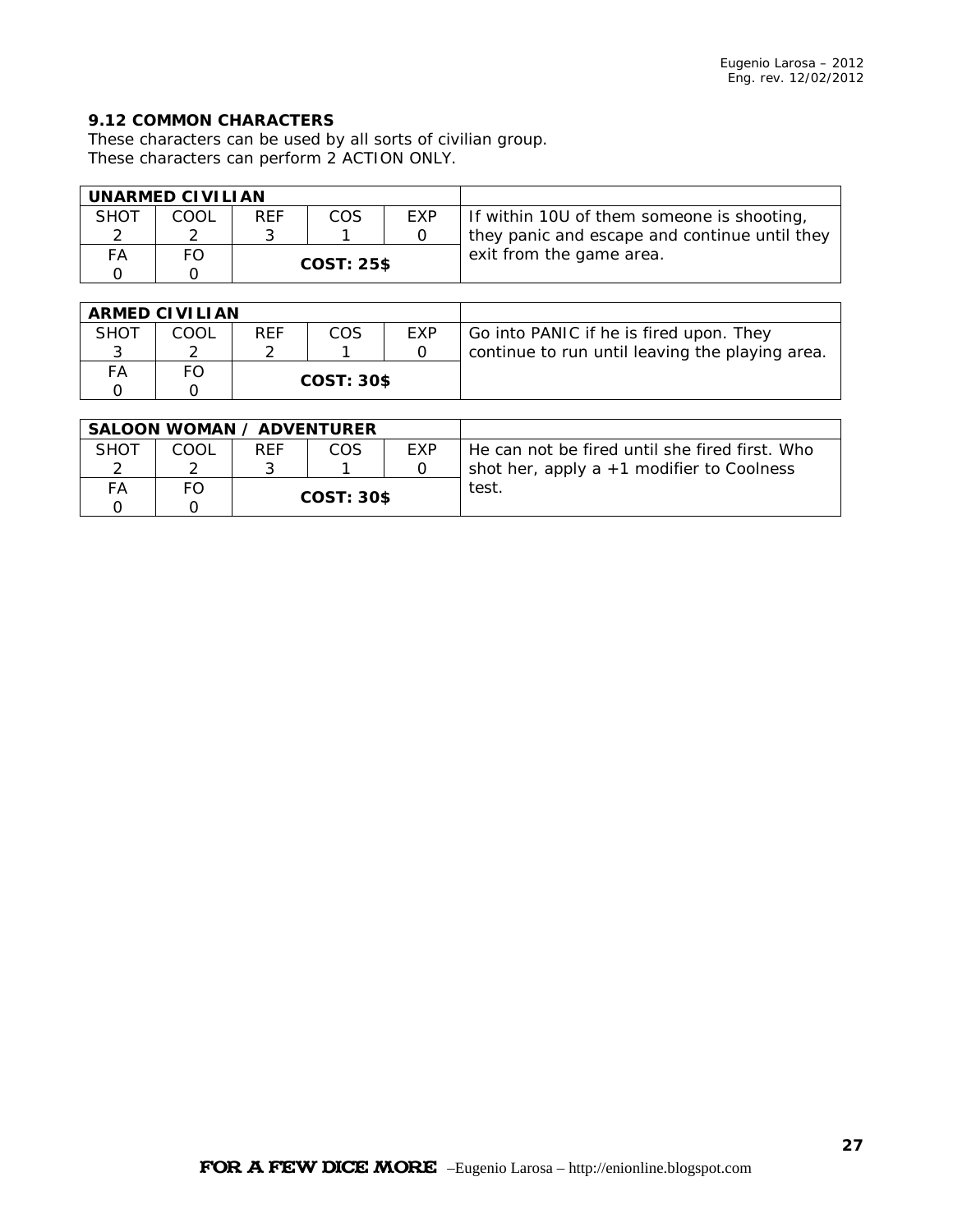# **10.0 SCENARIOS AND MISSIONS**

The background is shown to give the idea of the setting, you can modify it to suit your needs. Even the maps are indicative of the optimum arrangement of buildings and should be implemented as desired, adding elements such as terrain, fences, crates and barrels.

### **10.1 BANK ROBBERY**

| Background                | A gang of bandits has just done a robbery but was blocked by the men of the<br>law warned by gunfire.                                                                                                                                                                                                                                             |
|---------------------------|---------------------------------------------------------------------------------------------------------------------------------------------------------------------------------------------------------------------------------------------------------------------------------------------------------------------------------------------------|
| Table                     | 120x90 the bank at the center with streets around for at least 10U.                                                                                                                                                                                                                                                                               |
| Formation                 | The Bandits deploy first 2U around the bank, except one of them, carrying<br>the bags, still inside of the bank.                                                                                                                                                                                                                                  |
|                           | The men of the law lined up at less than 5U from the short sides of the table.                                                                                                                                                                                                                                                                    |
| <b>Victory Conditions</b> | Bandits win if they manage to carry the loot out of one of the short sides.                                                                                                                                                                                                                                                                       |
|                           | The men of the law win recovering the loot.                                                                                                                                                                                                                                                                                                       |
| Scenario rules            | Carry the loot bags (represented by two tokens) costs 1 action, those who<br>transport the loot can not shoot with two-handed weapons, even a single<br>character can carry all the bags using 2 actions per turn.<br>If the men carryng the loot are killed, it drops to the ground and can be<br>collected, collecting the loot costs 1 action. |

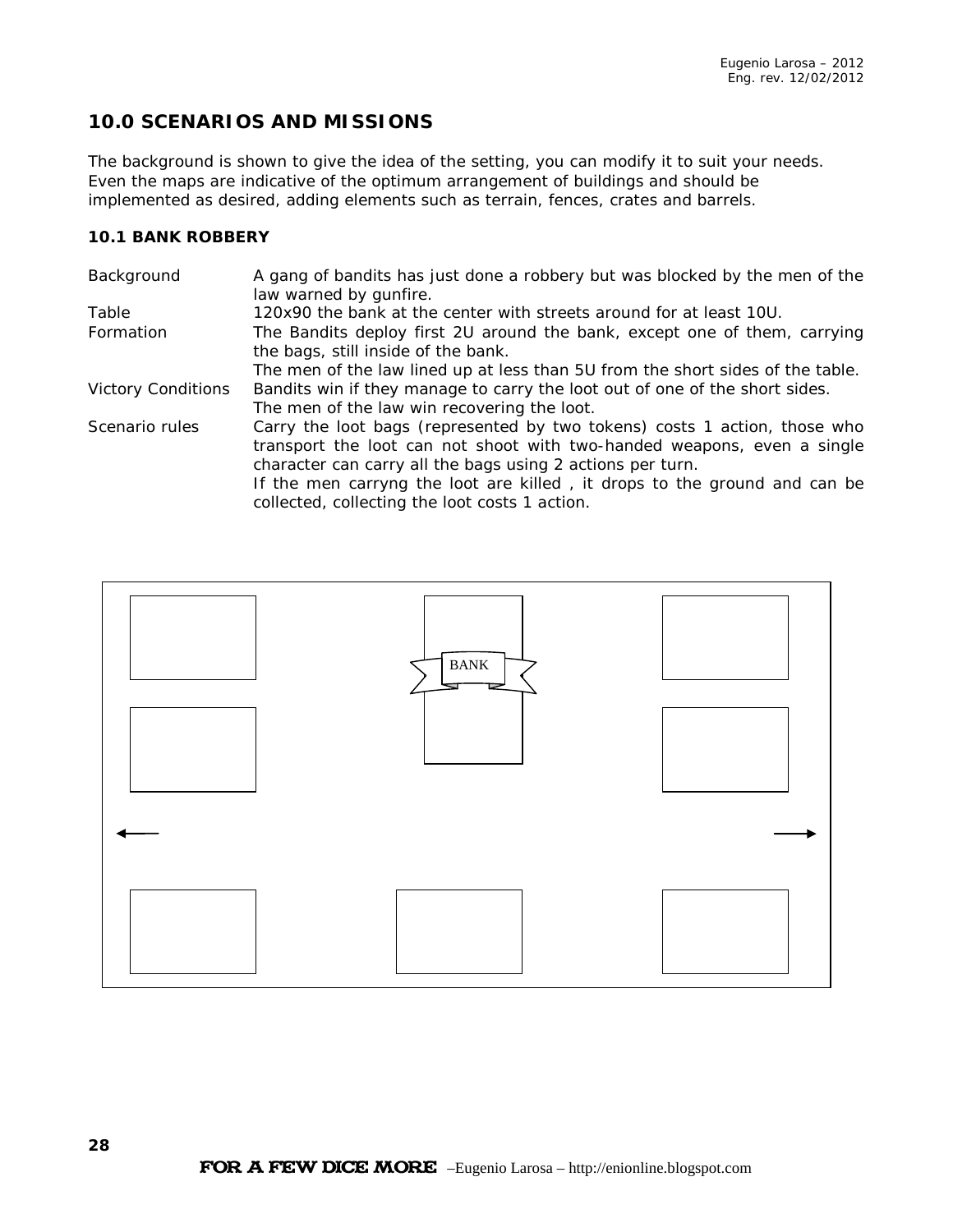### **10.1 PRISONER**

| Background               | At the end of a brawl in the saloon, the sheriff is able to arrest a notorious<br>bandit, knowing that the other gang members are stationed outside the<br>building he waits for reinforcements to escort the prisoner to his office. |
|--------------------------|---------------------------------------------------------------------------------------------------------------------------------------------------------------------------------------------------------------------------------------|
| Table                    | 120X60, 6U roads, saloon on the opposite side of the sheriff's office.                                                                                                                                                                |
| Formation                | Good deploy first, prisoner and escort (max2) are inside the saloon, the                                                                                                                                                              |
|                          | other until the sheriff's office from the 5U.                                                                                                                                                                                         |
|                          | Bandits in 5U from the main road.                                                                                                                                                                                                     |
| <b>Victory Condition</b> | Good win if they bring the prisoner to the jail.                                                                                                                                                                                      |
|                          | The bad guys win if they can release the prisoner and help him escape from                                                                                                                                                            |
|                          | one of the short sides                                                                                                                                                                                                                |
| Scenario Rules           | the prisoner and his keeper can not run, if the guardian is killed the prisoner<br>can escape if there is 5U by another man of the law.                                                                                               |

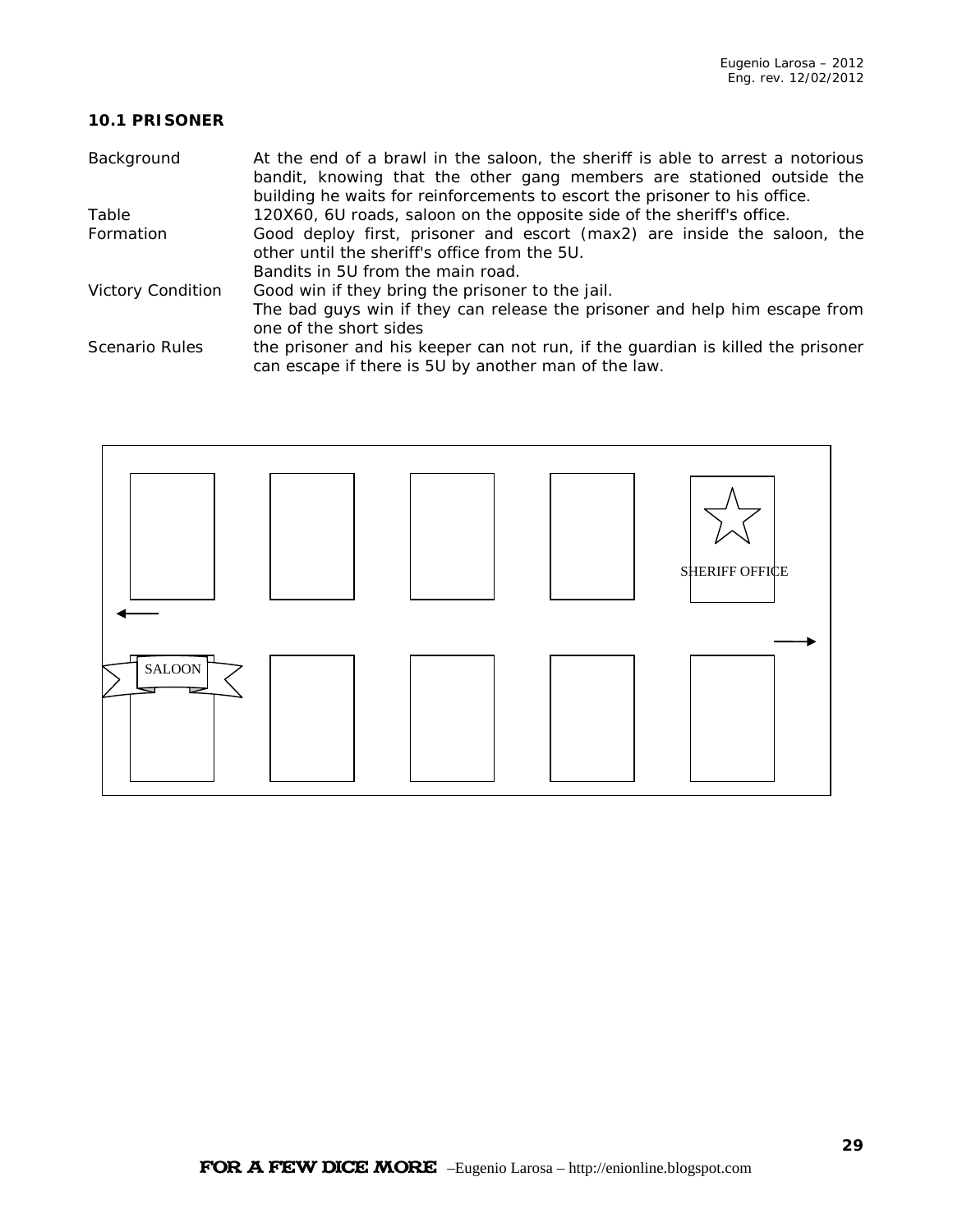### **10.2 KIDNAPPING**

| Background               | the daughter of a land owner has been kidnapped by a group of criminals<br>who have demanded a ransom.                    |
|--------------------------|---------------------------------------------------------------------------------------------------------------------------|
| Game Table               | 120x60, with some small country home.                                                                                     |
| Formation                | The bad deploy first, captive and captor (max2) are inside one of the houses,                                             |
|                          | the rest of the bad within 6U from the building.                                                                          |
|                          | The good come from the short sides deploying at less than 5U from the edge.                                               |
| <b>Victory Condition</b> | The good must save the girl and carry her out form one of short sides.                                                    |
|                          | The bad guys win if they manage to reach one of the short sides, with the                                                 |
|                          | girl or eliminate all the goods.                                                                                          |
| <b>Scenario Rules</b>    | The kidnapper who drags the hostage uses 2 actions and can not shoot, if he                                               |
|                          | is killed or goes into combat with an opponent the hostage is free if there are                                           |
|                          | no bad within 5U. In this case the hostage is activated by the player as last<br>miniature of the goods she can only walk |
|                          |                                                                                                                           |

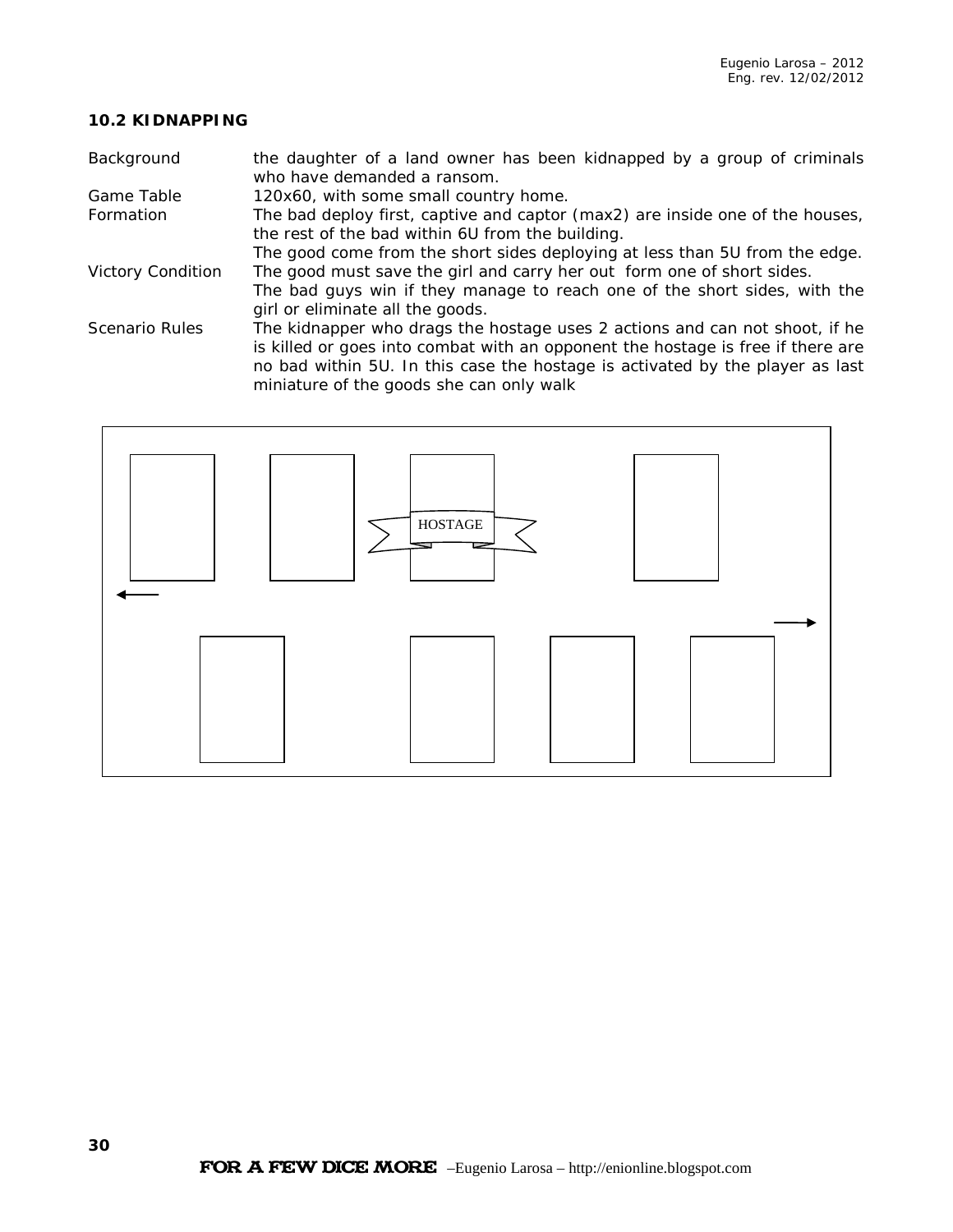### **10.3 DUEL**

| Background<br>Game Table | two bands will compete for dominance over the city<br>120x60, wide main street (10U) through the city |
|--------------------------|-------------------------------------------------------------------------------------------------------|
|                          |                                                                                                       |
| Formation                | The two leaders deploy facing each other at the center table 10U of distance                          |
|                          | between them. The other gang members start at one side of the table (per                              |
|                          | band) waiting their activation.                                                                       |
| <b>Victory Condition</b> | wins the band that eliminates the adversary.                                                          |
| Scenario Rules           | No miniature will shoot until one of the leading shoots.                                              |
|                          | The first miniature that comes within 10 U from his leader activates him and                          |
|                          | he will automatically fire at the enemy leaders.                                                      |

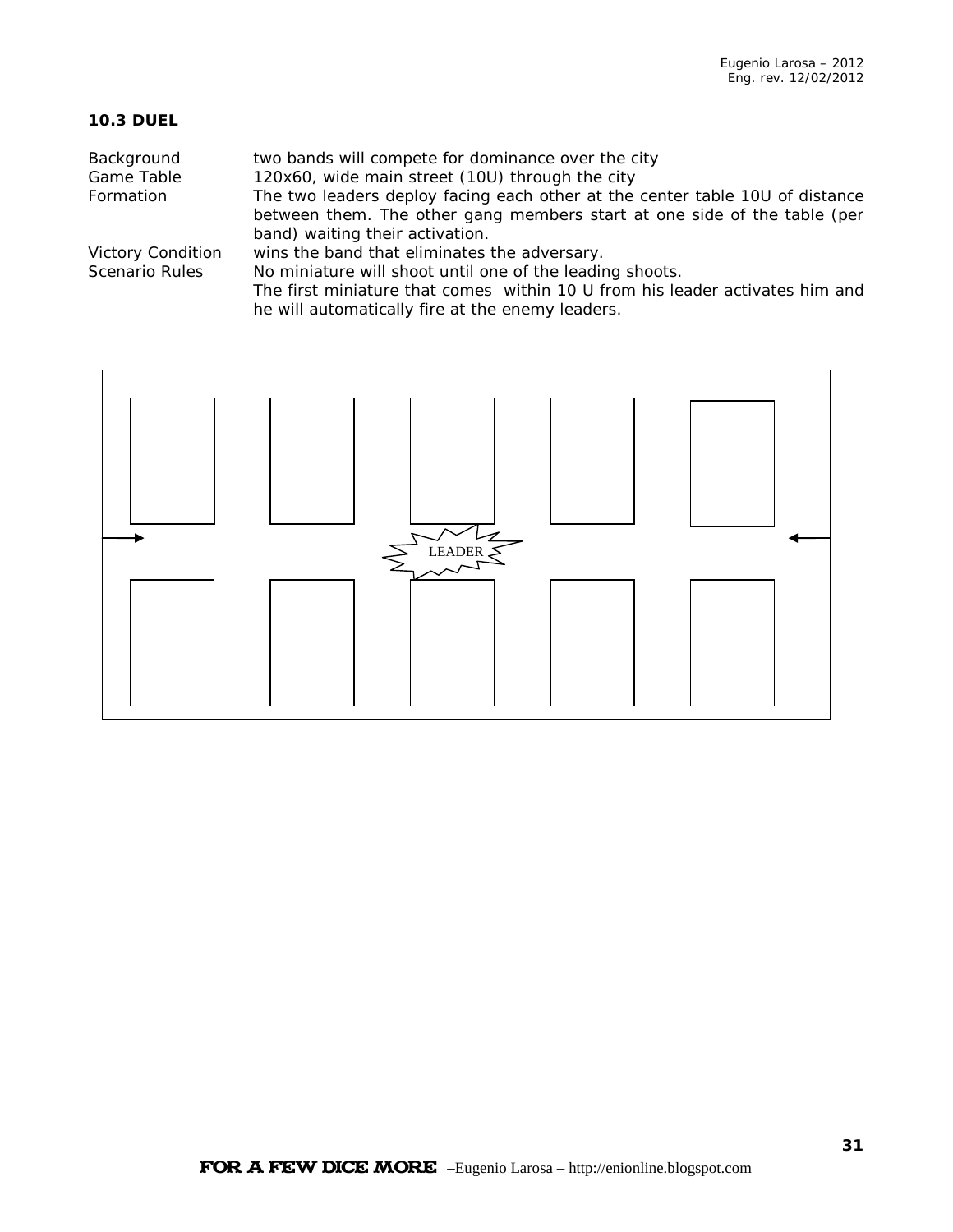### **10.4 MURDER**

| Background               | The mayor of the city was threatened with death for putting up resistance to |
|--------------------------|------------------------------------------------------------------------------|
|                          | the maneuvers of the wealthy landowners.                                     |
| Game table               | 120x90, cities on three streets in T, bank on one side of the intersection   |
| Formation                | The mayor is in the bank, one of his men is 5u from the door of the bank.    |
|                          | The others members must be deployed at no less than 20U from the bank.       |
|                          | The bad deploy near the middle of each short side.                           |
| <b>Victory Condition</b> | Mayor party wins if reject the bad                                           |
|                          | The bad guys win if they kill the mayor                                      |
|                          |                                                                              |

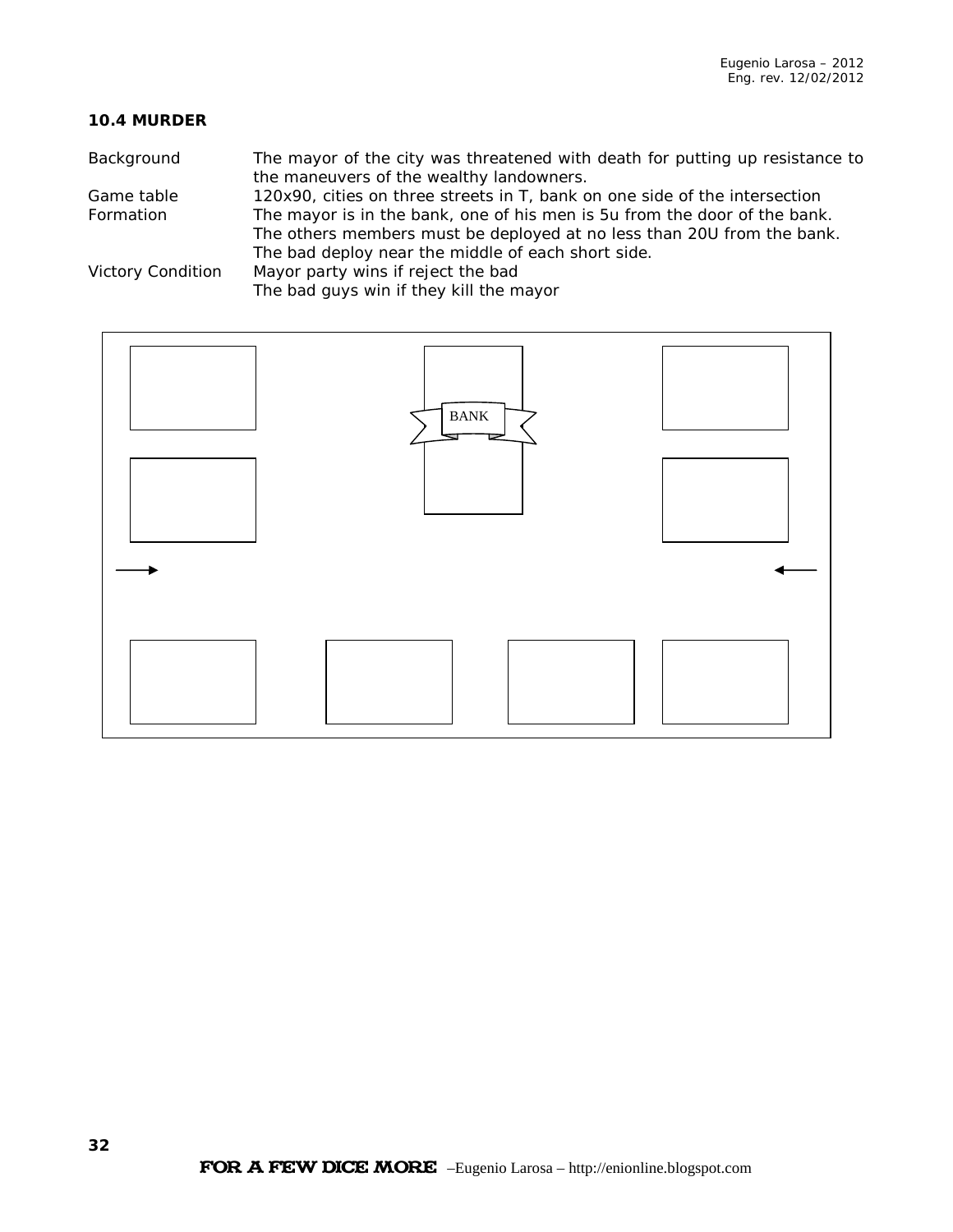### **10.5 THE WITNESS**

| Background               | The son of a wealthy landowner has killed the sheriff, the only witness is the<br>son of a honest farmers, who takes refuge in the house of the sheriff deputy.<br>The rich landowner pay a band of outlaws to kill the boy, the night before the<br>judgement. |
|--------------------------|-----------------------------------------------------------------------------------------------------------------------------------------------------------------------------------------------------------------------------------------------------------------|
| Game table               | 120x60, city.                                                                                                                                                                                                                                                   |
| Formation                | The Sherff party deploy first, closer than 5u from the witness house, one of<br>them is inside the house with the boy.                                                                                                                                          |
|                          | The bad guys deploy along the short sides closer than 5U from the border,<br>half on each side.                                                                                                                                                                 |
| <b>Victory Condition</b> | The good guys win if they save the witness until the morning (end of round<br>8)                                                                                                                                                                                |
| <b>Scenario Rules</b>    | The bad guys win if they kill the boy before the end of Round 8<br>This is a night scenario, the shots over 20U suffer a penalty of -1.                                                                                                                         |
|                          |                                                                                                                                                                                                                                                                 |

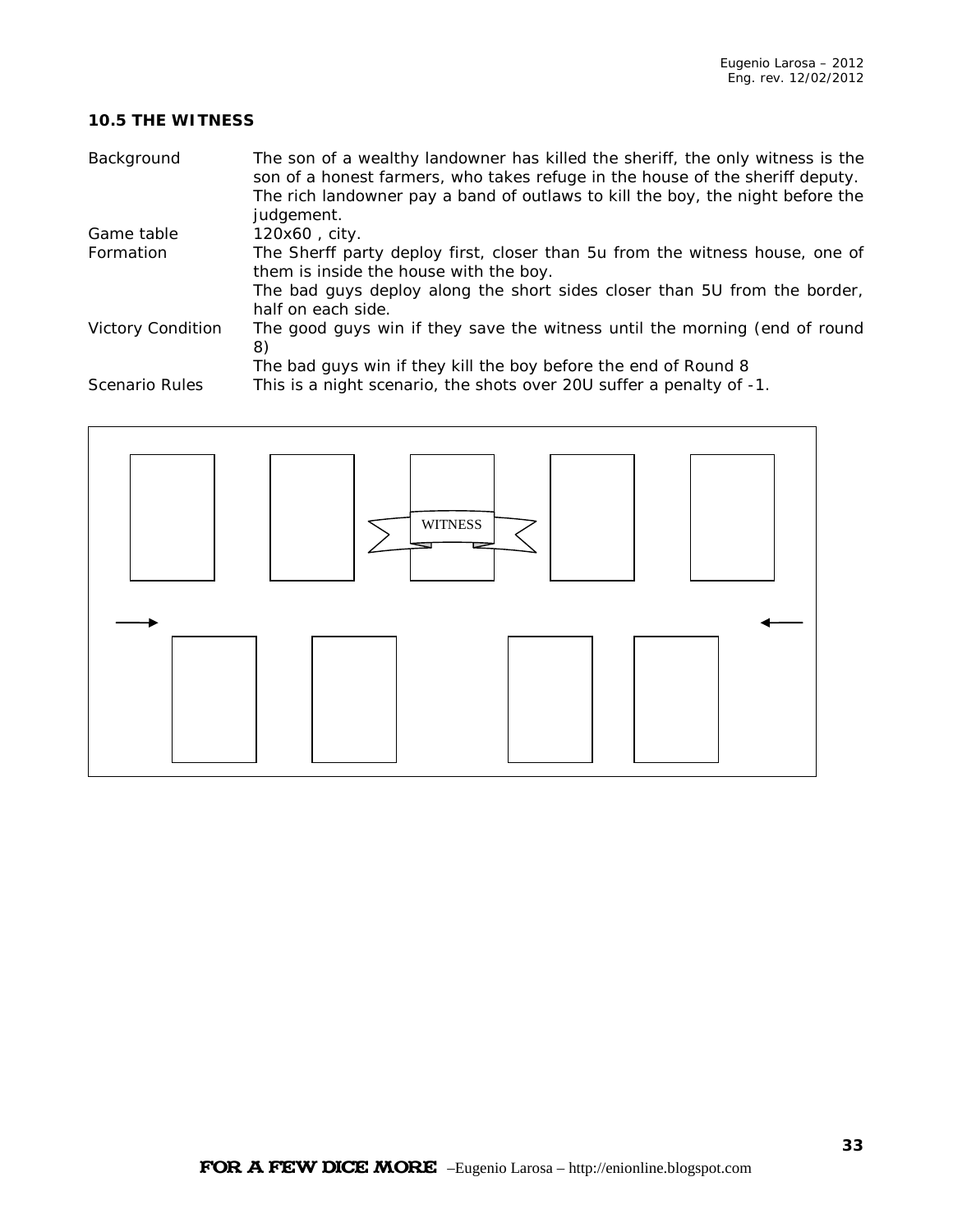#### **10.6 THE MEETING**

- Background A former colonel of the Mexican army is in town, looking for funds for his personal revolution. The U.S. army supports his cause, but can not support it above board, they pays for an attendance to defend him. Some political foes decided to murder the colonel during the meeting.
- Game Table 120x90, meeting at the center of the city. hotel/saloon in short side.
- Formation The good deploy first, within 15u from the politician, while one is in contact with him. The killers deploy after, closer than 5u from the short side of the sheriff office. There is a sniper on the balcony of the hotel / saloon at 20U from the stage. There are civilians (at least 8), 5-10u from the stage of the meeting.
- Victory Condition The good must save the politician bringing it in the sheriff's office. The bad guys must kill the politician.
- First Round: All the bad come into play, they can only move. The good do not move, the Sniper shoots and wounds the politician (that can only walk). The guard next to the politician kills the sniper, everyone runs away.
- Scenario Rules Civilians are moved by the player who wins the first move per turn, they move up to 10U and may run out of the town.

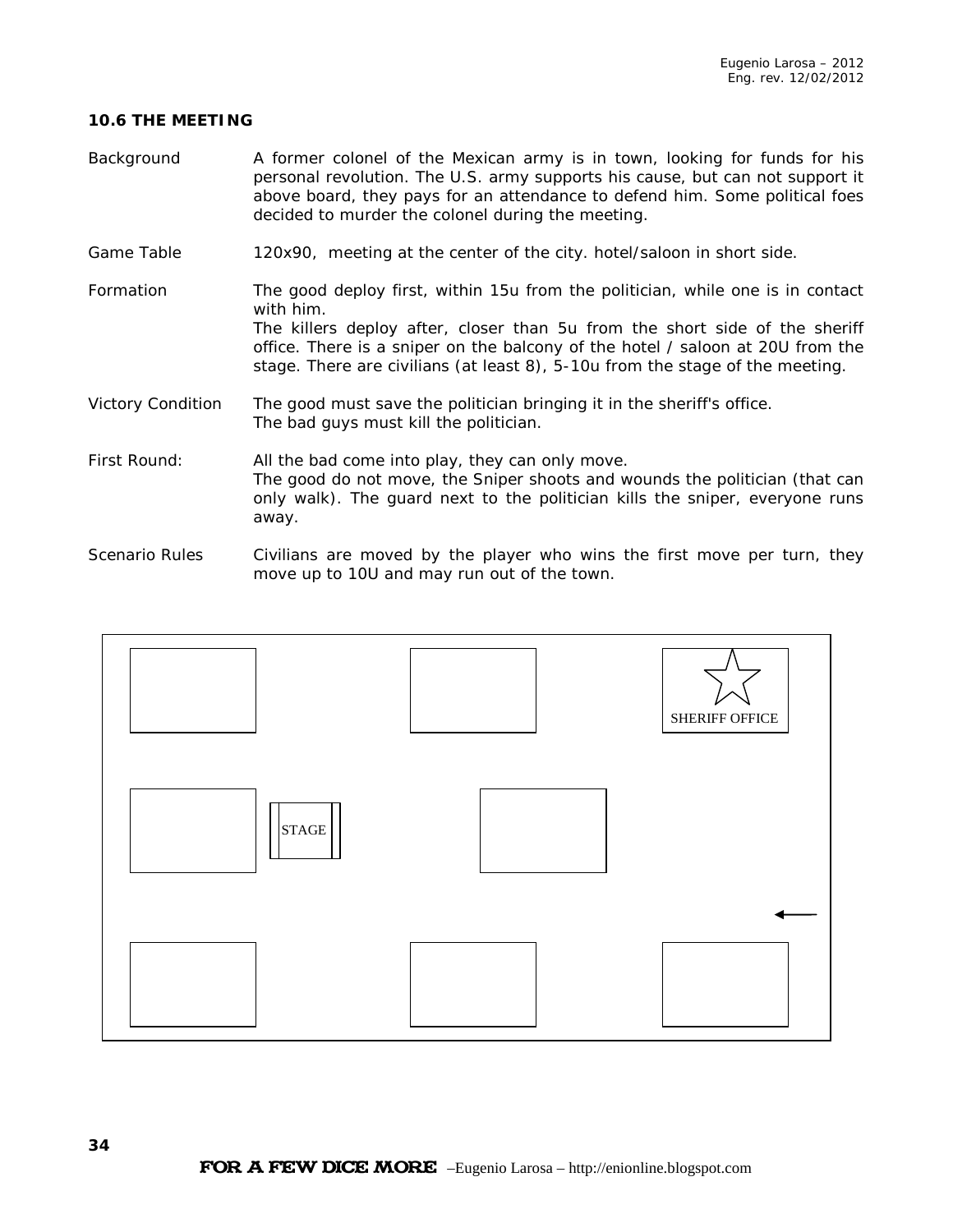# PLAYER BOARD

| <b>POSSE NAME</b> | <b>NOTE</b> |
|-------------------|-------------|
| <b>TYPE</b>       |             |
| œ<br>≖            |             |

| <b>NAME</b> |             |                   |               | <b>ROLE</b> |
|-------------|-------------|-------------------|---------------|-------------|
| SHOOT       | <b>COOL</b> | <b>REF</b>        | COST. / WOUND | <b>NOTE</b> |
| FA          | <b>FO</b>   | <b>EXPERIENCE</b> |               |             |

| <b>NAME</b>  |             |                   |               | <b>ROLE</b> |
|--------------|-------------|-------------------|---------------|-------------|
| <b>SHOOT</b> | <b>COOL</b> | <b>REF</b>        | COST. / WOUND | <b>NOTE</b> |
| FA           | <b>FO</b>   | <b>EXPERIENCE</b> |               |             |

| <b>NAME</b> |             |                   |               | <b>ROLE</b> |
|-------------|-------------|-------------------|---------------|-------------|
| SHOOT       | <b>COOL</b> | <b>REF</b>        | COST. / WOUND | <b>NOTE</b> |
|             |             |                   |               |             |
| <b>FA</b>   | <b>FO</b>   | <b>EXPERIENCE</b> |               |             |
|             |             |                   |               |             |

| <b>NAME</b> |           |                   |               | <b>ROLE</b> |
|-------------|-----------|-------------------|---------------|-------------|
| SHOOT COOL  |           | <b>REF</b>        | COST. / WOUND | <b>NOTE</b> |
|             |           |                   |               |             |
| <b>FA</b>   | <b>FO</b> | <b>EXPERIENCE</b> |               |             |
|             |           |                   |               |             |

| <b>NAME</b>  |             |                   |               | <b>ROLE</b> |
|--------------|-------------|-------------------|---------------|-------------|
| <b>SHOOT</b> | <b>COOL</b> | <b>REF</b>        | COST. / WOUND | <b>NOTE</b> |
| <b>FA</b>    | FO          | <b>EXPERIENCE</b> |               |             |

| <b>NAME</b> |           |                   |               | <b>ROLE</b> |
|-------------|-----------|-------------------|---------------|-------------|
| SHOOT COOL  |           | <b>REF</b>        | COST. / WOUND | <b>NOTE</b> |
|             |           |                   |               |             |
| <b>FA</b>   | <b>FO</b> | <b>EXPERIENCE</b> |               |             |
|             |           |                   |               |             |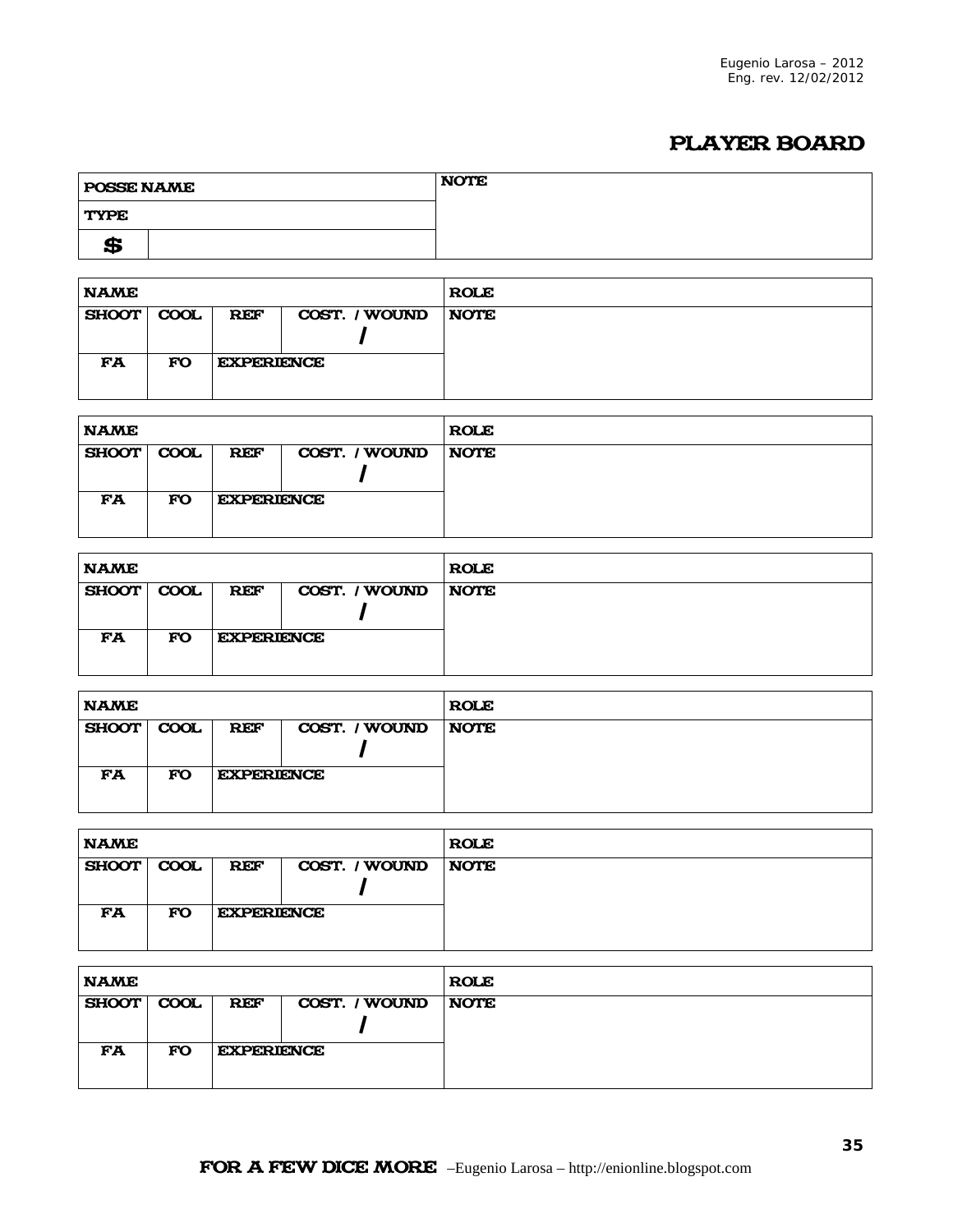| <b>INITIATIVE</b>                                                                                                                                                                                                                                                                                                                                                                                                                                                              |                                                                                                                             |                                                                                                                                                  | 1D6 + COOLNESS + MODIFIER (FAME)                                          |           |              |      |
|--------------------------------------------------------------------------------------------------------------------------------------------------------------------------------------------------------------------------------------------------------------------------------------------------------------------------------------------------------------------------------------------------------------------------------------------------------------------------------|-----------------------------------------------------------------------------------------------------------------------------|--------------------------------------------------------------------------------------------------------------------------------------------------|---------------------------------------------------------------------------|-----------|--------------|------|
| <b>TURN</b>                                                                                                                                                                                                                                                                                                                                                                                                                                                                    | Action of movement, shot or fight.                                                                                          |                                                                                                                                                  |                                                                           |           |              |      |
| SHOOT                                                                                                                                                                                                                                                                                                                                                                                                                                                                          |                                                                                                                             |                                                                                                                                                  |                                                                           | FIGHT     |              |      |
| $((1D6 + MOD) - COOLNESS)$ x 2 volte<br><b>Score</b> $ $ = or less / MOD. 0 $ $ +1 / tense, MOD -1 $ $ +2 / nervous, MOD -2                                                                                                                                                                                                                                                                                                                                                    | $1 -$ COOLNESS TEST                                                                                                         |                                                                                                                                                  | Modifiers  Character Shocked character                                    |           |              |      |
| $ 2 -$ SHOOTING TEST $ $<br>1D6 + SHOT + WEAPONS BONUS + MOD                                                                                                                                                                                                                                                                                                                                                                                                                   | $ 2 -$ FIGHT TEST $ $<br>1D6 + COST. + WEAPONS BONUS + MOD<br>Score<br>1-6 missed $*$<br>7-9 target struck and got 1 damage |                                                                                                                                                  |                                                                           |           |              |      |
| Score<br>1-7 missed $*$<br>8-9 target struck and got 1 damage                                                                                                                                                                                                                                                                                                                                                                                                                  |                                                                                                                             | <b>Modifiers</b>                                                                                                                                 | 10 or more target struck and got 2 damage<br>attacker sidearm or improper |           | $+1$         |      |
| 10 or more target struck and got 2 damage<br>Modifiers                                                                                                                                                                                                                                                                                                                                                                                                                         |                                                                                                                             |                                                                                                                                                  | weapon vs bare hands defender<br>defender sidearm or improper             |           | $-1$         |      |
| The shooter hasn't done any move during this turn and<br>it decided to take aim<br>The shooter shoots within the short ray of its weapon                                                                                                                                                                                                                                                                                                                                       | $+1$<br>$+1$                                                                                                                |                                                                                                                                                  | weapon vs bare hands attacker<br>attacker has a two-handed                |           | $+1$         |      |
| The target hasn't give his turn<br>The target has a light covering                                                                                                                                                                                                                                                                                                                                                                                                             | $+1$<br>$-1$                                                                                                                | weapon<br>weapon                                                                                                                                 | defender has a two-handed                                                 |           | $-1$         |      |
| The target has a partial covering<br>Each shot after the first<br>The shooter has two guns                                                                                                                                                                                                                                                                                                                                                                                     | $-2$<br>$-1$<br>$-1$                                                                                                        |                                                                                                                                                  | attacker is on horseback<br>defender is on horseback                      |           | $+2$<br>$-2$ |      |
| Shooting to a target on a trotting horse<br>Shooting to a target on a running horse                                                                                                                                                                                                                                                                                                                                                                                            | $+2$<br>$+1$                                                                                                                | defender on the ground vs<br>$+1$<br>attacker upside<br>attacker on the ground vs<br>$+1$<br>defender upside<br>defender shocked<br>$+1$<br>$+2$ |                                                                           |           |              |      |
| Shooting from a trotting horse/normal moving vehicle<br>Shooting from a horse/fast moving vehicle<br>The shooter within its short ray shoot to a lying target                                                                                                                                                                                                                                                                                                                  | $-1$<br>$-2$<br>$+1$                                                                                                        |                                                                                                                                                  |                                                                           |           |              |      |
| Lying target passed the short ray<br>No target in sight at the start of shift miniature                                                                                                                                                                                                                                                                                                                                                                                        | Defender in panic<br>$-1$<br>$-1$<br>Rescue shot modifiers:                                                                 |                                                                                                                                                  |                                                                           |           |              |      |
| Target panic short distance                                                                                                                                                                                                                                                                                                                                                                                                                                                    | $+1$                                                                                                                        | Attacker behind the target<br>$+2$<br>Attacker sidearm vs bare hands<br>$+1$<br>defender                                                         |                                                                           |           |              |      |
| <b>FRIEND FIRE OR INDIRECT</b> : If the result of striking turn is missed and in the course before the target or within a<br>2" ray there are FRIENDS or NEUTRAL miniatures, throw 1d6 if 6 us obtained. If it is a miniature the shooting test is done<br>on that piece with all the consequences. If the target is mounted, the horse falls down, if it was running the knight must do<br>a reflexes test and if it fails it gets a fall wound and it shoots for PANIC TEST. |                                                                                                                             |                                                                                                                                                  |                                                                           |           |              |      |
| $((1D6 + MOD) - REF)$ for every damage<br><b>Score</b> $\vert$ = or less / no wound $\vert$ 1-3 /1 wound $\vert$ 4+ / 2 wounds                                                                                                                                                                                                                                                                                                                                                 | 3 - RESCUE SHOT                                                                                                             |                                                                                                                                                  | Modifier $ $ The shooter is behind the target $+2$                        |           |              |      |
| (COOLNESS - 1d6) x2 times                                                                                                                                                                                                                                                                                                                                                                                                                                                      | $ $ 4 – PANIC TEST                                                                                                          |                                                                                                                                                  | <b>Score</b> $  = 0$ less /nothing $  +1$ / shocked $  +2$ /panic         |           |              |      |
| COHESION TEST  <br>compare COOLNESS + 1D6 with<br>1D6 + difference of the opponent miniatures<br>Modifiers                                                                                                                                                                                                                                                                                                                                                                     | <b>SHAME TEST  </b><br>1D6 = score 1 (-1FA o -1FO)<br>  CHARACTER RECOVERY  <br><b>1d6</b>                                  |                                                                                                                                                  |                                                                           |           |              |      |
| LEADER is still in the game<br>-1<br>$+1$<br><b>LEADER</b> dead<br>score is lower or equal, the player is still in the game, in the opposite                                                                                                                                                                                                                                                                                                                                   |                                                                                                                             | CHARACTER DEAD<br>1<br>$\overline{2}$<br>INVALID CHARACTER (see Tab.12)<br>WOUNDED<br>$3 - 4$<br>COMPLETELY RECOVERED<br>5 o più                 |                                                                           |           |              |      |
| case it has to retire and it loses the game.                                                                                                                                                                                                                                                                                                                                                                                                                                   |                                                                                                                             | Modifiers                                                                                                                                        | Doctor bone cutter                                                        | 5\$ cost  |              | $+1$ |
|                                                                                                                                                                                                                                                                                                                                                                                                                                                                                |                                                                                                                             |                                                                                                                                                  | Doctor graduated                                                          | 10\$ cost |              | $+2$ |
| 36<br>EOD X EEW DIGE XXODE                                                                                                                                                                                                                                                                                                                                                                                                                                                     |                                                                                                                             |                                                                                                                                                  |                                                                           |           |              |      |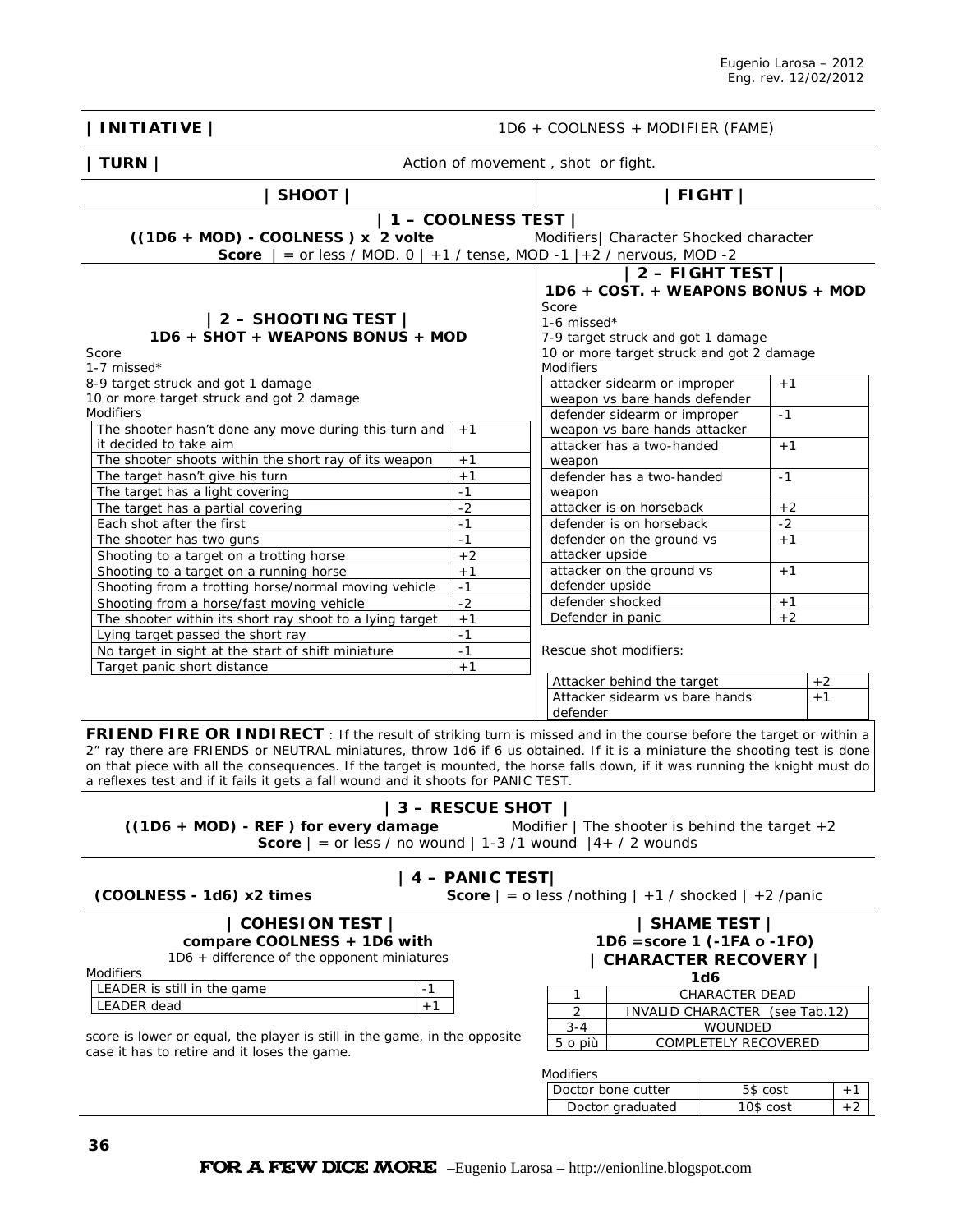# **| ACTION |**

| <b>ACTION</b>               | СA             | <b>NOTES</b>                           |
|-----------------------------|----------------|----------------------------------------|
| lay down/stand up           | 1              |                                        |
| overcome a low obstacle     | 1              | (height or less miniatures)            |
| climb (3U/turn)             | 1              | TEST REFLEX past with 1 dice of 2      |
| turn around/back 180°       | 1              |                                        |
| collect weapon/object       | 1              |                                        |
| get on/off a standing horse | 1              |                                        |
| get on/off a trotting horse |                | TEST REFLEX past with 1 dice of 2      |
| get on/off a running horse  | 1              | TEST REFLEX past with 2 dice of 2      |
| jumping during 3U turn      | 2              |                                        |
| jumping 6U/up 3U turn       | 1              | TEST REFLEX past with 1 dice of 2      |
| change weapon               | $\overline{2}$ |                                        |
| load weapon                 | $\overline{2}$ |                                        |
| take aim $(1st$ turn only)  | $\Omega$       | during the turn it cannot move         |
| swim (3U/turn)              | 1              |                                        |
| carry a mate                | $\overline{2}$ | 4U max during the turn it cannot shoot |
| catch with the lasso        | 1              | TEST REFLEX passed with 1 dice of 2    |
| disobstruct a weapon        | $\overline{2}$ |                                        |

# **| MOVEMENT |**

| ON FOOT                    | DP/U         | COST           | <b>NOTE</b>             |  |  |  |
|----------------------------|--------------|----------------|-------------------------|--|--|--|
| <b>WALK</b>                | 5            | 1              |                         |  |  |  |
| <b>RUN</b>                 | 10           | 2              |                         |  |  |  |
| <b>GO BACK</b>             | 5            | 1              |                         |  |  |  |
| RUNNING<br><b>SIDEWAYS</b> | 8            | $\overline{2}$ |                         |  |  |  |
|                            | ON HORSEBACK |                |                         |  |  |  |
| <b>TROT</b>                | 10           |                |                         |  |  |  |
| RUN                        | 20           | 2              |                         |  |  |  |
| <b>SIDEWAYS</b>            | 5            | $\overline{2}$ | <b>REF.TEST</b><br>$+1$ |  |  |  |
| <b>GO BACK</b>             | 5            | 3              | <b>REF.TEST</b><br>$+2$ |  |  |  |
| <b>TOWED VEHICLE</b>       |              |                |                         |  |  |  |
| <b>NORMAL</b>              | 8            |                |                         |  |  |  |
| RUN                        | 16           |                |                         |  |  |  |

# **| WEAPONS |**

|                                | <b>RANGE U</b><br><b>SHOT</b>                                                                                                   |                     | <b>ACTION</b>              | <b>BONUS</b>   | <b>NOTE</b>                                                                                                                                                                                                                                                                   |                |                |                       |                                                      |  |  |
|--------------------------------|---------------------------------------------------------------------------------------------------------------------------------|---------------------|----------------------------|----------------|-------------------------------------------------------------------------------------------------------------------------------------------------------------------------------------------------------------------------------------------------------------------------------|----------------|----------------|-----------------------|------------------------------------------------------|--|--|
|                                | <b>SHORT</b>                                                                                                                    | <b>MAX</b>          | TURN*                      | <b>TOTALS</b>  |                                                                                                                                                                                                                                                                               | (CA)           |                |                       |                                                      |  |  |
| <b>REMINGTON</b>               | 4                                                                                                                               | 8                   | 1/2                        | 2              |                                                                                                                                                                                                                                                                               |                | $\mathbf{1}$   | Little gun            |                                                      |  |  |
| SIX-SHOT                       | 6                                                                                                                               | 12                  | 1/6                        | 6              |                                                                                                                                                                                                                                                                               | 1              | $\mathbf{1}$   |                       |                                                      |  |  |
| <b>HEAVY GUN</b>               | 8                                                                                                                               | 16                  | 1                          | $\overline{7}$ |                                                                                                                                                                                                                                                                               | $\mathbf{1}$   | $\mathbf{1}$   | improper              |                                                      |  |  |
| <b>RIFLE</b>                   | 14                                                                                                                              | 28                  | $\mathbf{1}$               | $\overline{2}$ |                                                                                                                                                                                                                                                                               | $\overline{2}$ | $\overline{2}$ |                       |                                                      |  |  |
| <b>REPETITION RIFLE</b>        | 10                                                                                                                              | 20                  | $\mathbf{1}$               | $7/17*$        |                                                                                                                                                                                                                                                                               | $\overline{2}$ | $\overline{2}$ |                       | $*$ hitting shot = 1 jamming                         |  |  |
| <b>HUNTING RIFLE</b>           | 17                                                                                                                              | 34                  | $\mathbf{1}$               | 1              |                                                                                                                                                                                                                                                                               | $\overline{2}$ | $\overline{2}$ |                       |                                                      |  |  |
| DOUBLE-BARRELLED<br><b>GUN</b> | 8                                                                                                                               | 16                  | 2                          | $\overline{2}$ |                                                                                                                                                                                                                                                                               | $\overline{2}$ | $\mathcal{P}$  | under $4U + 1$ bonus  |                                                      |  |  |
| SAWN-OFF SHOTGUN               | $S^{\star\star}$                                                                                                                | $S^{\star\star}$    | $\overline{2}$             | $\overline{2}$ |                                                                                                                                                                                                                                                                               | $\overline{2}$ | 2              | ignore light covering |                                                      |  |  |
| <b>MUSKET</b>                  | 12                                                                                                                              | 24                  | $\mathbf{1}$               | $7/17*$        |                                                                                                                                                                                                                                                                               | $\overline{2}$ | 2              | bayonet on            | $*$ hitting shot = 1 jamming put                     |  |  |
| CARBIN                         | 8                                                                                                                               | 16                  | $\mathbf{1}$               | $7/17*$        |                                                                                                                                                                                                                                                                               | $\overline{2}$ | $\overline{2}$ |                       | * hitting shot = 1 jamming -1<br>mod horse back shot |  |  |
| <b>HAND WEAPONS</b>            |                                                                                                                                 |                     |                            |                |                                                                                                                                                                                                                                                                               |                |                |                       |                                                      |  |  |
| <b>KNIFE</b>                   |                                                                                                                                 | COSx2               | 1                          | 1              |                                                                                                                                                                                                                                                                               | 1              | $\mathbf{1}$   |                       |                                                      |  |  |
| TOMAWK / HATCHET               |                                                                                                                                 | COSx2               | $\mathbf{1}$               | $\mathbf{1}$   |                                                                                                                                                                                                                                                                               | 1              | $\mathbf{1}$   |                       |                                                      |  |  |
| <b>WOODSMAN AXE</b>            |                                                                                                                                 |                     | <b>NOT THROWING WEAPON</b> |                |                                                                                                                                                                                                                                                                               | 1              | $\mathbf{1}$   | 2 hand weapon         |                                                      |  |  |
| LANCE                          | COSx2                                                                                                                           |                     | 2<br>1                     |                | 1                                                                                                                                                                                                                                                                             | $\mathbf{1}$   | 2 hand weapon  |                       |                                                      |  |  |
| <b>BAYONET</b>                 |                                                                                                                                 | NOT THROWING WEAPON |                            |                |                                                                                                                                                                                                                                                                               | 1              | $\mathbf{1}$   |                       |                                                      |  |  |
| SWORD                          |                                                                                                                                 | NOT THROWING WEAPON |                            |                |                                                                                                                                                                                                                                                                               | 1              | $\mathbf{1}$   |                       |                                                      |  |  |
| <b>BOW</b>                     | 8                                                                                                                               | 16                  | 1                          | 12             |                                                                                                                                                                                                                                                                               | 1              | $\mathbf{1}$   |                       |                                                      |  |  |
| LASSO                          |                                                                                                                                 | COSx2               | 1                          | 1              |                                                                                                                                                                                                                                                                               | 1              | 1              | No damage             |                                                      |  |  |
| <b>EXPLOSIVES</b>              |                                                                                                                                 |                     |                            |                |                                                                                                                                                                                                                                                                               |                |                |                       |                                                      |  |  |
| <b>DYNAMITE</b>                |                                                                                                                                 | COSx2               | Bonus 6                    |                | once thrown the miniatures not moved within the ray of<br>action can leave of as much U as you get throwing 1D6<br>divided for 2 (adjusting for excess). The thrower can<br>declare short fuse, but it has to throw 1D6 and if it gets 1<br>the dynamite bursts in his hands. |                |                |                       |                                                      |  |  |
| <b>NYTROGLICERINE</b>          | Those who carry some nitro-glycerine cannot go on<br>COSx2<br>Bonus 10<br>horseback and they move the only half on their motion |                     |                            |                |                                                                                                                                                                                                                                                                               |                |                |                       |                                                      |  |  |
| <b>PROTECTION</b>              |                                                                                                                                 |                     |                            |                |                                                                                                                                                                                                                                                                               |                | PARTIAL        |                       | <b>WHOLE</b>                                         |  |  |
| wall, rock                     |                                                                                                                                 |                     |                            |                |                                                                                                                                                                                                                                                                               |                | $\overline{2}$ |                       | 4                                                    |  |  |
| wooden building                |                                                                                                                                 |                     |                            |                |                                                                                                                                                                                                                                                                               |                | $\overline{2}$ |                       | $\overline{4}$                                       |  |  |
| fence, car, wagon              |                                                                                                                                 |                     |                            |                |                                                                                                                                                                                                                                                                               |                | 1              |                       | 3                                                    |  |  |
| tree, hedge                    |                                                                                                                                 |                     |                            |                |                                                                                                                                                                                                                                                                               |                |                |                       | $\overline{2}$                                       |  |  |
| big rock                       |                                                                                                                                 |                     |                            |                |                                                                                                                                                                                                                                                                               |                | 3              |                       | 5                                                    |  |  |